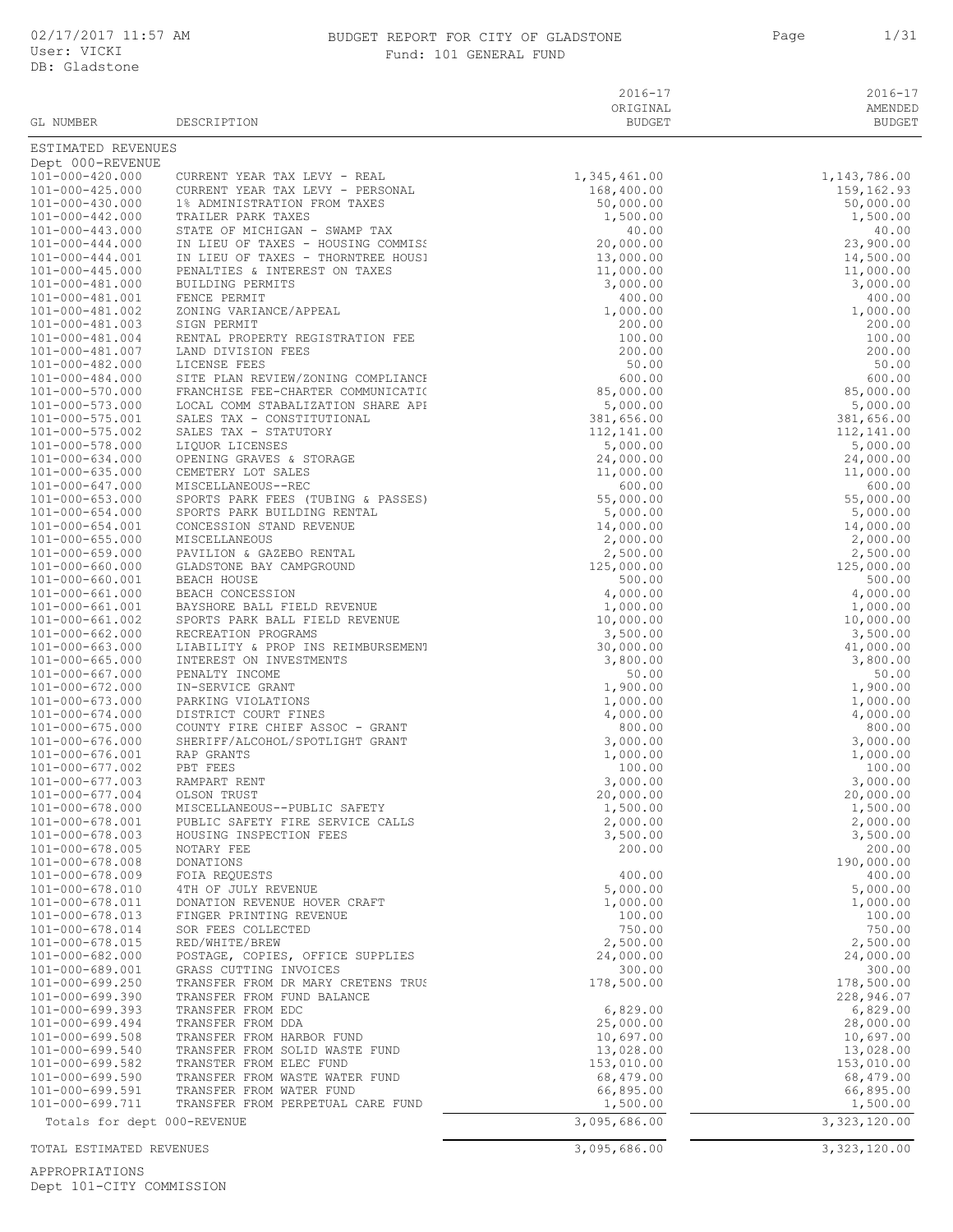#### 02/17/2017 11:57 AM BUDGET REPORT FOR CITY OF GLADSTONE 2/31 Fund: 101 GENERAL FUND

|                                                |                                                            | $2016 - 17$           | $2016 - 17$           |
|------------------------------------------------|------------------------------------------------------------|-----------------------|-----------------------|
|                                                |                                                            | ORIGINAL              | AMENDED               |
| GL NUMBER                                      | DESCRIPTION                                                | <b>BUDGET</b>         | <b>BUDGET</b>         |
| APPROPRIATIONS                                 |                                                            |                       |                       |
| Dept 101-CITY COMMISSION                       |                                                            |                       |                       |
| 101-101-702.000                                | PAYROLL                                                    | 6,120.00              | 6,120.00              |
| 101-101-702.100<br>101-101-702.200             | SOCIAL SECURITY 6.2%<br>MEDICARE 1.45%                     | 3,200.00<br>750.00    | 3,200.00<br>750.00    |
| 101-101-702.300                                | MERS--DEFINED BENEFIT                                      | 279,673.00            | 279,673.00            |
| 101-101-702.600                                | MERS--DEFINED CONTRIBUTION                                 | 500.00                | 500.00                |
| 101-101-702.800                                | UNEMPLOYMENT                                               | 20.00                 | 20.00                 |
| 101-101-702.900<br>101-101-791.000             | WORKER'S COMPENSATION<br>SCHOOL & PUBLIC LIBRARY           | 50.00<br>6,100.00     | 50.00<br>6,100.00     |
| 101-101-801.000                                | LEGAL FEES                                                 | 5,000.00              | 9,000.00              |
| 101-101-802.000                                | <b>AUDIT FEES</b>                                          | 620.00                | 620.00                |
| 101-101-817.000                                | RETIREES BENEFITS                                          | 93,615.00             | 93,615.00             |
| 101-101-831.000                                | MEMBERSHIPS & DUES                                         | 6,550.00              | 6,550.00              |
| 101-101-860.000<br>101-101-870.000             | TRANSPORTATION & LODGING<br>EAP PROGRAM                    | 5,000.00<br>1,500.00  | 5,000.00<br>1,500.00  |
| 101-101-880.000                                | COMMUNITY PROMOTION                                        | 3,000.00              | 3,000.00              |
| 101-101-880.001                                | FOURTH OF JULY EXPENSES                                    | 25,000.00             | 39,400.00             |
| 101-101-880.002                                | CHRISTMAS DECORATION                                       | 1,000.00              | 1,000.00              |
| 101-101-900.000<br>101-101-910.000             | PRINTING & PUBLISHING<br>INSURANCE - LIABILTIY             | 2,500.00<br>9,200.00  | 2,500.00              |
| 101-101-912.000                                | INSURANCE-ERRORS/OMISSIONS                                 | 6,900.00              | 9,200.00<br>6,900.00  |
| 101-101-940.000                                | CONTRACTED SERVICES                                        | 3,900.00              | 3,900.00              |
| $101 - 101 - 960.000$                          | EDUCATION & TRAINING                                       | 3,500.00              | 3,500.00              |
| $101 - 101 - 963.000$                          | MISCELLANEOUS                                              | 500.00                | 500.00                |
| $101 - 101 - 963.004$                          | WINTERGREEN WOODS 425 AGREEMENT                            | 2,000.00              | 2,000.00              |
| $101 - 101 - 963.005$                          | CODIFICATION                                               | 3,000.00              | 3,000.00              |
| $101 - 101 - 965.000$<br>$101 - 101 - 966.000$ | MISCELLANEOUS TAX CHARGEBACKS<br>PILT-HOUSING COMMISSION   | 1,000.00<br>17,500.00 | 1,000.00<br>17,500.00 |
| 101-101-967.000                                | PILT - THORNTREE                                           | 10,600.00             | 10,600.00             |
| 101-101-998.390                                | TRANSFER TO FUND BALANCE                                   | 15,566.00             |                       |
| 101-101-998.661                                | TRANSFER TO EQUIPMENT FUND                                 | 3,090.00              | 3,090.00              |
|                                                | Totals for dept 101-CITY COMMISSION                        | 516,954.00            | 519,788.00            |
| Dept 172-CITY MANAGER                          |                                                            |                       |                       |
| 101-172-702.000                                | PAYROLL                                                    | 85,000.00             | 85,000.00             |
| 101-172-702.100                                | SOCIAL SECURITY 6.2%                                       | 5,270.00              | 5,270.00              |
| 101-172-702.200                                | MEDICARE 1.45%                                             | 1,240.00              | 1,240.00              |
| 101-172-702.400                                | FORT DEARBORN LIFE INSURANCE                               | 260.00                | 260.00                |
| 101-172-702.500                                | HEALTH INSURANCE                                           | 9,161.00              | 9,161.00              |
| 101-172-702.600<br>101-172-702.800             | MERS--DEFINED CONTRIBUTION<br>UNEMPLOYMENT                 | 9,350.00<br>10.00     | 9,350.00<br>10.00     |
| 101-172-702.900                                | WORKER'S COMPENSATION                                      | 370.00                | 370.00                |
| 101-172-728.000                                | OFFICE SUPPLIES                                            | 250.00                | 250.00                |
| 101-172-801.000                                | LEGAL FEES                                                 | 4,000.00              | 4,000.00              |
| 101-172-802.000                                | AUDIT FEES                                                 | 570.00                | 570.00                |
| 101-172-850.000                                | TELEPHONE                                                  | 1,020.00              | 1,020.00              |
| 101-172-860.000<br>101-172-940.000             | TRANSPORTATION & LODGING<br>CONTRACTED SERVICES            | 1,500.00<br>1,500.00  | 1,500.00<br>1,500.00  |
| 101-172-942.000                                | COPIER RENTAL                                              | 700.00                | 700.00                |
| 101-172-943.000                                | EQUIPMENT RENTALS                                          | 6,000.00              | 6,000.00              |
| 101-172-960.000                                | EDUCATION & TRAINING                                       | 1,000.00              | 1,000.00              |
| 101-172-963.000                                | MISCELLANEOUS                                              | 400.00                | 400.00                |
|                                                | Totals for dept 172-CITY MANAGER                           | 127,601.00            | 127,601.00            |
| Dept 191-ELECTIONS                             |                                                            |                       |                       |
| 101-191-702.000                                | PAYROLL                                                    | 5,400.00              | 5,400.00              |
| 101-191-702.100                                | SOCIAL SECURITY 6.2%                                       | 335.00                | 335.00                |
| 101-191-702.200                                | MEDICARE 1.45%                                             | 80.00                 | 80.00                 |
| 101-191-728.000                                | OFFICE SUPPLIES                                            | 1,000.00              | 1,000.00              |
| 101-191-860.000<br>101-191-900.000             | TRANSPORTATION & LODGING<br>PRINTING / PUBLISHING / CODING | 200.00                | 200.00                |
| $101 - 191 - 935.000$                          | REPAIRS & MAINTENANCE - EQUIPMENT                          | 4,800.00<br>1,000.00  | 4,800.00<br>1,000.00  |
| 101-191-960.000                                | EDUCATION & TRAINING                                       | 1,000.00              | 1,000.00              |
| 101-191-963.000                                | MISCELLANEOUS                                              | 750.00                | 750.00                |
| 101-191-970.000                                | CAPITAL OUTLAY                                             | 9,000.00              | 9,000.00              |
| Totals for dept 191-ELECTIONS                  |                                                            | 23,565.00             | 23,565.00             |
| Dept 209-CITY ASSESSOR                         |                                                            |                       |                       |
| 101-209-702.000                                | PAYROLL                                                    | 37,800.00             | 37,800.00             |
| 101-209-702.100                                | SOCIAL SECURITY 6.2%                                       | 2,340.00              | 2,340.00              |
| 101-209-702.200                                | MEDICARE 1.45%                                             | 550.00                | 550.00                |
| 101-209-702.900                                | WORKER'S COMPENSATION                                      | 100.00                | 100.00                |
| 101-209-728.000                                | OFFICE SUPPLIES                                            | 250.00                | 250.00                |
| 101-209-730.000                                | POSTAGE                                                    | 1,200.00              | 1,200.00              |
| 101-209-802.000<br>101-209-831.000             | AUDIT FEES<br>MEMBERSHIPS & DUES                           | 600.00<br>200.00      | 600.00<br>200.00      |
| 101-209-850.000                                | TELEPHONE                                                  | 600.00                | 600.00                |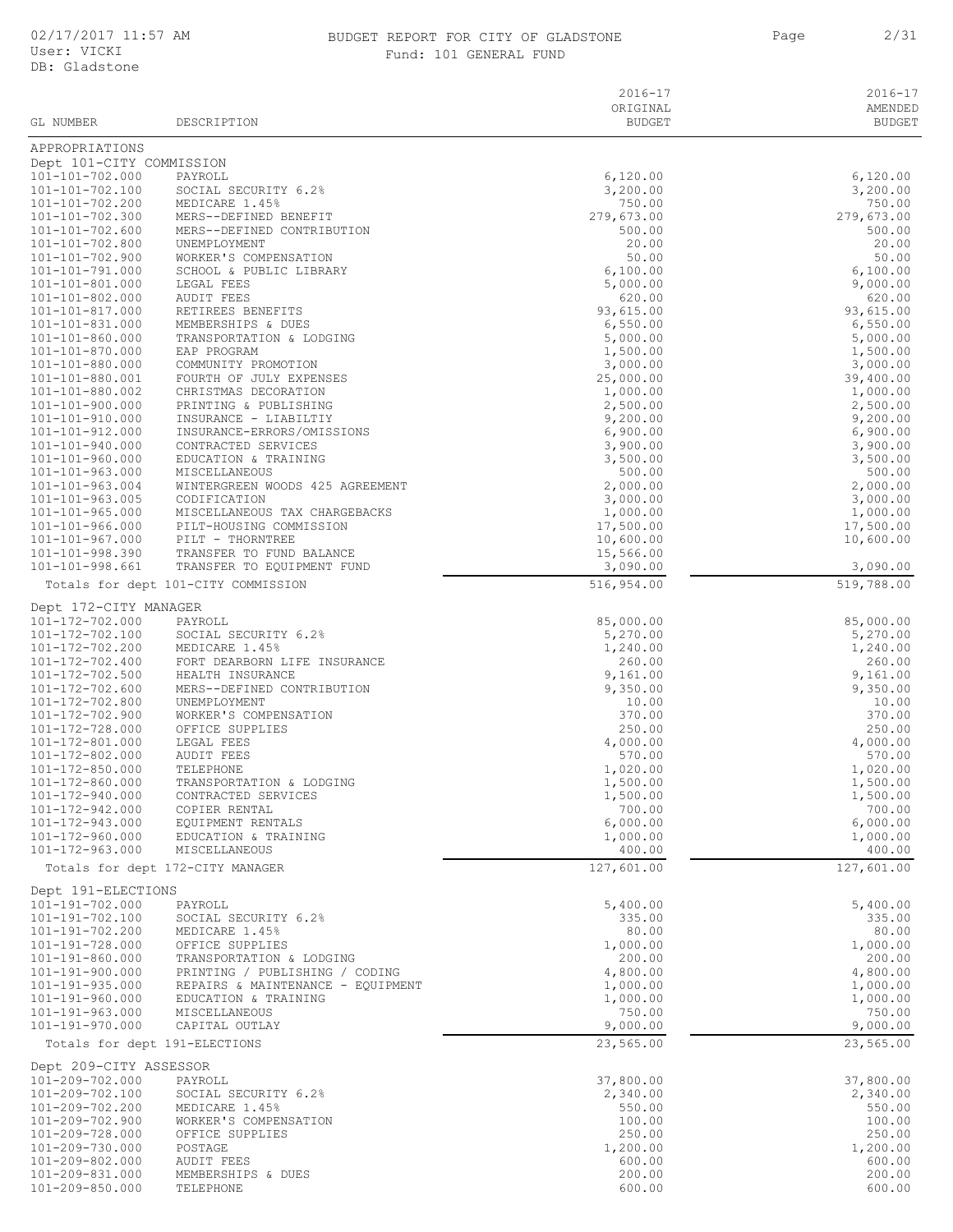#### 02/17/2017 11:57 AM BUDGET REPORT FOR CITY OF GLADSTONE Page BUDGET REPORT FOR CITY OF GLADSTONE **3/31** Fund: 101 GENERAL FUND

|                                                  |                                                                  | $2016 - 17$<br>ORIGINAL | $2016 - 17$<br>AMENDED |
|--------------------------------------------------|------------------------------------------------------------------|-------------------------|------------------------|
| <b>GL NUMBER</b>                                 | DESCRIPTION                                                      | <b>BUDGET</b>           | <b>BUDGET</b>          |
| APPROPRIATIONS                                   |                                                                  |                         |                        |
| Dept 209-CITY ASSESSOR<br>101-209-940.000        | CONTRACTED SERVICES                                              | 1,500.00                | 1,500.00               |
| 101-209-941.000                                  | COMPUTER                                                         | 2,000.00                | 2,000.00               |
| 101-209-942.000<br>101-209-960.000               | COPIER RENTAL<br>EDUCATION & TRAINING                            | 300.00<br>550.00        | 300.00<br>550.00       |
| 101-209-965.401                                  | TRANSFER TO CAPITAL PROJ FUND                                    | 500.00                  | 500.00                 |
|                                                  | Totals for dept 209-CITY ASSESSOR                                | 48,490.00               | 48,490.00              |
| Dept 211-BOARD OF REVIEW                         |                                                                  |                         |                        |
| 101-211-702.000                                  | PAYROLL                                                          | 1,500.00                | 1,500.00               |
| 101-211-702.100<br>101-211-702.200               | SOCIAL SECURITY 6.2%<br>MEDICARE 1.45%                           | 62.00<br>15.00          | 62.00<br>15.00         |
| 101-211-702.800                                  | UNEMPLOYMENT                                                     | 1.00                    | 1.00                   |
| 101-211-900.000<br>101-211-963.000               | PRINTING & PUBLISHING<br>MISCELLANEOUS                           | 200.00<br>200.00        | 200.00<br>200.00       |
|                                                  | Totals for dept 211-BOARD OF REVIEW                              | 1,978.00                | 1,978.00               |
| Dept 213-CITY TREASURER                          |                                                                  |                         |                        |
| 101-213-702.000                                  | PAYROLL                                                          | 50,935.00               | 50,935.00              |
| $101 - 213 - 702.100$<br>101-213-702.200         | SOCIAL SECURITY 6.2%<br>MEDICARE 1.45%                           | 3,158.00<br>739.00      | 3,158.00<br>739.00     |
| 101-213-702.400                                  | FORT DEARBORN LIFE INSURANCE                                     | 143.00                  | 143.00                 |
| 101-213-702.500<br>101-213-702.600               | HEALTH INSURANCE<br>MERS--DEFINED CONTRIBUTION                   | 9,161.00<br>5,603.00    | 9,161.00<br>5,603.00   |
| 101-213-702.900                                  | WORKER'S COMPENSATION                                            | 217.00                  | 217.00                 |
| 101-213-728.000                                  | OFFICE SUPPLIES                                                  | 100.00                  | 100.00                 |
| 101-213-730.000<br>101-213-802.000               | POSTAGE<br><b>AUDIT FEES</b>                                     | 2,700.00<br>2,850.00    | 2,700.00<br>2,850.00   |
| 101-213-831.000                                  | MEMBERSHIPS & DUES                                               | 50.00                   | 50.00                  |
| 101-213-850.000<br>101-213-860.000               | TELEPHONE<br>TRANSPORTATION & LODGING                            | 800.00<br>1,000.00      | 800.00<br>1,000.00     |
| 101-213-940.000                                  | CONTRACTED SERVICES                                              | 500.00                  | 500.00                 |
| 101-213-941.000                                  | COMPUTER MAINTENANCE                                             | 1,300.00                | 1,300.00               |
| 101-213-942.000<br>101-213-960.000               | COPIER RENTAL<br>EDUCATION & TRAINING                            | 700.00<br>650.00        | 700.00<br>650.00       |
| 101-213-963.000                                  | MISCELLANEOUS                                                    | 50.00                   | 50.00                  |
|                                                  | Totals for dept 213-CITY TREASURER                               | 80,656.00               | 80,656.00              |
| Dept 215-CITY CLERK                              | PAYROLL                                                          |                         |                        |
| 101-215-702.000<br>101-215-702.100               | SOCIAL SECURITY 6.2%                                             | 58,550.00<br>3,635.00   | 58,550.00<br>3,635.00  |
| 101-215-702.200                                  | MEDICARE 1.45%                                                   | 850.00                  | 850.00                 |
| 101-215-702.400<br>101-215-702.500               | FORT DEARBORN LIFE INSURANCE<br>HEALTH INSURANCE                 | 190.00<br>17,985.00     | 190.00<br>17,985.00    |
| 101-215-702.600                                  | MERS--DEFINED CONTRIBUTION                                       | 6,445.00                | 6,445.00               |
| 101-215-702.800<br>101-215-702.900               | UNEMPLOYMENT<br>WORKER'S COMPENSATION                            | 10.00<br>250.00         | 10.00<br>250.00        |
| 101-215-728.000                                  | OFFICE SUPPLIES                                                  | 150.00                  | 150.00                 |
| 101-215-730.000                                  | POSTAGE                                                          | 800.00                  | 800.00                 |
| 101-215-802.000<br>$101 - 215 - 831.000$         | AUDIT FEES<br>MEMBERSHIPS & DUES                                 | 570.00<br>250.00        | 570.00<br>250.00       |
| 101-215-850.000                                  | TELEPHONE                                                        | 1,060.00                | 1,060.00               |
| 101-215-860.000<br>101-215-940.000               | TRANSPORTATION & LODGING<br>CONTRACTED SERVICES                  | 500.00<br>1,115.00      | 500.00<br>1,115.00     |
| 101-215-941.000                                  | COMPUTER                                                         | 1,000.00                | 1,000.00               |
| 101-215-942.000<br>101-215-960.000               | COPIER RENTAL<br>EDUCATION & TRAINING                            | 2,465.00<br>550.00      | 2,465.00<br>550.00     |
| Totals for dept 215-CITY CLERK                   |                                                                  | 96,375.00               | 96,375.00              |
| Dept 265-CITY HALL                               |                                                                  |                         |                        |
| $101 - 265 - 702.000$                            | PAYROLL                                                          | 1,000.00                | 1,000.00               |
| 101-265-702.100<br>101-265-702.200               | SOCIAL SECURITY 6.2%<br>MEDICARE 1.45%                           | 62.00<br>15.00          | 62.00<br>15.00         |
| 101-265-740.000                                  | MATERIAL & SUPPLIES                                              | 1,500.00                | 1,500.00               |
| $101 - 265 - 850.000$<br>101-265-911.000         | TELEPHONE<br>INSURANCE - BUILDING                                | 360.00<br>2,000.00      | 360.00<br>2,000.00     |
| 101-265-921.000                                  | ELECTRICITY                                                      | 3,500.00                | 3,500.00               |
| 101-265-922.000<br>$101 - 265 - 923.000$         | NATURAL GAS<br>WATER & SEWER                                     | 1,500.00<br>500.00      | 1,500.00<br>500.00     |
| 101-265-936.000                                  | REPAIRS & MAINTENANCE - BUILDING                                 | 1,000.00                | 1,000.00               |
| 101-265-940.000                                  | CONTRACTED SERVICES                                              | 8,000.00                | 8,000.00               |
| 101-265-970.000<br>Totals for dept 265-CITY HALL | CAPITAL OUTLAY                                                   | 45,000.00<br>64,437.00  | 45,000.00<br>64,437.00 |
|                                                  |                                                                  |                         |                        |
| 101-277-702.000                                  | Dept 277-CEMETERY-GROUNDS MAINT/BURIAL<br>PAYROLL--PARTIME ADMIN | 4,500.00                | 4,500.00               |
| 101-277-702.001                                  | PAYROLL--FULLTIME TEAMSTERS                                      | 9,000.00                | 9,000.00               |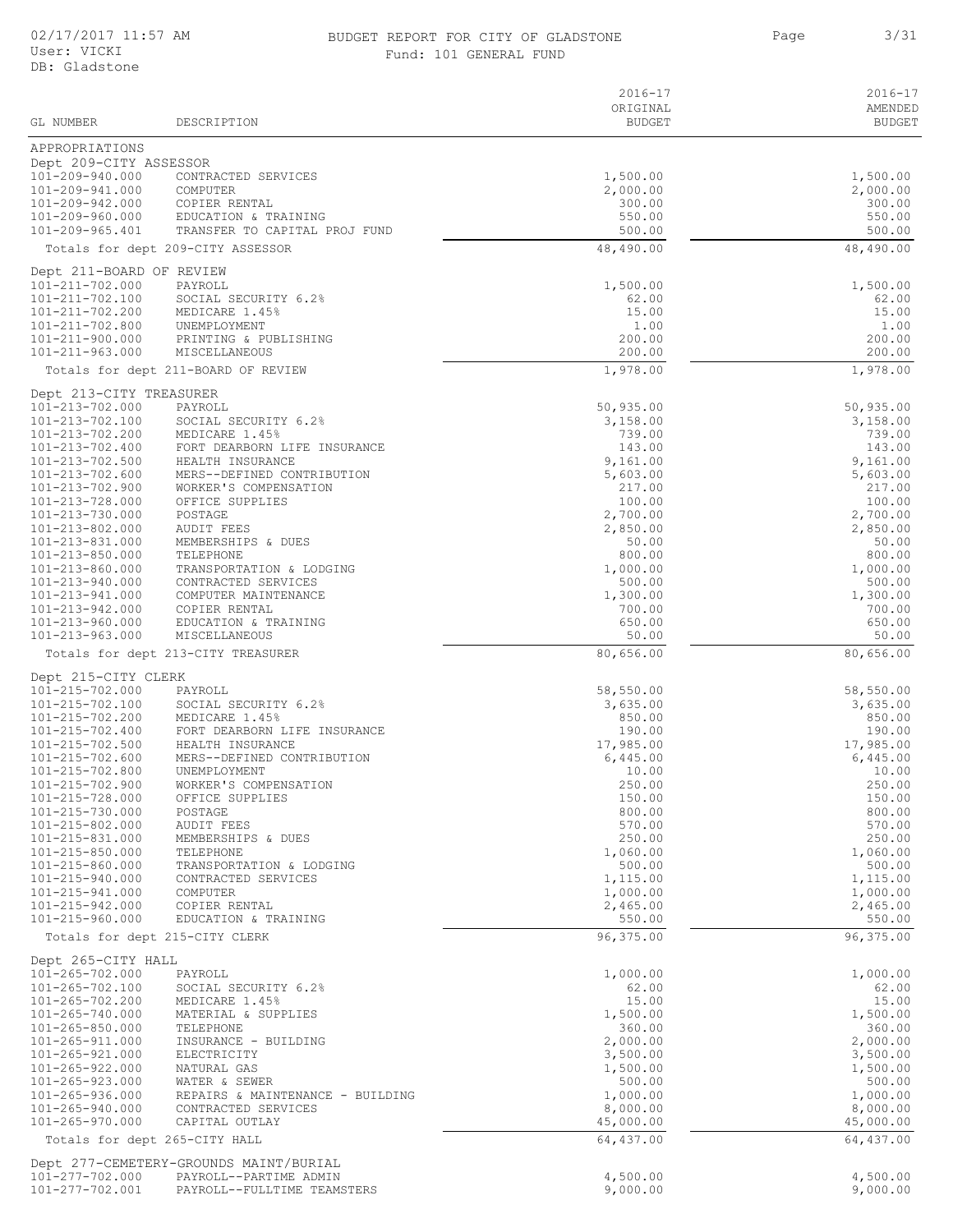## BUDGET REPORT FOR CITY OF GLADSTONE FOR A Page 4/31 Fund: 101 GENERAL FUND

| GL NUMBER                                      | DESCRIPTION                                               | $2016 - 17$<br>ORIGINAL<br>BUDGET | $2016 - 17$<br>AMENDED<br><b>BUDGET</b> |
|------------------------------------------------|-----------------------------------------------------------|-----------------------------------|-----------------------------------------|
| APPROPRIATIONS                                 |                                                           |                                   |                                         |
|                                                | Dept 277-CEMETERY-GROUNDS MAINT/BURIAL                    |                                   |                                         |
| 101-277-702.002                                | PAYROLL--SEASONAL                                         | 19,200.00                         | 19,200.00                               |
| 101-277-702.003<br>101-277-702.100             | PAYROLL--DR. MARY CRETENS<br>SOCIAL SECURITY 6.2%         | 6,500.00<br>2,430.00              | 6,500.00<br>2,430.00                    |
| 101-277-702.101                                | DPW BENEFITS                                              | 9,000.00                          | 9,000.00                                |
| 101-277-702.200                                | MEDICARE 1.45%                                            | 570.00                            | 570.00                                  |
| 101-277-702.600                                | MERS--DEFINED CONTRIBUTION                                | 1,600.00                          | 1,600.00                                |
| 101-277-733.000<br>101-277-740.000             | TOOLS<br>MATERIAL & SUPPLIES                              | 1,000.00<br>3,000.00              | 1,000.00<br>3,000.00                    |
| 101-277-940.000                                | CONTRACTED SERVICES                                       | 800.00                            | 800.00                                  |
| 101-277-943.000                                | EQUIPMENT RENTALS                                         | 15,000.00                         | 15,000.00                               |
| $101 - 277 - 965.401$<br>101-277-970.000       | TRANSFER TO CAPITAL PROJ FUND<br>CAPITAL OUTLAY           | 5,000.00<br>65,000.00             | 5,000.00<br>65,000.00                   |
| 101-277-998.661                                | TRANSFER TO EQUIPMENT FUND                                | 1,500.00                          | 1,500.00                                |
|                                                | Totals for dept 277-CEMETERY-GROUNDS MAINT/BURIAL         | 144,100.00                        | 144,100.00                              |
| Dept 301-POLICE DEPARTMENT                     |                                                           |                                   |                                         |
| 101-301-702.000                                | PAYROLL                                                   | 667,690.00                        | 667,690.00                              |
| 101-301-702.002                                | PAYROLL & FRINGES-SPOTLIGHT GRANT                         | 3,000.00                          | 3,000.00                                |
| 101-301-702.100<br>101-301-702.200             | SOCIAL SECURITY 6.2%<br>MEDICARE 1.45%                    | 42,700.00<br>9,990.00             | 42,700.00<br>9,990.00                   |
| 101-301-702.300                                | MERS--DEFINED BENEFIT                                     | 112,040.00                        | 112,040.00                              |
| 101-301-702.400                                | LIFE INSURANCE                                            | 1,780.00                          | 1,780.00                                |
| 101-301-702.500<br>101-301-702.600             | HEALTH INSURANCE<br>MERS--DEFINED CONTRIBUTION            | 162,700.00<br>13,570.00           | 162,700.00                              |
| 101-301-702.800                                | UNEMPLOYMENT                                              | 60.00                             | 13,570.00<br>60.00                      |
| 101-301-702.900                                | WORKER'S COMPENSATION                                     | 19,230.00                         | 19,230.00                               |
| 101-301-703.000                                | CLOTHING ALLOWANCE                                        | 6,000.00                          | 6,000.00                                |
| 101-301-730.000<br>101-301-740.000             | POSTAGE<br>MATERIAL & SUPPLIES                            | 500.00<br>7,500.00                | 500.00<br>7,500.00                      |
| 101-301-740.001                                | PBT EQUIPMENT & SUPPLIES                                  | 200.00                            | 200.00                                  |
| 101-301-740.002                                | OLSON TRUST EXPENDITURES                                  | 20,000.00                         | 20,000.00                               |
| 101-301-801.000<br>101-301-802.000             | LEGAL FEES                                                | 4,000.00                          | 4,000.00<br>1,250.00                    |
| 101-301-831.000                                | AUDIT FEES<br>MEMBERSHIPS & DUES                          | 1,250.00<br>350.00                | 350.00                                  |
| $101 - 301 - 850.000$                          | TELEPHONE                                                 | 7,160.00                          | 7,160.00                                |
| 101-301-860.000                                | TRANSPORTATION & LODGING                                  | 500.00                            | 500.00                                  |
| $101 - 301 - 865.000$<br>101-301-881.000       | GAS & OIL<br>STATE OF MI SOR FEES                         | 13,000.00<br>450.00               | 13,000.00<br>450.00                     |
| 101-301-900.000                                | PRINTING & PUBLISHING                                     | 700.00                            | 700.00                                  |
| 101-301-910.000                                | INSURANCE - LIABILTIY                                     | 13,050.00                         | 13,050.00                               |
| 101-301-911.000<br>$101 - 301 - 913.000$       | INSURANCE - BUILDING<br>INSURANCE - VEHICLE               | 1,680.00<br>3,500.00              | 1,680.00<br>3,500.00                    |
| 101-301-933.001                                | 2016 FORD INTERCEPTOR #60                                 | 9,710.00                          | 9,710.00                                |
| 101-301-933.002                                | 2014 FORD INTERCEPTOR CAR #62                             | 9,710.00                          | 9,710.00                                |
| $101 - 301 - 933.003$                          | 2017 FORD FUSION #69                                      | 2,880.00                          | 2,880.00<br>8,460.00                    |
| $101 - 301 - 933.004$<br>$101 - 301 - 933.005$ | 2011 DODGE CHARGER- CAR #61<br>2005 FORD EXPLORER CAR #63 | 8,460.00<br>3,740.00              | 3,740.00                                |
| $101 - 301 - 935.000$                          | REPAIRS & MAINTENANCE - EQUIPMENT                         | 3,000.00                          | 3,000.00                                |
| 101-301-940.000                                | CONTRACTED SERVICES                                       | 15,800.00                         | 15,800.00                               |
| 101-301-941.000<br>101-301-960.000             | COMPUTER & COPIER EXPENSES<br>EDUCATION & TRAINING        | 3,600.00<br>4,500.00              | 3,600.00<br>4,500.00                    |
| 101-301-960.001                                | 302 FUNDS                                                 | 1,900.00                          | 1,900.00                                |
| $101 - 301 - 963.000$                          | MISCELLANEOUS                                             | 1,000.00                          | 1,000.00                                |
| $101 - 301 - 963.001$<br>$101 - 301 - 965.401$ | VACCINES<br>TRANSFER TO CAPITAL PROJ FUND                 | 1,000.00<br>1,875.00              | 1,000.00<br>1,875.00                    |
| 101-301-970.000                                | CAPITAL OUTLAY                                            | 3,200.00                          | 3,200.00                                |
|                                                | Totals for dept 301-POLICE DEPARTMENT                     | 1,182,975.00                      | 1,182,975.00                            |
| Dept 336-FIRE DEPARTMENT                       |                                                           |                                   |                                         |
| 101-336-702.000                                | PAYROLL                                                   | 42,990.00                         | 42,990.00                               |
| 101-336-702.100<br>101-336-702.200             | SOCIAL SECURITY 6.2%<br>MEDICARE 1.45%                    | 2,940.00<br>700.00                | 2,940.00<br>700.00                      |
| 101-336-702.400                                | DISP LIFE INSURANCE                                       | 130.00                            | 130.00                                  |
| 101-336-702.500                                | HEALTH INSURANCE                                          | 19,700.00                         | 19,700.00                               |
| 101-336-702.600                                | MERS--DEFINED CONTRIBUTION                                | 3,880.00                          | 3,880.00                                |
| 101-336-702.800<br>101-336-702.900             | UNEMPLOYMENT<br>WORKER'S COMPENSATION                     | 20.00<br>1,100.00                 | 20.00<br>1,100.00                       |
| 101-336-740.000                                | MATERIAL & SUPPLIES                                       | 13,000.00                         | 13,000.00                               |
| 101-336-831.000                                | MEMBERSHIPS & DUES                                        | 200.00                            | 200.00                                  |
| 101-336-880.000<br>101-336-900.000             | COMMUNITY PROMOTION<br>PRINTING & PUBLISHING              | 500.00<br>200.00                  | 500.00<br>200.00                        |
| 101-336-913.000                                | INSURANCE - VEHICLE                                       | 4,000.00                          | 4,000.00                                |
| 101-336-921.000                                | ELECTRICITY                                               | 7,500.00                          | 7,500.00                                |
| 101-336-922.000<br>101-336-923.000             | NATURAL GAS<br>WATER & SEWER                              | 4,000.00<br>900.00                | 4,000.00<br>900.00                      |
| 101-336-933.006                                | PIERCE FIRE TRUCK #64                                     | 13,500.00                         | 13,500.00                               |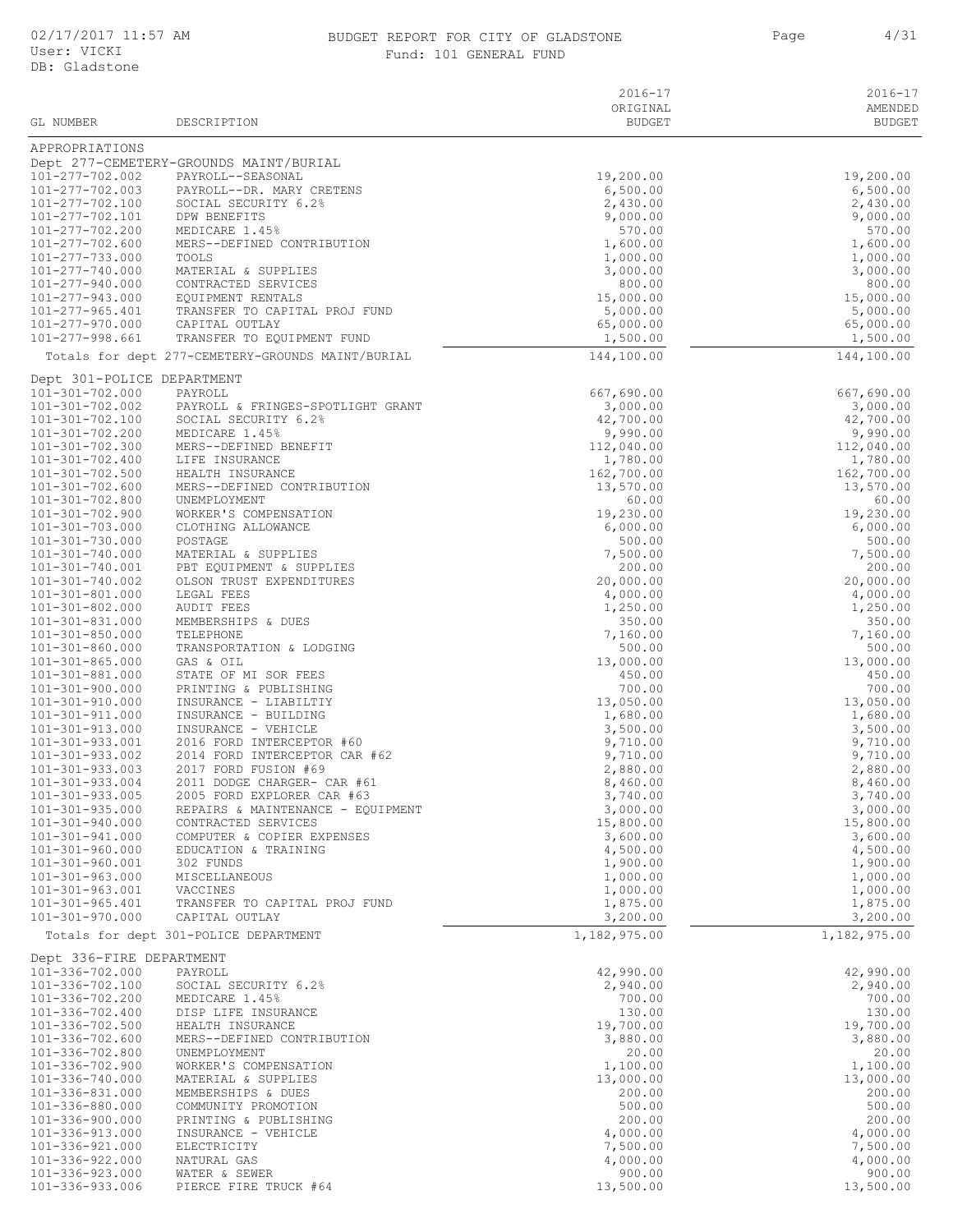#### 02/17/2017 11:57 AM BUDGET REPORT FOR CITY OF GLADSTONE 5/31 Fund: 101 GENERAL FUND

| GL NUMBER                                      | DESCRIPTION                                                    | $2016 - 17$<br>ORIGINAL<br>BUDGET | $2016 - 17$<br>AMENDED<br><b>BUDGET</b> |
|------------------------------------------------|----------------------------------------------------------------|-----------------------------------|-----------------------------------------|
| APPROPRIATIONS                                 |                                                                |                                   |                                         |
| Dept 336-FIRE DEPARTMENT                       |                                                                |                                   |                                         |
| $101 - 336 - 933.007$                          | 2016 CSI FREIGHLINER #65                                       | 13,500.00                         | 13,500.00                               |
| 101-336-933.008<br>101-336-935.000             | HOVERCRAFT #66<br>REPAIRS & MAINTENANCE - EQUIPMENT            | 2,000.00<br>2,000.00              | 2,000.00<br>2,000.00                    |
| 101-336-936.000                                | REPAIRS & MAINTENANCE - BUILDING                               | 5,000.00                          | 5,000.00                                |
| 101-336-940.000                                | CONTRACTED SERVICES                                            | 6,440.00                          | 6,440.00                                |
| 101-336-943.000<br>101-336-960.000             | EQUIPMENT RENTALS<br>EDUCATION & TRAINING                      | 350.00<br>4,500.00                | 350.00<br>4,500.00                      |
| 101-336-963.000                                | MISCELLANEOUS                                                  | 1,500.00                          | 1,500.00                                |
| $101 - 336 - 970.000$                          | CAPITAL OUTLAY                                                 | 15,000.00                         | 200,000.00                              |
|                                                | Totals for dept 336-FIRE DEPARTMENT                            | 165,550.00                        | 350,550.00                              |
| Dept 372-COMMUNITY DEVELOPMENT                 |                                                                |                                   |                                         |
| 101-372-702.000<br>101-372-702.100             | PAYROLL<br>SOCIAL SECURITY 6.2%                                | 73,150.00<br>4,535.00             | 73,150.00<br>4,535.00                   |
| 101-372-702.200                                | MEDICARE 1.45%                                                 | 1,061.00                          | 1,061.00                                |
| 101-372-702.400                                | FORT DEARBORN LIFE INSURANCE                                   | 150.00                            | 150.00                                  |
| 101-372-702.500<br>101-372-702.600             | HEALTH INSURANCE<br>MERS--DEFINED CONTRIBUTION                 | 9,161.00<br>5,730.00              | 9,161.00<br>5,730.00                    |
| 101-372-702.800                                | UNEMPLOYMENT                                                   | 150.00                            | 150.00                                  |
| 101-372-702.900                                | WORKER'S COMPENSATION                                          | 350.00                            | 350.00                                  |
| 101-372-728.000<br>101-372-730.000             | OFFICE SUPPLIES<br>POSTAGE                                     | 1,800.00<br>300.00                | 1,800.00<br>300.00                      |
| 101-372-801.000                                | LEGAL FEES                                                     | 1,000.00                          | 1,000.00                                |
| 101-372-831.000                                | MEMBERSHIPS & DUES                                             | 600.00                            | 600.00                                  |
| $101 - 372 - 850.000$<br>101-372-860.000       | TELEPHONE<br>TRANSPORTATION & LODGING                          | 2,200.00<br>1,800.00              | 2,200.00<br>1,800.00                    |
| 101-372-900.000                                | PRINTING & PUBLISHING                                          | 500.00                            | 500.00                                  |
| 101-372-940.000                                | CONTRACTED SERVICES                                            | 3,000.00                          | 3,000.00                                |
| 101-372-942.000<br>101-372-960.000             | COPIER RENTAL<br>EDUCATION & TRAINING                          | 600.00<br>2,000.00                | 600.00<br>2,000.00                      |
| $101 - 372 - 963.000$                          | MISCELLANEOUS                                                  | 200.00                            | 200.00                                  |
|                                                | Totals for dept 372-COMMUNITY DEVELOPMENT                      | 108,287.00                        | 108,287.00                              |
| Dept 444-GROUNDS MAINTENANCE                   |                                                                |                                   |                                         |
| $101 - 444 - 702.000$                          | PAYROLL                                                        | 8,000.00                          | 8,000.00                                |
| $101 - 444 - 702.100$<br>101-444-702.101       | SOCIAL SECURITY 6.2%<br>DPW BENEFITS                           | 496.00<br>3,500.00                | 496.00<br>3,500.00                      |
| $101 - 444 - 702.200$                          | MEDICARE 1.45%                                                 | 116.00                            | 116.00                                  |
| $101 - 444 - 702.800$                          | UNEMPLOYMENT                                                   | 6.00                              | 6.00                                    |
| $101 - 444 - 740.000$<br>$101 - 444 - 943.000$ | MATERIAL & SUPPLIES<br>EQUIPMENT RENTALS                       | 1,000.00<br>3,500.00              | 1,000.00<br>3,500.00                    |
|                                                | Totals for dept 444-GROUNDS MAINTENANCE                        | 16,618.00                         | 16,618.00                               |
| Dept 470-ALLEY MAINTENANCE                     |                                                                |                                   |                                         |
| 101-470-702.000                                | PAYROLL                                                        |                                   | 12,000.00                               |
| 101-470-702.100                                | SOCIAL SECURITY 6.2%                                           |                                   | 700.00                                  |
| 101-470-702.101<br>101-470-702.200             | DPW BENEFITS<br>MEDICARE 1.45%                                 |                                   | 7,000.00<br>400.00                      |
| 101-470-702.600                                | MERS--DEFINED CONTRIBUTION                                     |                                   | 500.00                                  |
| 101-470-740.000                                | MATERIAL & SUPPLIES                                            |                                   | 8,000.00                                |
| 101-470-943.000                                | EQUIPMENT RENTALS<br>Totals for dept 470-ALLEY MAINTENANCE     |                                   | 5,000.00<br>33,600.00                   |
|                                                |                                                                |                                   |                                         |
| 101-535-740.000                                | Dept 535-COMPUTER & COPIER EXPENSE<br>MATERIAL & SUPPLIES      | 4,000.00                          | 4,000.00                                |
| 101-535-814.000                                | COMPUTER MAINT & CONTRACTS                                     | 3,000.00                          | 3,000.00                                |
| 101-535-815.000                                | COPIER MAINT & CONTRACTS                                       | 9,000.00                          | 9,000.00                                |
| 101-535-816.000                                | POSTAGE METER<br>Totals for dept 535-COMPUTER & COPIER EXPENSE | 8,000.00<br>24,000.00             | 8,000.00<br>24,000.00                   |
|                                                |                                                                |                                   |                                         |
| 101-750-702.000                                | Dept 750-RECREATION ADMINISTRATION<br>PAYROLL                  | 70,900.00                         | 70,900.00                               |
| 101-750-702.100                                | SOCIAL SECURITY 6.2%                                           | 4,400.00                          | 4,400.00                                |
| 101-750-702.200                                | MEDICARE 1.45%                                                 | 1,000.00                          | 1,000.00                                |
| 101-750-702.400<br>101-750-702.500             | FORT DEARBORN LIFE INSURANCE<br>HEALTH INSURANCE               | 470.00<br>45,050.00               | 470.00<br>45,050.00                     |
| 101-750-702.600                                | MERS--DEFINED CONTRIBUTION                                     | 8,500.00                          | 8,500.00                                |
| 101-750-702.800                                | UNEMPLOYMENT                                                   | 375.00                            | 375.00                                  |
| 101-750-702.900<br>101-750-703.000             | WORKER'S COMPENSATION<br>CLOTHING ALLOWANCE                    | 3,750.00<br>500.00                | 3,750.00<br>500.00                      |
| 101-750-730.000                                | POSTAGE                                                        | 100.00                            | 100.00                                  |
| 101-750-740.000                                | MATERIAL & SUPPLIES                                            | 1,000.00                          | 1,000.00                                |
| 101-750-802.000<br>101-750-831.000             | AUDIT FEES<br>MEMBERSHIPS & DUES                               | 650.00<br>300.00                  | 650.00<br>300.00                        |
| 101-750-850.000                                | TELEPHONE                                                      | 3,500.00                          | 3,500.00                                |

101-750-860.000 TRANSPORTATION & LODGING 500.00 500.00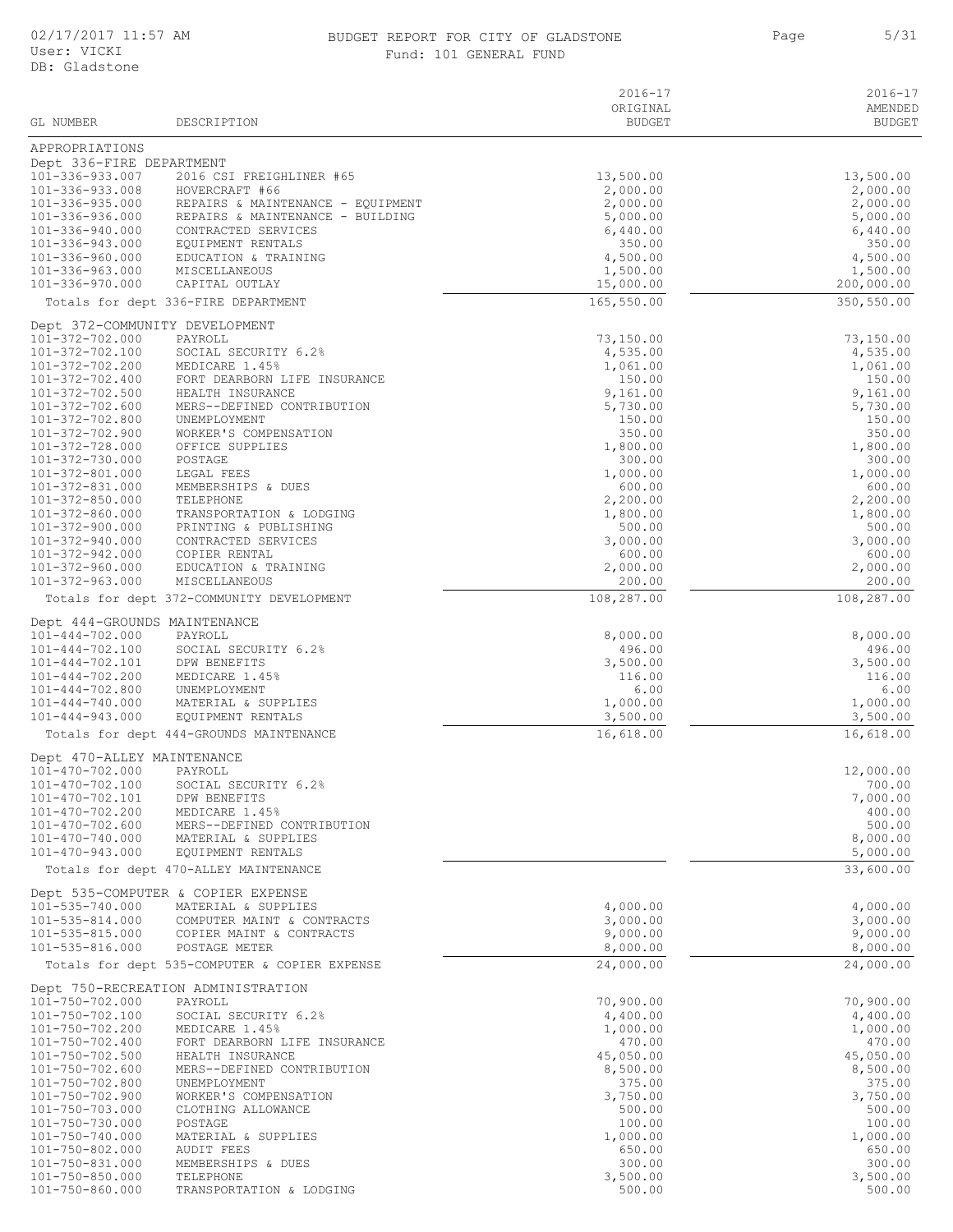#### 02/17/2017 11:57 AM BUDGET REPORT FOR CITY OF GLADSTONE 6/31 Fund: 101 GENERAL FUND

Page 6/31

|                                    |                                                 | $2016 - 17$               | $2016 - 17$              |
|------------------------------------|-------------------------------------------------|---------------------------|--------------------------|
| GL NUMBER                          | DESCRIPTION                                     | ORIGINAL<br><b>BUDGET</b> | AMENDED<br><b>BUDGET</b> |
|                                    |                                                 |                           |                          |
| APPROPRIATIONS                     | Dept 750-RECREATION ADMINISTRATION              |                           |                          |
| 101-750-865.000                    | GAS & OIL                                       | 1,500.00                  | 1,500.00                 |
| 101-750-900.000                    | PRINTING & PUBLISHING                           | 200.00                    | 200.00                   |
| 101-750-910.000<br>101-750-911.000 | INSURANCE - LIABILTIY<br>INSURANCE - BUILDING   | 140.00<br>100.00          | 140.00<br>100.00         |
| 101-750-940.000                    | CONTRACTED SERVICES                             | 3,500.00                  | 3,500.00                 |
| 101-750-942.000                    | COPIER RENTAL                                   | 1,000.00                  | 1,000.00                 |
| 101-750-943.000<br>101-750-960.000 | EQUIPMENT RENTALS<br>EDUCATION & TRAINING       | 2,000.00                  | 2,000.00                 |
|                                    | Totals for dept 750-RECREATION ADMINISTRATION   | 1,000.00<br>150,435.00    | 1,000.00<br>150,435.00   |
|                                    |                                                 |                           |                          |
| Dept 754-PARKS<br>101-754-702.000  | PAYROLL                                         | 45,000.00                 | 45,000.00                |
| 101-754-702.100                    | SOCIAL SECURITY 6.2%                            | 2,600.00                  | 2,600.00                 |
| 101-754-702.200                    | MEDICARE 1.45%                                  | 660.00                    | 660.00                   |
| 101-754-702.600<br>101-754-702.800 | MERS--DEFINED CONTRIBUTION<br>UNEMPLOYMENT      | 4,000.00<br>100.00        | 4,000.00<br>100.00       |
| 101-754-740.000                    | MATERIAL & SUPPLIES                             | 8,000.00                  | 8,000.00                 |
| $101 - 754 - 865.000$              | GAS & OIL                                       | 1,000.00                  | 1,000.00                 |
| 101-754-910.000                    | INSURANCE - LIABILTIY                           | 400.00                    | 400.00                   |
| 101-754-911.000<br>101-754-921.000 | INSURANCE - BUILDING<br>ELECTRICITY             | 250.00<br>3,500.00        | 250.00<br>3,500.00       |
| $101 - 754 - 930.000$              | GARBAGE COLLECTION                              | 700.00                    | 700.00                   |
| 101-754-940.000                    | CONTRACTED SERVICES                             | 1,100.00                  | 1,100.00                 |
| 101-754-943.000                    | EQUIPMENT RENTALS                               | 3,800.00                  | 3,800.00                 |
| Totals for dept 754-PARKS          |                                                 | 71,110.00                 | 71,110.00                |
| 101-755-702.000                    | Dept 755-OTHER RECREATION FACILITIES<br>PAYROLL | 3,000.00                  | 3,000.00                 |
| 101-755-702.100                    | SOCIAL SECURITY 6.2%                            | 500.00                    | 500.00                   |
| 101-755-702.200                    | MEDICARE 1.45%                                  | 100.00                    | 100.00                   |
| 101-755-702.600                    | MERS--DEFINED CONTRIBUTION                      | 400.00                    | 400.00                   |
| 101-755-702.800<br>101-755-740.000 | UNEMPLOYMENT<br>MATERIAL & SUPPLIES             | 100.00<br>2,000.00        | 100.00<br>2,000.00       |
| 101-755-811.000                    | BALL DIAMONDS                                   | 1,200.00                  | 1,200.00                 |
| 101-755-812.000                    | SPORTS PARK BALL DIAMONDS                       | 7,500.00                  | 7,500.00                 |
| 101-755-813.000<br>101-755-814.000 | BATHROOMS/GAZEBO<br>FISHING PIER - 10TH STREET  | 2,000.00<br>5,000.00      | 2,000.00<br>5,000.00     |
| 101-755-817.000                    | STROPICH OIL                                    | 500.00                    | 500.00                   |
| 101-755-818.000                    | KID'S KINGDOM                                   | 1,500.00                  | 1,500.00                 |
| 101-755-819.000<br>101-755-819.002 | NEIGHBORHOOD PARKS<br>WINTERGREEN PLAYGROUND    | 2,000.00<br>500.00        | 2,000.00<br>500.00       |
| 101-755-820.000                    | FISH CLEANING                                   | 700.00                    | 700.00                   |
| 101-755-821.000                    | BOARDWALK                                       | 400.00                    | 400.00                   |
| $101 - 755 - 921.000$              | ELECTRICITY                                     | 500.00                    | 500.00                   |
| 101-755-922.000<br>101-755-930.000 | NATURAL GAS<br>GARBAGE COLLECTION               | 600.00<br>500.00          | 600.00<br>500.00         |
| 101-755-931.000                    | SKATE PARK                                      | 1,000.00                  | 1,000.00                 |
| 101-755-970.000                    | CAPITAL OUTLAY                                  | 25,000.00                 | 25,000.00                |
|                                    | Totals for dept 755-OTHER RECREATION FACILITIES | 55,000.00                 | 55,000.00                |
| Dept 756-BEACH                     |                                                 |                           |                          |
| 101-756-702.000<br>101-756-702.100 | PAYROLL<br>SOCIAL SECURITY 6.2%                 | 16,000.00<br>1,000.00     | 16,000.00<br>1,000.00    |
| 101-756-702.101                    | DPW BENEFITS                                    | 1,000.00                  | 1,000.00                 |
| 101-756-702.200                    | MEDICARE 1.45%                                  | 230.00                    | 230.00                   |
| 101-756-702.600                    | MERS--DEFINED CONTRIBUTION                      | 240.00                    | 240.00                   |
| 101-756-702.800<br>101-756-702.900 | UNEMPLOYMENT<br>WORKER'S COMPENSATION           | 20.00<br>250.00           | 20.00<br>250.00          |
| 101-756-740.000                    | MATERIAL & SUPPLIES                             | 2,000.00                  | 2,000.00                 |
| 101-756-750.000                    | CONCESSION STAND                                | 2,000.00                  | 2,000.00                 |
| 101-756-810.000<br>101-756-865.000 | STATE LICENSING FEE<br>GAS & OIL                | 200.00<br>400.00          | 200.00<br>400.00         |
| 101-756-900.000                    | PRINTING & PUBLISHING                           | 200.00                    | 200.00                   |
| 101-756-910.000                    | INSURANCE - LIABILTIY                           | 150.00                    | 150.00                   |
| 101-756-911.000                    | INSURANCE - BUILDING                            | 400.00                    | 400.00                   |
| 101-756-921.000<br>101-756-922.000 | ELECTRICITY<br>NATURAL GAS                      | 2,000.00<br>600.00        | 2,000.00<br>600.00       |
| 101-756-940.000                    | CONTRACTED SERVICES                             | 1,500.00                  | 1,500.00                 |
| 101-756-943.000                    | EQUIPMENT RENTALS                               | 1,000.00                  | 1,000.00                 |
| 101-756-960.000<br>101-756-970.000 | EDUCATION & TRAINING<br>CAPITAL OUTLAY          | 500.00<br>21,000.00       | 500.00<br>21,000.00      |
| Totals for dept 756-BEACH          |                                                 | 50,690.00                 | 50,690.00                |
| Dept 757-ICE RINK                  |                                                 |                           |                          |
| 101-757-702.000                    | PAYROLL                                         | 5,000.00                  | 5,000.00                 |
| 101-757-702.100                    | SOCIAL SECURITY 6.2%                            | 770.00                    | 770.00                   |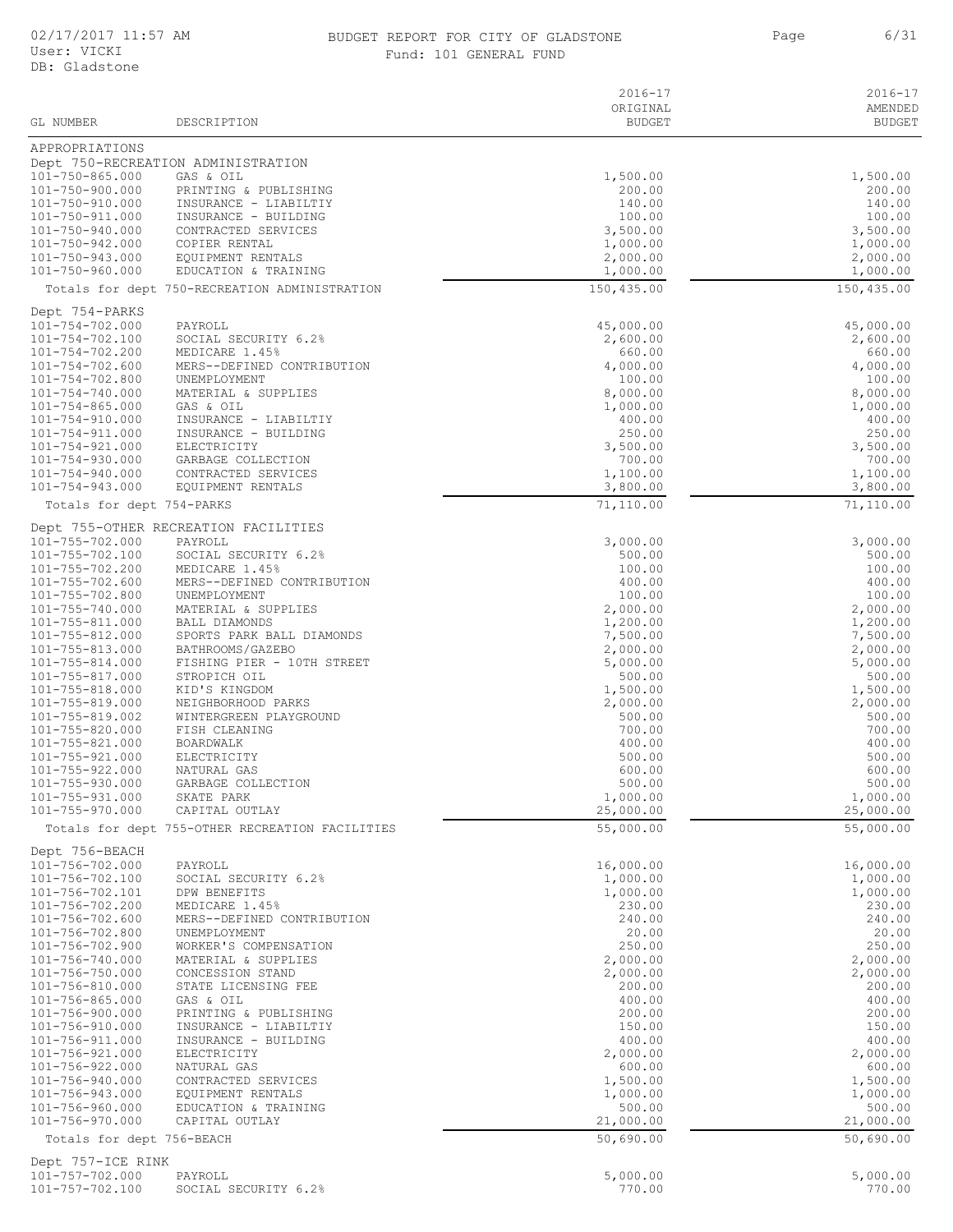#### BUDGET REPORT FOR CITY OF GLADSTONE THE STATE Page of  $7/31$ Fund: 101 GENERAL FUND

Page

| GL NUMBER                                | DESCRIPTION                                         | $2016 - 17$<br>ORIGINAL<br><b>BUDGET</b> | $2016 - 17$<br>AMENDED<br><b>BUDGET</b> |
|------------------------------------------|-----------------------------------------------------|------------------------------------------|-----------------------------------------|
| APPROPRIATIONS                           |                                                     |                                          |                                         |
| Dept 757-ICE RINK                        |                                                     |                                          |                                         |
| 101-757-702.200                          | MEDICARE 1.45%                                      | 90.00                                    | 90.00                                   |
| 101-757-702.600<br>101-757-702.900       | MERS--DEFINED CONTRIBUTION<br>WORKER'S COMPENSATION | 20.00<br>20.00                           | 20.00<br>20.00                          |
| 101-757-740.000                          | MATERIAL & SUPPLIES                                 | 500.00                                   | 500.00                                  |
| 101-757-921.000                          | ELECTRICITY                                         | 700.00                                   | 700.00                                  |
| $101 - 757 - 923.000$                    | WATER & SEWER                                       | 300.00                                   | 300.00                                  |
| 101-757-943.000                          | EQUIPMENT RENTALS                                   | 1,000.00                                 | 1,000.00                                |
| Totals for dept 757-ICE RINK             |                                                     | 8,400.00                                 | 8,400.00                                |
| Dept 758-SPORTS PARK<br>101-758-702.000  | PAYROLL                                             | 40,000.00                                | 40,000.00                               |
| 101-758-702.100                          | SOCIAL SECURITY 6.2%                                | 2,480.00                                 | 2,480.00                                |
| 101-758-702.200                          | MEDICARE 1.45%                                      | 580.00                                   | 580.00                                  |
| 101-758-702.600                          | MERS--DEFINED CONTRIBUTION                          | 1,300.00                                 | 1,300.00                                |
| 101-758-702.800<br>101-758-702.900       | UNEMPLOYMENT<br>WORKER'S COMPENSATION               | 100.00<br>2,500.00                       | 100.00<br>2,500.00                      |
| 101-758-740.000                          | MATERIAL & SUPPLIES                                 | 6,000.00                                 | 6,000.00                                |
| 101-758-750.000                          | CONCESSION STAND                                    | 13,000.00                                | 13,000.00                               |
| 101-758-810.000                          | STATE LICENSING FEE                                 | 750.00                                   | 750.00                                  |
| 101-758-850.000<br>$101 - 758 - 865.000$ | TELEPHONE<br>GAS & OIL                              | 1,200.00<br>500.00                       | 1,200.00<br>500.00                      |
| 101-758-900.000                          | PRINTING & PUBLISHING                               | 600.00                                   | 600.00                                  |
| 101-758-910.000                          | INSURANCE - LIABILTIY                               | 5,000.00                                 | 5,000.00                                |
| 101-758-911.000                          | INSURANCE - BUILDING                                | 500.00                                   | 500.00                                  |
| 101-758-921.000<br>$101 - 758 - 922.000$ | ELECTRICITY<br>NATURAL GAS                          | 5,000.00<br>3,000.00                     | 5,000.00                                |
| $101 - 758 - 923.000$                    | WATER & SEWER                                       | 1,000.00                                 | 3,000.00<br>1,000.00                    |
| 101-758-930.000                          | GARBAGE COLLECTION                                  | 1,100.00                                 | 1,100.00                                |
| 101-758-940.000                          | CONTRACTED SERVICES                                 | 3,000.00                                 | 3,000.00                                |
| 101-758-943.000                          | EQUIPMENT RENTALS                                   | 1,000.00                                 | 1,000.00                                |
|                                          | Totals for dept 758-SPORTS PARK                     | 88,610.00                                | 88,610.00                               |
| Dept 759-CAMPGROUND<br>101-759-702.000   | PAYROLL                                             | 24,000.00                                | 24,000.00                               |
| 101-759-702.100                          | SOCIAL SECURITY 6.2%                                | 1,350.00                                 | 1,350.00                                |
| 101-759-702.200                          | MEDICARE 1.45%                                      | 340.00                                   | 340.00                                  |
| 101-759-702.600                          | MERS--DEFINED CONTRIBUTION                          | 300.00                                   | 300.00                                  |
| 101-759-702.800<br>101-759-740.000       | UNEMPLOYMENT<br>MATERIAL & SUPPLIES                 | 25.00<br>6,000.00                        | 25.00<br>6,000.00                       |
| 101-759-800.000                          | CREDIT CARD FEES                                    | 2,500.00                                 | 2,500.00                                |
| 101-759-810.000                          | STATE LICENSING FEE                                 | 350.00                                   | 350.00                                  |
| 101-759-850.000                          | TELEPHONE                                           | 700.00                                   | 700.00                                  |
| 101-759-865.000<br>101-759-900.000       | GAS & OIL<br>PRINTING & PUBLISHING                  | 700.00<br>400.00                         | 700.00<br>400.00                        |
| 101-759-910.000                          | INSURANCE - LIABILTIY                               | 75.00                                    | 75.00                                   |
| 101-759-911.000                          | INSURANCE - BUILDING                                | 300.00                                   | 300.00                                  |
| 101-759-921.000                          | ELECTRICITY                                         | 11,000.00                                | 11,000.00                               |
| 101-759-922.000<br>101-759-923.000       | NATURAL GAS<br>WATER & SEWER                        | 1,000.00<br>5,400.00                     | 1,000.00<br>5,400.00                    |
| 101-759-925.000                          | CABLE EXPENSES                                      | 800.00                                   | 800.00                                  |
| 101-759-930.000                          | GARBAGE COLLECTION                                  | 1,600.00                                 | 1,600.00                                |
| 101-759-940.000                          | CONTRACTED SERVICES                                 | 3,000.00                                 | 3,000.00                                |
| 101-759-943.000<br>101-759-970.000       | EQUIPMENT RENTALS<br>CAPITAL OUTLAY                 | 1,000.00<br>4,000.00                     | 1,000.00<br>4,000.00                    |
| Totals for dept 759-CAMPGROUND           |                                                     | 64,840.00                                | 64,840.00                               |
|                                          | Dept 761-RECREATION PROGRAMS & SERVICES             |                                          |                                         |
| 101-761-702.000                          | PAYROLL                                             | 3,200.00                                 | 3,200.00                                |
| $101 - 761 - 702.100$                    | SOCIAL SECURITY 6.2%                                | 250.00                                   | 250.00                                  |
| 101-761-702.200                          | MEDICARE 1.45%                                      | 60.00                                    | 60.00                                   |
| 101-761-702.800<br>101-761-740.000       | UNEMPLOYMENT<br>MATERIAL & SUPPLIES                 | 5.00<br>1,500.00                         | 5.00<br>1,500.00                        |
|                                          | Totals for dept 761-RECREATION PROGRAMS & SERVICES  | 5,015.00                                 | 5,015.00                                |
| TOTAL APPROPRIATIONS                     |                                                     | 3,095,686.00                             | 3, 317, 120.00                          |
|                                          |                                                     |                                          |                                         |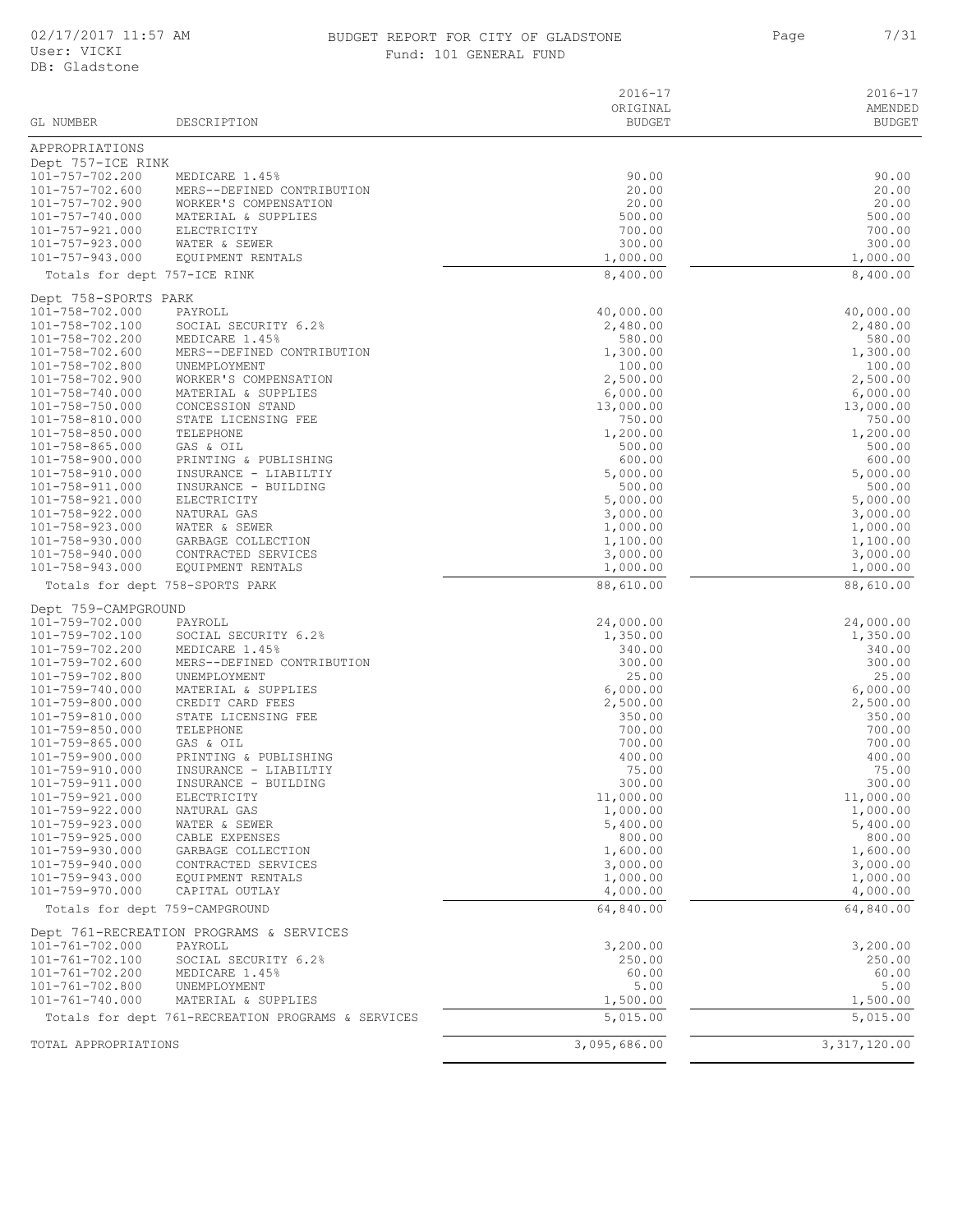#### 02/17/2017 11:57 AM BUDGET REPORT FOR CITY OF GLADSTONE 8/31 Fund: 202 MAJOR STREET FUND

Page 8/31

| GL NUMBER                                | DESCRIPTION                                                          | $2016 - 17$<br>ORIGINAL<br><b>BUDGET</b> | $2016 - 17$<br>AMENDED<br><b>BUDGET</b> |
|------------------------------------------|----------------------------------------------------------------------|------------------------------------------|-----------------------------------------|
| ESTIMATED REVENUES                       |                                                                      |                                          |                                         |
| Dept 000-REVENUE                         |                                                                      |                                          |                                         |
| $202 - 000 - 574.000$                    | MOTOR VEHICLE FUNDS - ACT 51                                         | 329,452.00                               | 329,452.00                              |
| $202 - 000 - 575.000$<br>202-000-578.000 | BUILD MICHIGAN ROADS PROGRAM<br><b>PA84</b>                          | 10,000.00<br>72,184.00                   | 10,000.00<br>72,184.00                  |
| 202-000-580.000                          | SIDEWALK REVENUE                                                     | 2,000.00                                 | 2,000.00                                |
| 202-000-665.000                          | INTEREST INCOME                                                      | 300.00                                   | 300.00                                  |
| $202 - 000 - 667.000$                    | PENALTY INCOME                                                       | 100.00                                   | 100.00                                  |
| 202-000-672.316<br>$202 - 000 - 699.390$ | SPECIAL ASSESSMENT #316<br>TRANSFER FROM FUND BALANCE                | 40,000.00<br>7,293.00                    | 41,400.00<br>139,893.00                 |
| $202 - 000 - 699.494$                    | TRANSFER FROM DDA                                                    | 5,000.00                                 | 35,000.00                               |
| Totals for dept 000-REVENUE              |                                                                      | 466,329.00                               | 630,329.00                              |
| TOTAL ESTIMATED REVENUES                 |                                                                      | 466,329.00                               | 630,329.00                              |
| APPROPRIATIONS                           |                                                                      |                                          |                                         |
| Dept 453-RE-CONSTRUCTION                 |                                                                      |                                          |                                         |
| 202-453-702.000                          | PAYROLL                                                              | 6,000.00                                 | 6,000.00                                |
| 202-453-702.100<br>202-453-702.101       | SOCIAL SECURITY 6.2%<br>DPW BENEFITS                                 | 372.00<br>1,000.00                       | 372.00<br>1,000.00                      |
| 202-453-702.200                          | MEDICARE 1.45%                                                       | 87.00                                    | 87.00                                   |
| 202-453-943.000                          | EQUIPMENT RENTALS                                                    | 1,000.00                                 | 1,000.00                                |
| $202 - 453 - 970.003$<br>202-453-970.015 | CAPITAL OUTLAY - LAKE SHORE DR<br>CAPITAL OUTLAY--MI AVE MILL RESURI | 50,000.00<br>80,000.00                   | 60,000.00<br>204,000.00                 |
|                                          | Totals for dept 453-RE-CONSTRUCTION                                  | 138,459.00                               | 272,459.00                              |
| Dept 458-NON-MOTORIZED                   |                                                                      |                                          |                                         |
| $202 - 458 - 702.000$                    | PAYROLL                                                              | 1,500.00                                 | 1,500.00                                |
| 202-458-702.100                          | SOCIAL SECURITY 6.2%                                                 | 93.00                                    | 93.00                                   |
| 202-458-702.101                          | DPW BENEFITS                                                         | 400.00                                   | 400.00                                  |
| 202-458-702.200<br>202-458-740.000       | MEDICARE 1.45%<br>MATERIAL & SUPPLIES                                | 22.00<br>1,500.00                        | 22.00<br>1,500.00                       |
| $202 - 458 - 943.000$                    | EQUIPMENT RENTALS                                                    | 200.00                                   | 200.00                                  |
|                                          | Totals for dept 458-NON-MOTORIZED                                    | 3,715.00                                 | $\overline{3,715.00}$                   |
| Dept 463-SURFACE MAINTENANCE             |                                                                      |                                          |                                         |
| $202 - 463 - 702.000$                    | PAYROLL                                                              | 15,000.00                                | 15,000.00                               |
| 202-463-702.100                          | SOCIAL SECURITY 6.2%                                                 | 930.00                                   | 930.00                                  |
| 202-463-702.101<br>202-463-702.200       | DPW BENEFITS<br>MEDICARE 1.45%                                       | 6,000.00<br>220.00                       | 6,000.00<br>220.00                      |
| 202-463-740.000                          | MATERIAL & SUPPLIES                                                  | 8,000.00                                 | 8,000.00                                |
| 202-463-943.000                          | EQUIPMENT RENTALS                                                    | 8,000.00                                 | 8,000.00                                |
| 202-463-970.001<br>202-463-970.002       | CHIP SEALING--13TH ST, MINNEAPOLIS<br>CRACK SEALING--1300 LF OF ST   | 10,000.00<br>10,000.00                   | 10,000.00<br>10,000.00                  |
|                                          | Totals for dept 463-SURFACE MAINTENANCE                              | 58,150.00                                | 58,150.00                               |
| Dept 464-STORM DRAINS                    |                                                                      |                                          |                                         |
| 202-464-702.000                          | PAYROLL                                                              | 5,000.00                                 | 5,000.00                                |
| $202 - 464 - 702.100$                    | SOCIAL SECURITY 6.2%                                                 | 310.00                                   | 310.00                                  |
| 202-464-702.101<br>$202 - 464 - 702.200$ | DPW BENEFITS<br>MEDICARE 1.45%                                       | 2,000.00<br>75.00                        | 2,000.00<br>75.00                       |
| $202 - 464 - 740.000$                    | MATERIAL & SUPPLIES                                                  | 3,000.00                                 | 3,000.00                                |
| $202 - 464 - 943.000$                    | EQUIPMENT RENTALS                                                    | 2,000.00                                 | 2,000.00                                |
|                                          | Totals for dept 464-STORM DRAINS                                     | 12,385.00                                | 12,385.00                               |
| Dept 466-SWEEP/FLUSHING                  |                                                                      |                                          |                                         |
| $202 - 466 - 702.000$<br>202-466-702.100 | PAYROLL<br>SOCIAL SECURITY 6.2%                                      | 6,500.00<br>403.00                       | 6,500.00<br>403.00                      |
| 202-466-702.101                          | DPW BENEFITS                                                         | 3,000.00                                 | 3,000.00                                |
| $202 - 466 - 702.200$                    | MEDICARE 1.45%                                                       | 95.00                                    | 95.00                                   |
| $202 - 466 - 943.000$                    | EQUIPMENT RENTALS<br>Totals for dept 466-SWEEP/FLUSHING              | 12,000.00<br>21,998.00                   | 12,000.00<br>21,998.00                  |
| Dept 471-GRASS CONTROL                   |                                                                      |                                          |                                         |
| 202-471-702.000                          | PAYROLL                                                              | 600.00                                   | 600.00                                  |
| 202-471-702.100                          | SOCIAL SECURITY 6.2%                                                 | 22.00                                    | 22.00                                   |
| 202-471-702.101                          | DPW BENEFITS                                                         | 200.00                                   | 200.00                                  |
| 202-471-702.200<br>202-471-943.000       | MEDICARE 1.45%<br>EQUIPMENT RENTALS                                  | 10.00<br>1,000.00                        | 10.00<br>1,000.00                       |
|                                          | Totals for dept 471-GRASS CONTROL                                    | 1,832.00                                 | 1,832.00                                |
| Dept 474-TRAFFIC CONTROL                 |                                                                      |                                          |                                         |
| $202 - 474 - 702.000$                    | PAYROLL                                                              | 6,000.00                                 | 6,000.00                                |
| 202-474-702.100<br>202-474-702.101       | SOCIAL SECURITY 6.2%                                                 | 372.00                                   | 372.00                                  |
| $202 - 474 - 702.200$                    | DPW BENEFITS<br>MEDICARE 1.45%                                       | 3,000.00<br>87.00                        | 3,000.00<br>87.00                       |
| $202 - 474 - 740.000$                    | MATERIAL & SUPPLIES                                                  | 6,000.00                                 | 6,000.00                                |
| 202-474-921.000                          | US 2 & 41 & M-35 FLASHERS-CNTY                                       | 500.00                                   | 500.00                                  |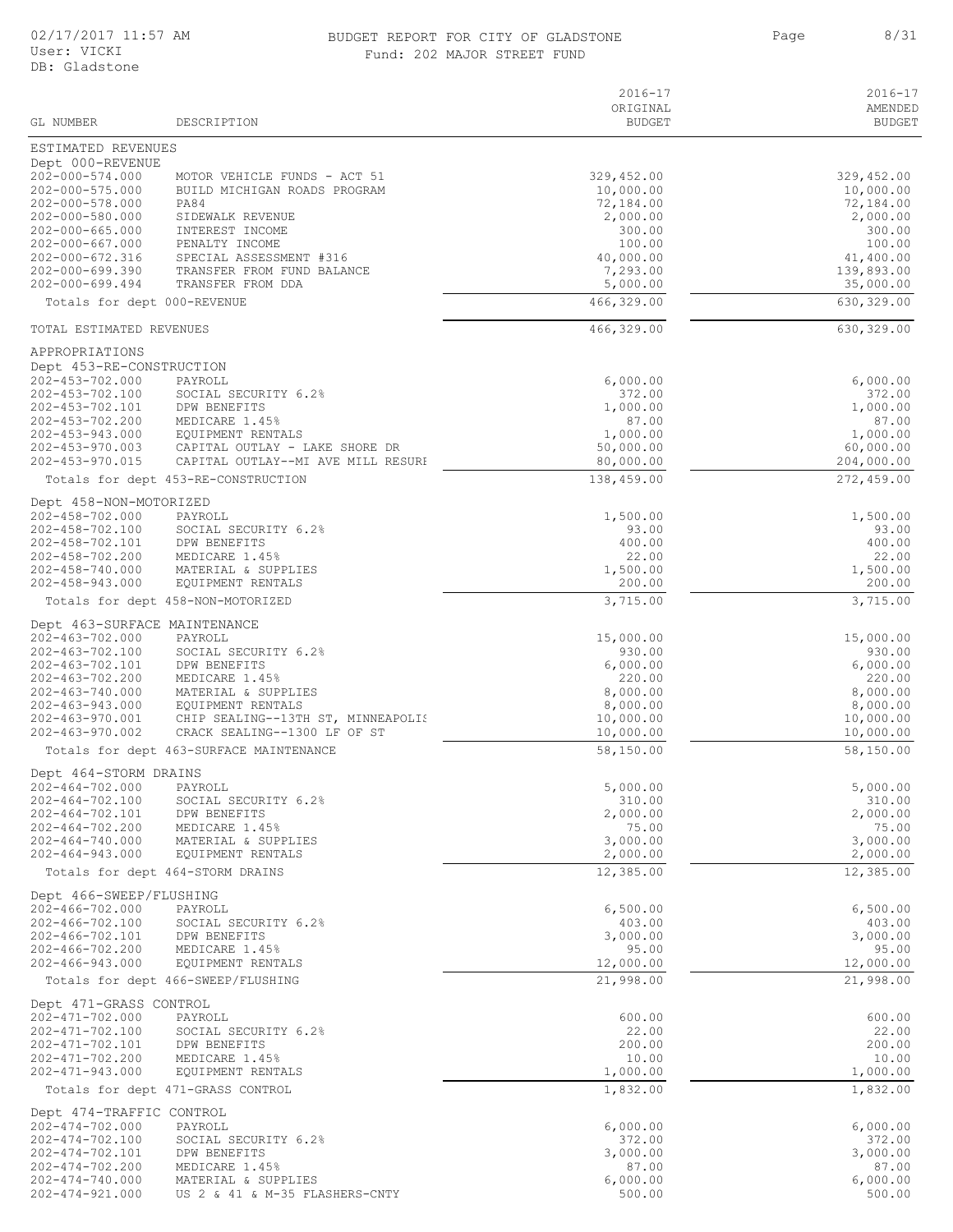## BUDGET REPORT FOR CITY OF GLADSTONE FOR SAMING Page that the 9/31 Fund: 202 MAJOR STREET FUND

Page 9/31

| $\sim$      |  |  |
|-------------|--|--|
| <b>FUND</b> |  |  |

| GL NUMBER                   | DESCRIPTION                            | $2016 - 17$<br>ORIGINAL<br><b>BUDGET</b> | $2016 - 17$<br>AMENDED<br><b>BUDGET</b> |
|-----------------------------|----------------------------------------|------------------------------------------|-----------------------------------------|
| APPROPRIATIONS              |                                        |                                          |                                         |
| Dept 474-TRAFFIC CONTROL    |                                        |                                          |                                         |
| $202 - 474 - 940.000$       | CONTRACTED SERVICES                    | 12,000.00                                | 12,000.00                               |
| 202-474-943.000             | EQUIPMENT RENTALS                      | 3,500.00                                 | 3,500.00                                |
|                             | Totals for dept 474-TRAFFIC CONTROL    | 31,459.00                                | 31,459.00                               |
| Dept 478-WINTER MAINTENANCE |                                        |                                          |                                         |
| 202-478-702.000             | PAYROLL                                | 30,000.00                                | 30,000.00                               |
| 202-478-702.100             | SOCIAL SECURITY 6.2%                   | 1,860.00                                 | 1,860.00                                |
| 202-478-702.101             | DPW BENEFITS                           | 8,000.00                                 | 8,000.00                                |
| 202-478-702.200             | MEDICARE 1.45%                         | 435.00                                   | 435.00                                  |
| 202-478-740.000             | MATERIAL & SUPPLIES                    | 20,000.00                                | 20,000.00                               |
| $202 - 478 - 943.000$       | EQUIPMENT RENTALS                      | 30,000.00                                | 30,000.00                               |
|                             | Totals for dept 478-WINTER MAINTENANCE | 90,295.00                                | 90,295.00                               |
| Dept 537-ADMINISTRATIVE     |                                        |                                          |                                         |
| 202-537-702.000             | PAYROLL                                | 7,000.00                                 | 7,000.00                                |
| 202-537-702.100             | SOCIAL SECURITY 6.2%                   | 434.00                                   | 434.00                                  |
| 202-537-702.101             | DPW BENEFITS                           | 3,000.00                                 | 3,000.00                                |
| 202-537-702.200             | MEDICARE 1.45%                         | 102.00                                   | 102.00                                  |
| 202-537-702.300             | MERS--DEFINED BENEFIT                  |                                          | 46,000.00                               |
| 202-537-702.501             | HSA EMPLOYER                           | 800.00                                   | 800.00                                  |
| 202-537-702.600             | MERS--DEFINED CONTRIBUTION             | 2,200.00                                 | 2,200.00                                |
| $202 - 537 - 702.900$       | WORKER'S COMPENSATION                  | 4,000.00                                 | 4,000.00                                |
| 202-537-802.000             | <b>AUDIT FEES</b>                      | 3,000.00                                 | 3,000.00                                |
| 202-537-940.100             | GIS                                    | 2,500.00                                 |                                         |
| 202-537-998.203             | TRANSFER TO LOCAL STREET               | 75,000.00                                | 75,000.00                               |
| 202-537-998.401             | TRANSFER TO CAPITAL PROJECTS           |                                          | 2,500.00                                |
| 202-537-998.661             | TRANSFER TO EOUIPMENT FUND             | 10,000.00                                | 10,000.00                               |
|                             | Totals for dept 537-ADMINISTRATIVE     | 108,036.00                               | 154,036.00                              |
| TOTAL APPROPRIATIONS        |                                        | 466,329.00                               | 646,329.00                              |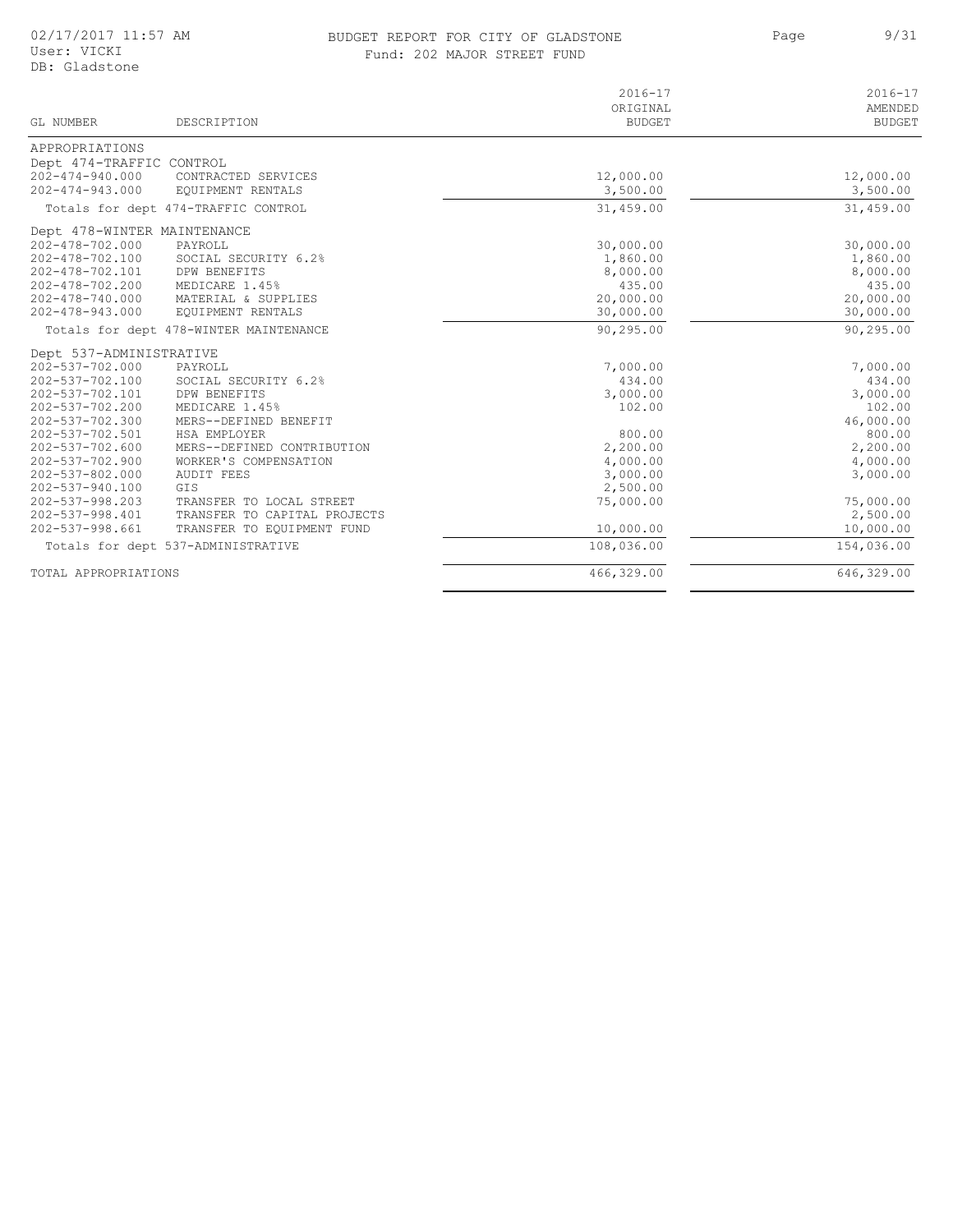## BUDGET REPORT FOR CITY OF GLADSTONE 10/31 Fund: 203 LOCAL STREET FUND

Page 10/31

|  | 203 LOCAL STREET FUND |  |
|--|-----------------------|--|
|  |                       |  |

| GL NUMBER                                      | DESCRIPTION                                                  | $2016 - 17$<br>ORIGINAL<br><b>BUDGET</b> | $2016 - 17$<br>AMENDED<br><b>BUDGET</b> |
|------------------------------------------------|--------------------------------------------------------------|------------------------------------------|-----------------------------------------|
| ESTIMATED REVENUES                             |                                                              |                                          |                                         |
| Dept 000-REVENUE                               |                                                              |                                          |                                         |
| 203-000-574.000<br>203-000-575.000             | MOTOR VEHICLE FUNDS - ACT 51<br>BUILD MICHIGAN ROADS PROGRAM | 125,642.00<br>4,000.00                   | 125,642.00<br>4,000.00                  |
| 203-000-577.000                                | METRO ACT PA 48 STABALIZATION AUTH                           | 25,000.00                                | 25,000.00                               |
| 203-000-580.000                                | SIDEWALK REVENUE                                             | 2,000.00                                 | 2,000.00                                |
| 203-000-672.315<br>203-000-699.202             | SPECIAL ASSESSMENT #315<br>TRANSFER FROM MAJOR STREET        | 12,000.00<br>75,000.00                   | 24,000.00<br>75,000.00                  |
| 203-000-699.390                                | TRANSFER FROM FUND BALANCE                                   | 41,000.00                                | 116,000.00                              |
| 203-000-699.494<br>Totals for dept 000-REVENUE | TRANSFER FROM DDA                                            | 284,642.00                               | 35,000.00<br>406,642.00                 |
| TOTAL ESTIMATED REVENUES                       |                                                              | 284,642.00                               | 406,642.00                              |
|                                                |                                                              |                                          |                                         |
| APPROPRIATIONS<br>Dept 453-RE-CONSTRUCTION     |                                                              |                                          |                                         |
| 203-453-702.000                                | PAYROLL                                                      | 5,000.00                                 | 5,000.00                                |
| 203-453-702.100<br>203-453-702.101             | SOCIAL SECURITY 6.2%<br>DPW BENEFITS                         | 310.00<br>2,000.00                       | 310.00<br>2,000.00                      |
| 203-453-702.200                                | MEDICARE 1.45%                                               | 73.00                                    | 73.00                                   |
| 203-453-970.026                                | DAKOTA BETWEEN 9TH & 10TH                                    | 90,000.00                                | 177,000.00                              |
|                                                | Totals for dept 453-RE-CONSTRUCTION                          | 97,383.00                                | 184,383.00                              |
| Dept 458-NON-MOTORIZED                         |                                                              |                                          |                                         |
| 203-458-702.000<br>203-458-702.100             | PAYROLL<br>SOCIAL SECURITY 6.2%                              | 1,000.00<br>62.00                        | 1,000.00<br>62.00                       |
| 203-458-702.200                                | MEDICARE 1.45%                                               | 15.00                                    | 15.00                                   |
| 203-458-740.000<br>203-458-943.000             | MATERIAL & SUPPLIES<br>EQUIPMENT RENTALS                     | 1,000.00<br>500.00                       | 1,000.00<br>500.00                      |
|                                                | Totals for dept 458-NON-MOTORIZED                            | 2,577.00                                 | 2,577.00                                |
| Dept 463-SURFACE MAINTENANCE                   |                                                              |                                          |                                         |
| 203-463-702.000                                | PAYROLL                                                      | 15,000.00                                | 15,000.00                               |
| 203-463-702.100<br>203-463-702.101             | SOCIAL SECURITY 6.2%<br>DPW BENEFITS                         | 930.00<br>5,000.00                       | 930.00<br>5,000.00                      |
| 203-463-702.200                                | MEDICARE 1.45%                                               | 220.00                                   | 220.00                                  |
| 203-463-740.000                                | MATERIAL & SUPPLIES                                          | 8,000.00                                 | 8,000.00                                |
| 203-463-943.000<br>203-463-970.001             | EQUIPMENT RENTALS<br>CHIP SEALING                            | 8,000.00<br>7,000.00                     | 8,000.00<br>7,000.00                    |
| 203-463-970.002                                | CRACK SEALING                                                | 5,000.00                                 | 5,000.00                                |
|                                                | Totals for dept 463-SURFACE MAINTENANCE                      | 49,150.00                                | 49,150.00                               |
| Dept 464-STORM DRAINS                          |                                                              |                                          |                                         |
| 203-464-702.000<br>203-464-702.100             | PAYROLL<br>SOCIAL SECURITY 6.2%                              | 5,000.00<br>310.00                       | 5,000.00<br>310.00                      |
| 203-464-702.101                                | DPW BENEFITS                                                 | 2,000.00                                 | 2,000.00                                |
| 203-464-702.200                                | MEDICARE 1.45%                                               | 73.00                                    | 73.00                                   |
| $203 - 464 - 740.000$<br>203-464-943.000       | MATERIAL & SUPPLIES<br>EQUIPMENT RENTALS                     | 2,000.00<br>4,000.00                     | 2,000.00<br>4,000.00                    |
|                                                | Totals for dept 464-STORM DRAINS                             | 13,383.00                                | 13,383.00                               |
| Dept 466-SWEEP/FLUSHING                        |                                                              |                                          |                                         |
| 203-466-702.000<br>203-466-702.100             | PAYROLL                                                      | 5,000.00                                 | 5,000.00                                |
| 203-466-702.101                                | SOCIAL SECURITY 6.2%<br>DPW BENEFITS                         | 310.00                                   | 310.00<br>2,500.00                      |
| 203-466-702.200                                | MEDICARE 1.45%                                               | 73.00                                    | 73.00                                   |
| $203 - 466 - 943.000$                          | EQUIPMENT RENTALS                                            | 10,000.00                                | 10,000.00                               |
|                                                | Totals for dept 466-SWEEP/FLUSHING                           | 15,383.00                                | 17,883.00                               |
| Dept 471-GRASS CONTROL<br>203-471-702.000      | PAYROLL                                                      | 600.00                                   | 600.00                                  |
| 203-471-702.100                                | SOCIAL SECURITY 6.2%                                         | 37.00                                    | 37.00                                   |
| 203-471-702.200                                | MEDICARE 1.45%                                               | 9.00                                     | 9.00                                    |
| 203-471-943.000                                | EQUIPMENT RENTALS                                            | 1,200.00                                 | 1,200.00                                |
|                                                | Totals for dept 471-GRASS CONTROL                            | 1,846.00                                 | 1,846.00                                |
| Dept 474-TRAFFIC CONTROL<br>203-474-702.000    | PAYROLL                                                      | 5,000.00                                 | 5,000.00                                |
| 203-474-702.100                                | SOCIAL SECURITY 6.2%                                         | 310.00                                   | 310.00                                  |
| 203-474-702.101<br>203-474-702.200             | DPW BENEFITS<br>MEDICARE 1.45%                               | 2,000.00<br>73.00                        | 2,000.00<br>73.00                       |
| 203-474-740.000                                | MATERIAL & SUPPLIES                                          | 5,000.00                                 | 5,000.00                                |
| 203-474-940.000                                | CONTRACTED SERVICES                                          | 2,000.00                                 | 2,000.00                                |
| $203 - 474 - 943.000$                          | EQUIPMENT RENTALS                                            | 2,000.00                                 | 2,000.00                                |
|                                                | Totals for dept 474-TRAFFIC CONTROL                          | 16,383.00                                | 16,383.00                               |

Dept 478-WINTER MAINTENANCE 203-478-702.000 PAYROLL 25,000.00 25,000.00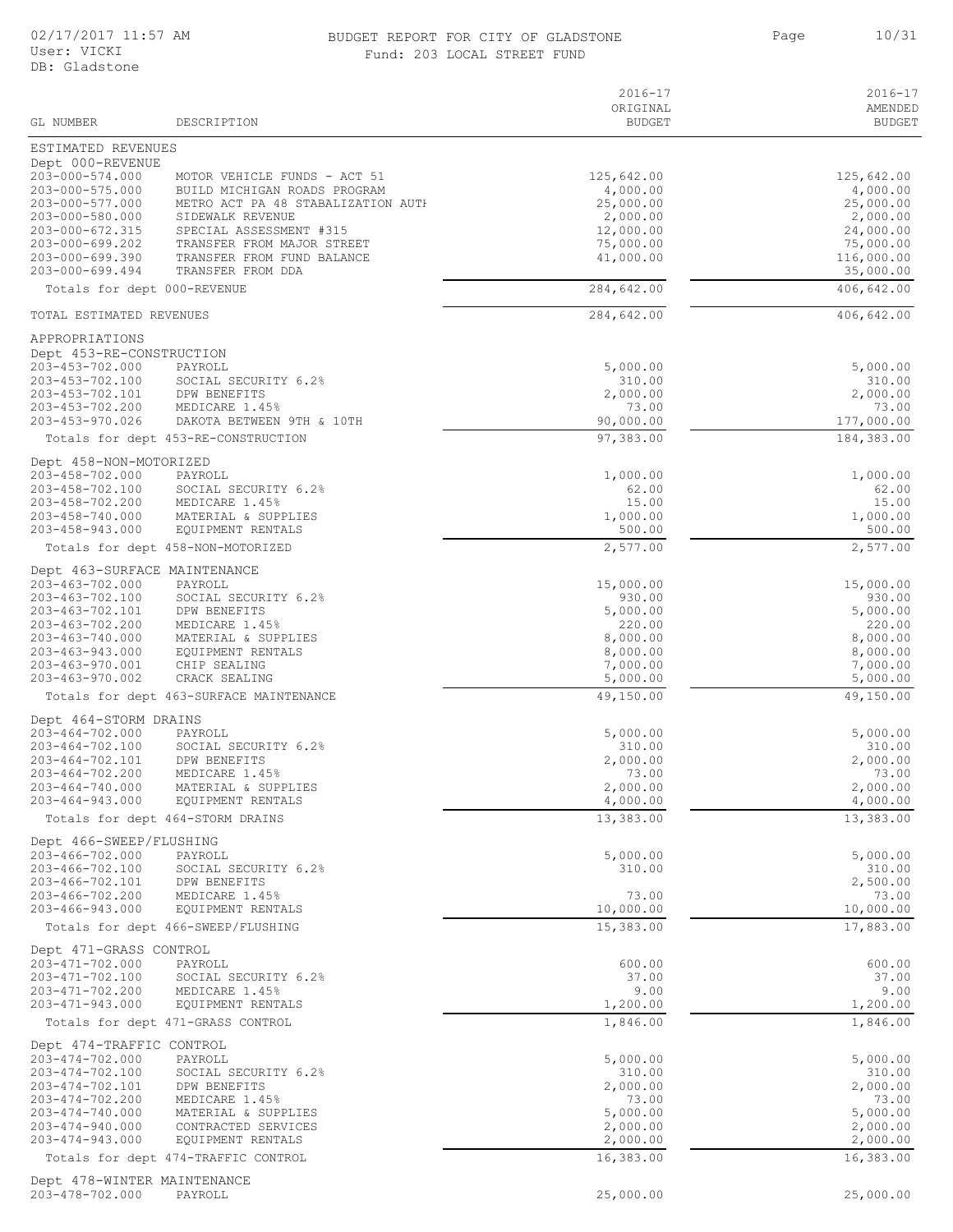## BUDGET REPORT FOR CITY OF GLADSTONE 11/31 Fund: 203 LOCAL STREET FUND

Page

 $\overline{\phantom{a}}$ 

| GL NUMBER                   | DESCRIPTION                            | $2016 - 17$<br>ORIGINAL<br><b>BUDGET</b> | $2016 - 17$<br>AMENDED<br><b>BUDGET</b> |
|-----------------------------|----------------------------------------|------------------------------------------|-----------------------------------------|
| APPROPRIATIONS              |                                        |                                          |                                         |
| Dept 478-WINTER MAINTENANCE |                                        |                                          |                                         |
| 203-478-702.100             | SOCIAL SECURITY 6.2%                   | 1,550.00                                 | 1,550.00                                |
| 203-478-702.200             | MEDICARE 1.45%                         | 365.00                                   | 365.00                                  |
| 203-478-740.000             | MATERIAL & SUPPLIES                    | 5,000.00                                 | 5,000.00                                |
| 203-478-943.000             | EQUIPMENT RENTALS                      | 20,000.00                                | 20,000.00                               |
|                             | Totals for dept 478-WINTER MAINTENANCE | 51,915.00                                | 51,915.00                               |
| Dept 537-ADMINISTRATIVE     |                                        |                                          |                                         |
| 203-537-702.000             | PAYROLL                                | 6,500.00                                 | 6,500.00                                |
| 203-537-702.100             | SOCIAL SECURITY 6.2%                   | 403.00                                   | 403.00                                  |
| 203-537-702.101             | DPW BENEFITS                           | 2,000.00                                 | 2,000.00                                |
| 203-537-702.200             | MEDICARE 1.45%                         | 95.00                                    | 95.00                                   |
| 203-537-702.300             | MERS--DEFINED BENEFIT                  |                                          | 30,000.00                               |
| 203-537-702.501             | HSA EMPLOYER                           | 1,000.00                                 | 1,000.00                                |
| 203-537-702.600             | MERS--DEFINED CONTRIBUTION             | 2,300.00                                 | 2,300.00                                |
| 203-537-702.900             | WORKER'S COMPENSATION                  | 4,300.00                                 | 4,300.00                                |
| 203-537-802.000             | <b>AUDIT FEES</b>                      | 3,000.00                                 | 3,000.00                                |
| 203-537-998.390             | TRANSFER TO FUND BALANCE               | 7,024.00                                 | 7,024.00                                |
| 203-537-998.401             | TRANSFER TO CAPITAL PROJECTS           |                                          | 2,500.00                                |
| 203-537-998.661             | TRANSFER TO EOUIPMENT FUND             | 10,000.00                                | 10,000.00                               |
|                             | Totals for dept 537-ADMINISTRATIVE     | 36,622.00                                | 69,122.00                               |
| TOTAL APPROPRIATIONS        |                                        | 284,642.00                               | 406,642.00                              |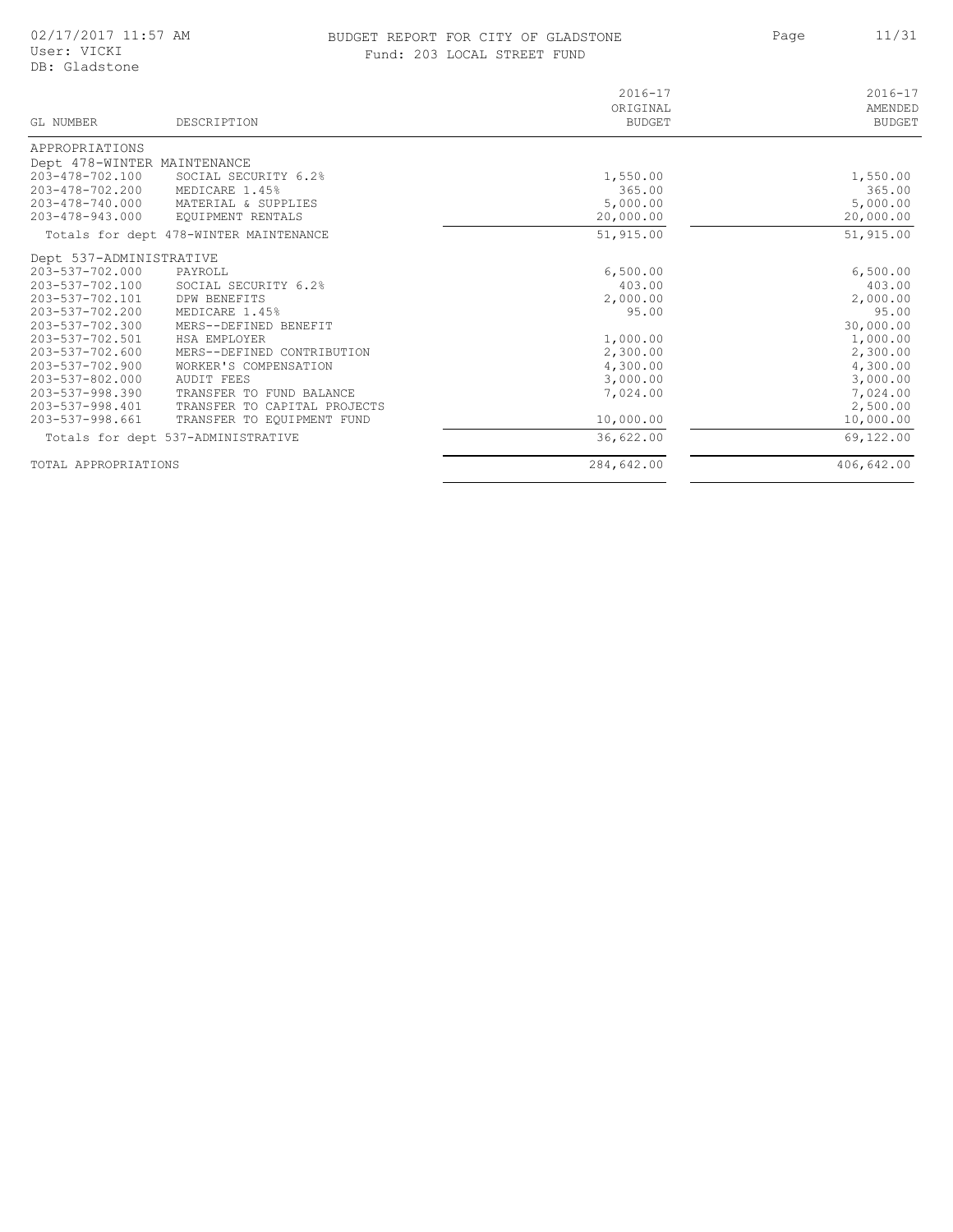## BUDGET REPORT FOR CITY OF GLADSTONE 12/31 Fund: 204 STATE TRUNKLINE FUND

Page

| GL NUMBER                | DESCRIPTION                                  | $2016 - 17$<br>ORIGINAL<br><b>BUDGET</b> | $2016 - 17$<br>AMENDED<br><b>BUDGET</b> |
|--------------------------|----------------------------------------------|------------------------------------------|-----------------------------------------|
| ESTIMATED REVENUES       |                                              |                                          |                                         |
| Dept 000-REVENUE         |                                              |                                          |                                         |
| $204 - 000 - 698.000$    | MDOT TRUNKLINE CONTRACT                      |                                          | 319.48                                  |
| $204 - 000 - 698.001$    | MDOT CONTRACT - 11% ADMIN FEE                |                                          | 35.14                                   |
|                          | Totals for dept 000-REVENUE                  |                                          | 354.62                                  |
| TOTAL ESTIMATED REVENUES |                                              |                                          | 354.62                                  |
| APPROPRIATIONS           |                                              |                                          |                                         |
|                          | Dept 465-FULL- WITH LITTER PICKUP            |                                          |                                         |
| $204 - 465 - 702.000$    | PAYROLL                                      |                                          | 32.91                                   |
|                          | 204-465-702.100 SOCIAL SECURITY 6.2%         |                                          | 1.98                                    |
| $204 - 465 - 702.200$    | MEDICARE 1.45%                               |                                          | 0.46                                    |
| $204 - 465 - 702.600$    | MERS--DEFINED CONTRIBUTION                   |                                          | 1.30                                    |
|                          | Totals for dept 465-FULL- WITH LITTER PICKUP |                                          | 36.65                                   |
|                          | Dept 480-ROADWAY INSPECTION                  |                                          |                                         |
| 204-480-702.000          | PAYROLL                                      |                                          | 141.90                                  |
| 204-480-702.100          | SOCIAL SECURITY 6.2%                         |                                          | 8.48                                    |
| $204 - 480 - 702.200$    | MEDICARE 1.45%                               |                                          | 1.99                                    |
|                          | Totals for dept 480-ROADWAY INSPECTION       |                                          | 152.37                                  |
| Dept 537-ADMINISTRATIVE  |                                              |                                          |                                         |
| 204-537-702.501          | HSA EMPLOYER                                 |                                          | 4.87                                    |
|                          | 204-537-702.600 MERS--DEFINED CONTRIBUTION   |                                          | 9.10                                    |
| 204-537-998.101          | TRANSFER TO GENERAL FUND                     |                                          | 151.63                                  |
|                          | Totals for dept 537-ADMINISTRATIVE           |                                          | 165.60                                  |
| TOTAL APPROPRIATIONS     |                                              |                                          | 354.62                                  |

 $\overline{\phantom{a}}$ 

 $\overline{\phantom{0}}$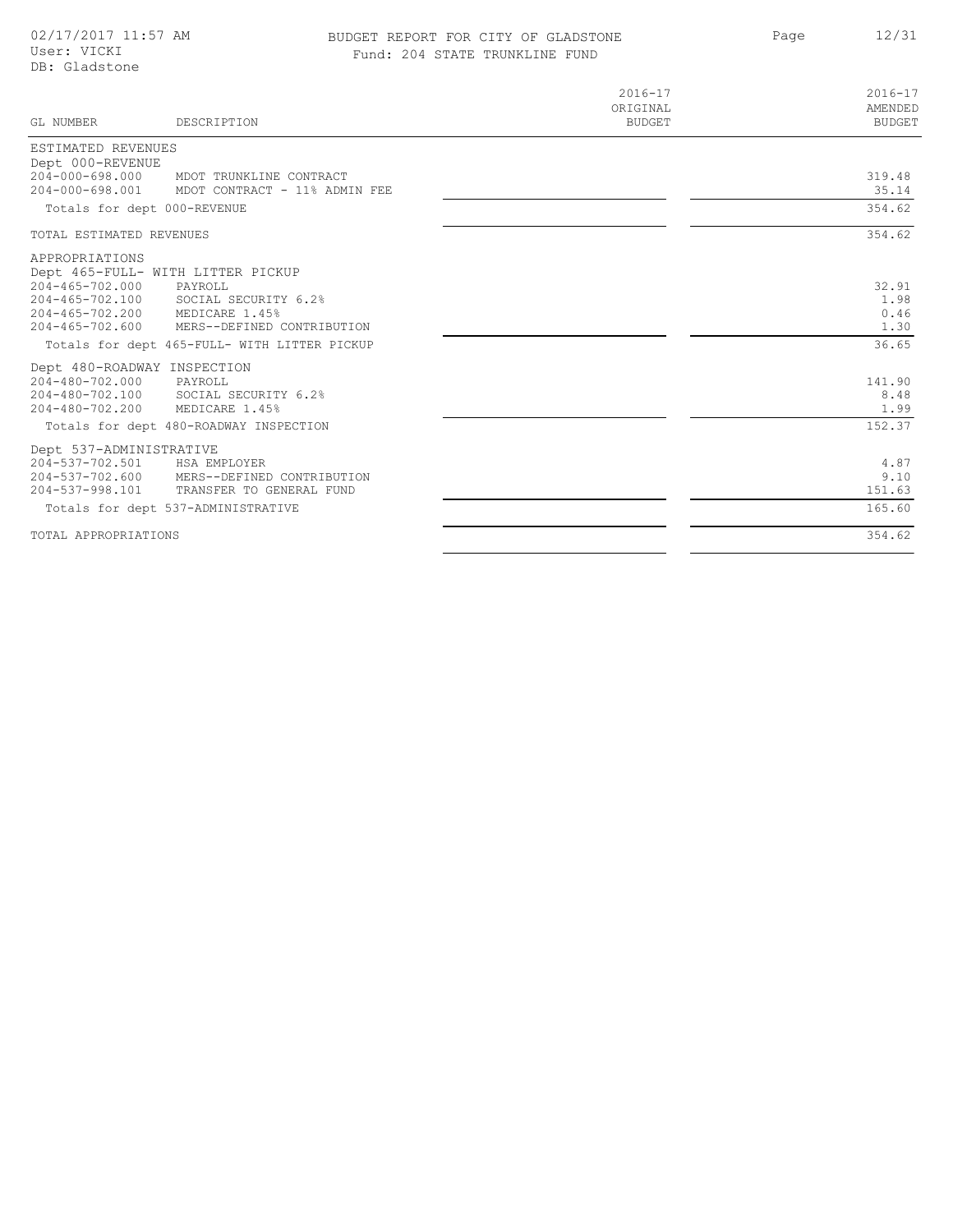## BUDGET REPORT FOR CITY OF GLADSTONE 13/31 Fund: 250 DR MARY CRETENS COMMUNITY FOUNDATION

Page 13/31

| $2016 - 17$<br>ORIGINAL<br>BUDGET | $2016 - 17$<br>AMENDED<br><b>BUDGET</b>             |
|-----------------------------------|-----------------------------------------------------|
| 156,000.00<br>1,000.00            | 156,000.00<br>1,000.00                              |
| 182,400.00                        | 25,400.00<br>182,400.00                             |
|                                   | 182,400.00                                          |
| 10,000.00                         | 172,400.00<br>10,000.00                             |
| 182,400.00                        | 182,400.00<br>182,400.00                            |
|                                   | 25,400.00<br>182,400.00<br>172,400.00<br>182,400.00 |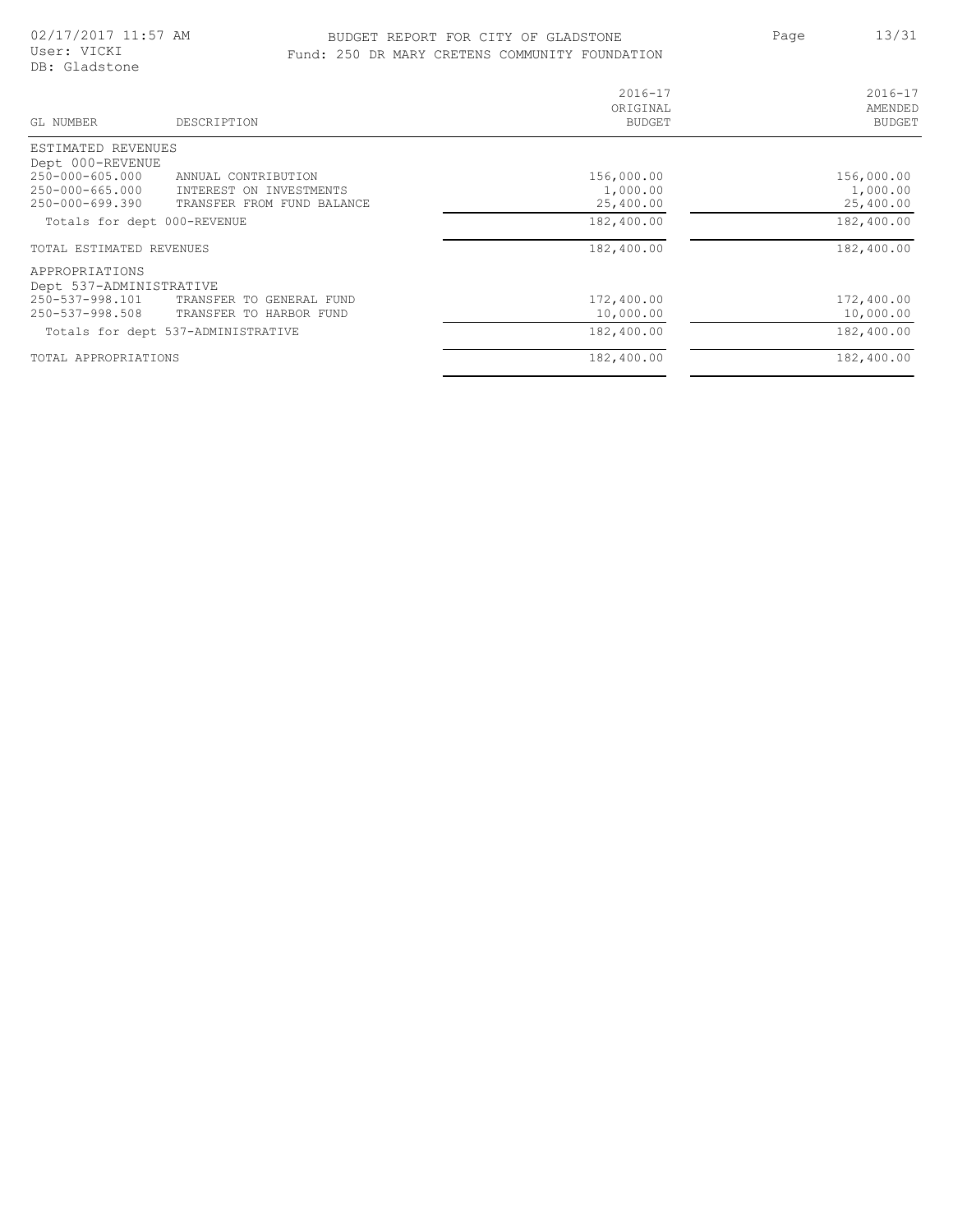## BUDGET REPORT FOR CITY OF GLADSTONE 14/31 Fund: 393 ECONOMIC DEVELOPMENT FUND

Page

| GL NUMBER<br>DESCRIPTION                                                                                      | $2016 - 17$<br>ORIGINAL<br><b>BUDGET</b> | $2016 - 17$<br>AMENDED<br><b>BUDGET</b> |
|---------------------------------------------------------------------------------------------------------------|------------------------------------------|-----------------------------------------|
| ESTIMATED REVENUES                                                                                            |                                          |                                         |
| Dept 000-REVENUE<br>$393 - 000 - 699.390$<br>TRANSFER FROM FUND BALANCE                                       | 35,130.00                                | 35,130.00                               |
| Totals for dept 000-REVENUE                                                                                   | 35,130.00                                | 35,130.00                               |
| TOTAL ESTIMATED REVENUES                                                                                      | 35,130.00                                | 35,130.00                               |
| APPROPRIATIONS<br>Dept 530-LOAN EXPENSES                                                                      |                                          |                                         |
| 393-530-802.000<br><b>AUDIT FEES</b>                                                                          | 200.00                                   | 200.00                                  |
| Totals for dept 530-LOAN EXPENSES                                                                             | 200.00                                   | 200.00                                  |
| Dept 537-ADMINISTRATIVE<br>393-537-940.000 CONTRACTED SERVICES<br>393-537-998.101<br>TRANSFER TO GENERAL FUND | 20,000.00<br>6,830.00                    | 20,000.00<br>6,830.00                   |
| Totals for dept 537-ADMINISTRATIVE                                                                            | 26,830.00                                | 26,830.00                               |
| Dept 545-RESERVOIR & ELEV TANK<br>$393 - 545 - 968.000$<br>DEPRECIATION - CURRENT                             | 1,100.00                                 | 1,100.00                                |
| Totals for dept 545-RESERVOIR & ELEV TANK                                                                     | 1,100.00                                 | 1,100.00                                |
| Dept 728-ECONOMIC DEV ALLIANCE<br>393-728-791.000<br>ECONOMIC DEVELOPMENT ALLIANCE                            | 7,000.00                                 | 7,000.00                                |
| Totals for dept 728-ECONOMIC DEV ALLIANCE                                                                     | 7,000.00                                 | 7,000.00                                |
| TOTAL APPROPRIATIONS                                                                                          | 35,130.00                                | 35,130.00                               |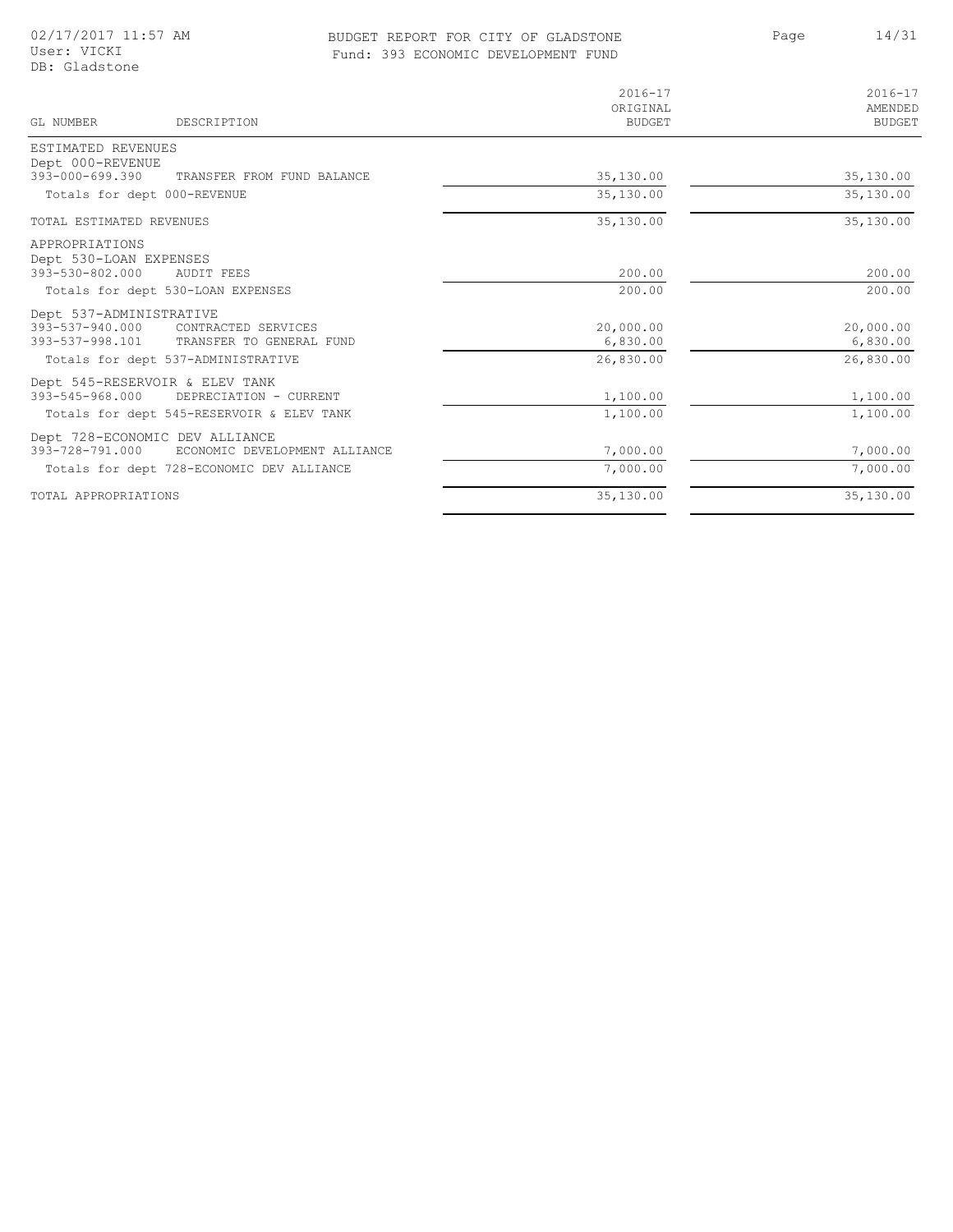## BUDGET REPORT FOR CITY OF GLADSTONE 15/31 Fund: 401 CAPITAL PROJECTS FUND

Page 15/31

| GL NUMBER                                      | DESCRIPTION                                              | $2016 - 17$<br>ORIGINAL<br><b>BUDGET</b> | $2016 - 17$<br>AMENDED<br><b>BUDGET</b> |
|------------------------------------------------|----------------------------------------------------------|------------------------------------------|-----------------------------------------|
| ESTIMATED REVENUES                             |                                                          |                                          |                                         |
| Dept 000-REVENUE                               |                                                          |                                          |                                         |
| $401 - 000 - 657.000$                          | GIS                                                      | 23,865.00                                |                                         |
| $401 - 000 - 661.003$                          | BESSE PLAYGROUND/CONCESSION                              | 260,000.00                               | 260,000.00                              |
| 401-000-699.101                                | TRANSFER FROM GENERAL FUND                               |                                          | 8,875.00                                |
| $401 - 000 - 699.202$<br>$401 - 000 - 699.203$ | TRANSFER FROM MAJOR STREET<br>TRANSFER FROM LOCAL STREET |                                          | 2,500.00<br>2,500.00                    |
| $401 - 000 - 699.494$                          | TRANSFER FROM DDA                                        |                                          | 5,000.00                                |
| $401 - 000 - 699.582$                          | TRANSTER FROM ELEC FUND                                  |                                          | 11,000.00                               |
| $401 - 000 - 699.590$                          | TRANSFER FROM WASTE WATER FUND                           |                                          | 5,000.00                                |
| $401 - 000 - 699.591$                          | TRANSFER FROM WATER FUND                                 |                                          | 5,000.00                                |
| Totals for dept 000-REVENUE                    |                                                          | 283,865.00                               | 299,875.00                              |
| TOTAL ESTIMATED REVENUES                       |                                                          | 283,865.00                               | 299,875.00                              |
| APPROPRIATIONS<br>Dept 510-PROJECTS            |                                                          |                                          |                                         |
| 401-510-970.014                                | <b>GTS</b>                                               | 23,865.00                                | 23,865.00                               |
| 401-510-970.048                                | BESSE CONCESSION STAND                                   | 260,000.00                               | 260,000.00                              |
| Totals for dept 510-PROJECTS                   |                                                          | 283,865.00                               | 283,865.00                              |
| TOTAL APPROPRIATIONS                           |                                                          | 283,865.00                               | 283,865.00                              |
|                                                |                                                          |                                          |                                         |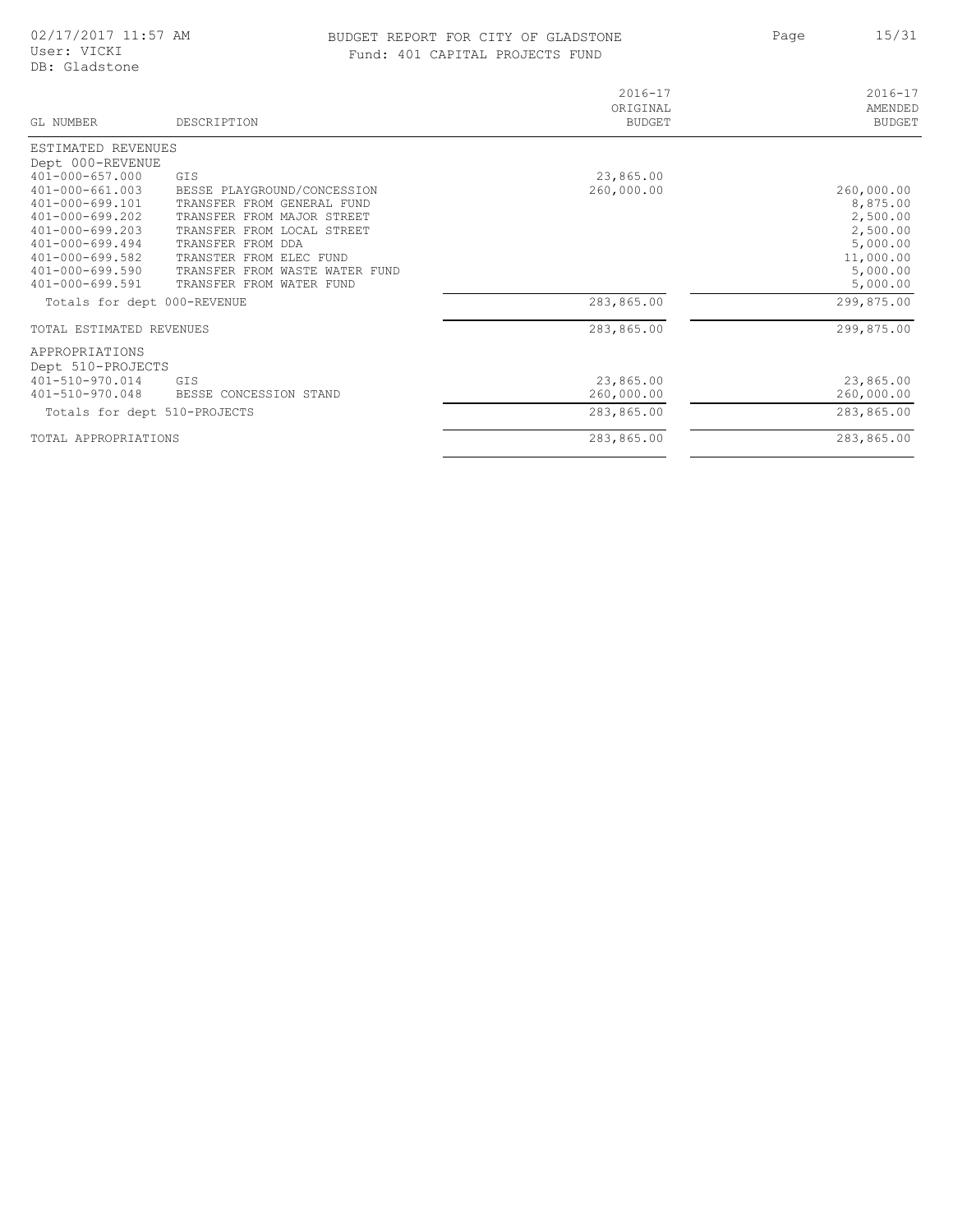## BUDGET REPORT FOR CITY OF GLADSTONE 16/31 Fund: 494 DOWNTOWN DEVELOPMENT AUTHORITY FUND

Page 16/31

|                                                |                                                             | $2016 - 17$<br>ORIGINAL | $2016 - 17$<br>AMENDED |
|------------------------------------------------|-------------------------------------------------------------|-------------------------|------------------------|
| GL NUMBER                                      | DESCRIPTION                                                 | <b>BUDGET</b>           | <b>BUDGET</b>          |
| ESTIMATED REVENUES                             |                                                             |                         |                        |
| Dept 000-REVENUE                               |                                                             |                         |                        |
| 494-000-437.001                                | CITY REAL                                                   | 245,000.00              | 134,743.00             |
| 494-000-437.005<br>494-000-437.009             | COLLEGE REAL<br>COUNTY REAL                                 |                         | 32,540.00<br>49,566.00 |
| 494-000-437.013                                | ROAD PATROL REAL                                            |                         | 8,800.00               |
| 494-000-437.015                                | COMM ACTION REAL                                            |                         | 5,900.00               |
| 494-000-437.019                                | 911 DISPATCH - REAL                                         |                         | 1,900.00               |
| 494-000-437.021                                | DATA - REAL                                                 |                         | 5,900.00               |
| 494-000-665.000<br>494-000-679.000             | INTEREST ON INVESTMENTS<br>FARMERS MARKET                   | 1,500.00<br>2,000.00    | 1,500.00<br>2,000.00   |
| 494-000-680.000                                | CRAZY DAZE REVENUE                                          | 3,500.00                | 3,500.00               |
| 494-000-680.002                                | FARMERS MARKET EBT                                          | 300.00                  | 300.00                 |
| 494-000-680.005                                | FALL FEST REVENUE                                           | 800.00                  |                        |
| 494-000-685.000                                | DDA FACADE OWNER'S MATCH                                    | 7,500.00                | 23,200.00              |
| 494-000-690.000<br>Totals for dept 000-REVENUE | DDA BUILDING RENTAL REVENUE                                 | 2,000.00<br>262,600.00  | 2,000.00<br>271,849.00 |
|                                                |                                                             |                         |                        |
| TOTAL ESTIMATED REVENUES                       |                                                             | 262,600.00              | 271,849.00             |
| APPROPRIATIONS                                 |                                                             |                         |                        |
| Dept 537-ADMINISTRATIVE<br>494-537-740.000     | MATERIAL & SUPPLIES                                         | 10,000.00               | 10,000.00              |
| 494-537-802.000                                | AUDIT FEES                                                  | 1,000.00                | 1,000.00               |
| 494-537-880.001                                | CHRISTMAS CELEBRATION                                       | 2,500.00                | 2,500.00               |
| 494-537-880.002                                | CRAZY DAZE                                                  | 6,000.00                | 3,000.00               |
| 494-537-880.003                                | FARMKERS MARKET                                             | 2,000.00                | 2,000.00               |
| 494-537-880.007<br>494-537-880.008             | FALL FUN FEST<br>GUSMACKER                                  | 2,000.00<br>10,000.00   | 10,000.00              |
| 494-537-880.009                                | ADDITIONAL EVENTS                                           | 7,000.00                | 7,000.00               |
| 494-537-940.000                                | CONTRACTED SERVICES-DOWNTOWN CONCI                          | 6,500.00                | 6,500.00               |
| 494-537-942.000                                | COPIER RENTAL                                               | 300.00                  | 300.00                 |
| $494 - 537 - 965.000$                          | FACADE GRANT PROGRAM                                        | 30,000.00               | 26,500.00              |
| 494-537-965.001<br>494-537-970.000             | FACADE PROGRAM OWNER'S MATCH<br>CAPITAL OUTLAY              | 7,500.00<br>25,000.00   | 26,000.00<br>25,000.00 |
| 494-537-998.101                                | TRANSFER TO GENERAL FUND                                    | 40,000.00               | 43,000.00              |
| 494-537-998.202                                | TRANSFER TO MAJOR STREET FUND                               |                         | 35,000.00              |
| 494-537-998.203                                | TRANSFER TO LOCAL STREET                                    |                         | 33,500.00              |
| 494-537-998.390                                | TRANSFER TO FUND BALANCE                                    | 90,860.00               | 2,109.00               |
| 494-537-998.401<br>494-537-998.590             | TRANSFER TO CAPITAL PROJECTS<br>TRANSFER TO WASTEWATER FUND | 5,000.00                | 5,000.00<br>16,500.00  |
|                                                | Totals for dept 537-ADMINISTRATIVE                          | 245,660.00              | 254,909.00             |
| Dept 555-BUILDING & GROUNDS                    |                                                             |                         |                        |
| 494-555-850.000                                | TELEPHONE                                                   | 2,500.00                | 2,500.00               |
| 494-555-910.000                                | INSURANCE - LIABILTIY                                       | 140.00                  | 140.00                 |
| 494-555-921.000                                | ELECTRICITY                                                 | 1,500.00                | 1,500.00               |
| 494-555-922.000<br>494-555-923.000             | NATURAL GAS<br>WATER & SEWER                                | 1,500.00<br>700.00      | 1,500.00<br>700.00     |
|                                                | Totals for dept 555-BUILDING & GROUNDS                      | 6,340.00                | 6,340.00               |
| Dept 762-BEAUTIFICATION                        |                                                             |                         |                        |
| 494-762-702.000                                | PAYROLL                                                     | 6,000.00                | 6,000.00               |
| 494-762-702.100                                | SOCIAL SECURITY 6.2%                                        | 380.00                  | 380.00                 |
| 494-762-702.200<br>494-762-702.800             | MEDICARE 1.45%<br>UNEMPLOYMENT                              | 100.00<br>20.00         | 100.00<br>20.00        |
| 494-762-740.000                                | MATERIAL & SUPPLIES                                         | 3,000.00                | 3,000.00               |
| 494-762-923.000                                | WATER & SEWER                                               | 400.00                  | 400.00                 |
| 494-762-943.000                                | EQUIPMENT RENTALS                                           | 700.00                  | 700.00                 |
|                                                | Totals for dept 762-BEAUTIFICATION                          | 10,600.00               | 10,600.00              |
| TOTAL APPROPRIATIONS                           |                                                             | 262,600.00              | 271,849.00             |
|                                                |                                                             |                         |                        |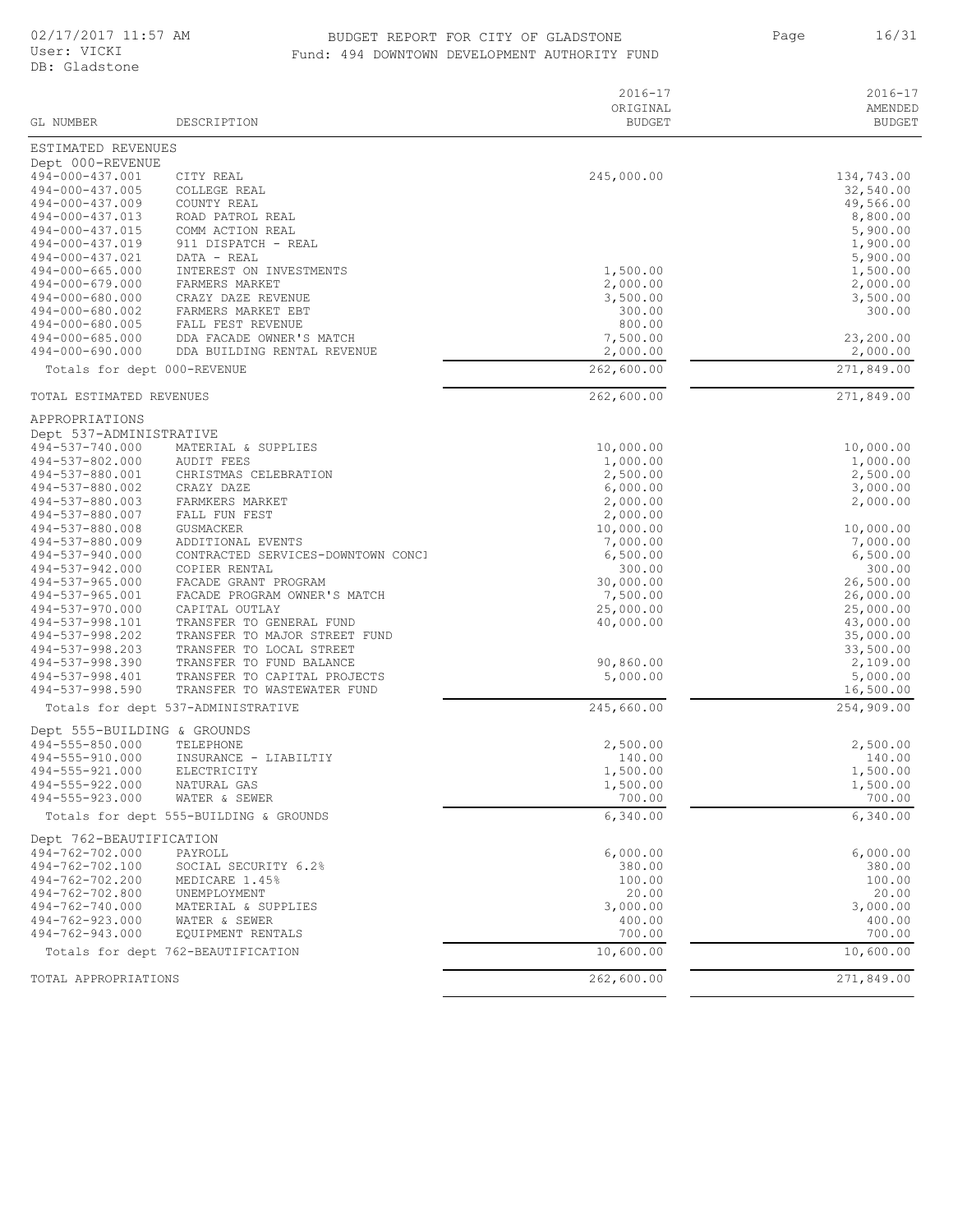#### BUDGET REPORT FOR CITY OF GLADSTONE 17/31 Fund: 508 HARBOR FUND

Page

| GL NUMBER                   | DESCRIPTION                        | $2016 - 17$<br>ORIGINAL<br><b>BUDGET</b> | $2016 - 17$<br>AMENDED<br><b>BUDGET</b> |
|-----------------------------|------------------------------------|------------------------------------------|-----------------------------------------|
|                             |                                    |                                          |                                         |
| ESTIMATED REVENUES          |                                    |                                          |                                         |
| Dept 000-REVENUE            |                                    |                                          |                                         |
| $508 - 000 - 641.000$       | HARBOR - SEASONAL DOCKAGE          | 50,000.00                                | 50,000.00                               |
| $508 - 000 - 642.000$       | HARBOR - TRANSIENT DOCKAGE         | 4,800.00                                 | 4,800.00                                |
| $508 - 000 - 643.000$       | SEASONAL LAUNCH PERMITS            | 3,500.00                                 | 3,500.00                                |
| $508 - 000 - 644.000$       | DAILY LAUNCH PERMITS               | 2,500.00                                 | 2,500.00                                |
| 508-000-644.001             | BOAT LAUNCH VIOLATIONS             | 100.00                                   | 100.00                                  |
| 508-000-645.000             | GAS & OIL SALES                    | 9,500.00                                 | 9,500.00                                |
| $508 - 000 - 646.000$       | SEWAGE PUMP OUTS                   | 20.00                                    | 20.00                                   |
| $508 - 000 - 647.000$       | <b>MISCELLANEOUS</b>               | 300.00                                   | 300.00                                  |
| $508 - 000 - 663.000$       | LIABILITY & PROP INS REIMBURSEMENT | 1,000.00                                 | 1,000.00                                |
| $508 - 000 - 665.000$       | INTEREST ON INVESTMENTS            | 50.00                                    | 50.00                                   |
| $508 - 000 - 699.250$       | TRANSFER FROM DR MARY CRETENS TRUS | 10,000.00                                | 10,000.00                               |
| Totals for dept 000-REVENUE |                                    | 81,770.00                                | 81,770.00                               |
| TOTAL ESTIMATED REVENUES    |                                    | 81,770.00                                | 81,770.00                               |
| APPROPRIATIONS              |                                    |                                          |                                         |
| Dept 753-HARBOR             |                                    |                                          |                                         |
| 508-753-702.000             | PAYROLL                            | 9,000.00                                 | 9,000.00                                |
| 508-753-702.100             | SOCIAL SECURITY 6.2%               | 600.00                                   | 600.00                                  |
| 508-753-702.200             | MEDICARE 1.45%                     | 200.00                                   | 200.00                                  |
| 508-753-702.600             | MERS--DEFINED CONTRIBUTION         | 250.00                                   | 250.00                                  |
| 508-753-702.800             | UNEMPLOYMENT                       | 10.00                                    | 10.00                                   |
| 508-753-702.900             | WORKER'S COMPENSATION              | 300.00                                   | 300.00                                  |
| 508-753-740.000             | MATERIAL & SUPPLIES                | 2,000.00                                 | 2,000.00                                |
| $508 - 753 - 800.000$       | CREDIT CARD FEES                   | 350.00                                   | 350.00                                  |
| 508-753-804.000             | ENGINEERING & ARCHITECT FEES       | 800.00                                   | 800.00                                  |
| $508 - 753 - 850.000$       | TELEPHONE                          | 1,000.00                                 | 1,000.00                                |
| $508 - 753 - 865.000$       | GAS & OIL                          | 8,000.00                                 | 8,000.00                                |
| 508-753-865.001             | FUEL                               | 300.00                                   | 300.00                                  |
| $508 - 753 - 900.000$       | PRINTING & PUBLISHING              | 1,000.00                                 | 1,000.00                                |
| 508-753-910.000             | INSURANCE - LIABILTIY              | 600.00                                   | 600.00                                  |
| 508-753-911.000             | INSURANCE - BUILDING               | 100.00                                   | 100.00                                  |
| 508-753-921.000             | ELECTRICITY                        | 7,000.00                                 | 7,000.00                                |
| $508 - 753 - 940.000$       | CONTRACTED SERVICES                | 1,500.00                                 | 1,500.00                                |
| $508 - 753 - 968.000$       | DEPRECIATION - CURRENT             | 23,000.00                                | 23,000.00                               |
| $508 - 753 - 970.000$       | CAPITAL OUTLAY                     | 10,000.00                                | 10,000.00                               |
| 508-753-998.101             | TRANSFER TO GENERAL FUND           | 10,697.00                                | 10,697.00                               |
| 508-753-998.390             | TRANSFER TO FUND BALANCE           | 5,063.00                                 | 5,063.00                                |
|                             |                                    | 81,770.00                                | 81,770.00                               |
| Totals for dept 753-HARBOR  |                                    |                                          |                                         |
| TOTAL APPROPRIATIONS        |                                    | 81,770.00                                | 81,770.00                               |

 $\overline{\phantom{a}}$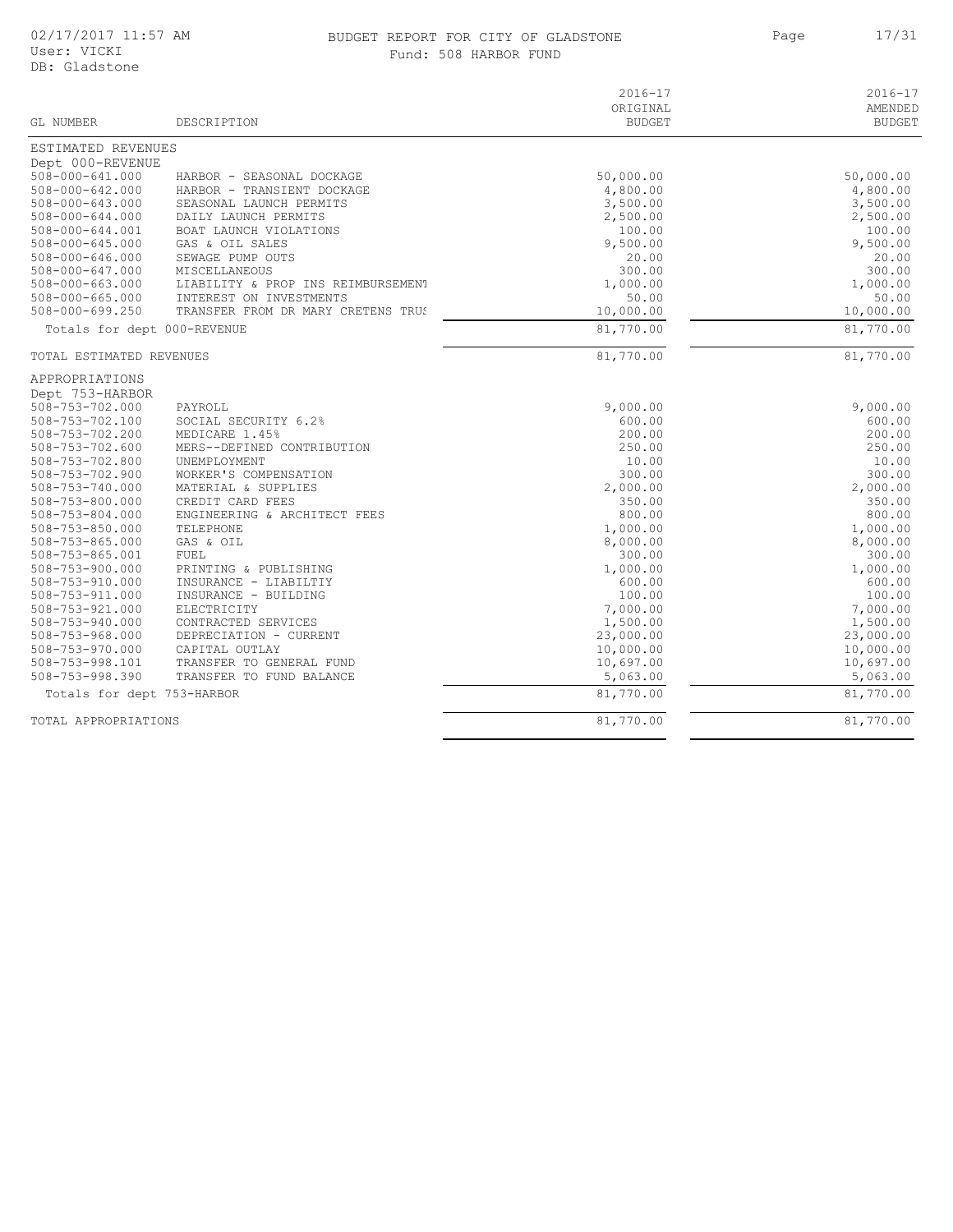#### BUDGET REPORT FOR CITY OF GLADSTONE 18/31 Fund: 540 SOLID WASTE FUND

Page

|                                          |                                                     | $2016 - 17$             | $2016 - 17$            |
|------------------------------------------|-----------------------------------------------------|-------------------------|------------------------|
|                                          |                                                     | ORIGINAL                | AMENDED                |
| GL NUMBER                                | DESCRIPTION                                         | <b>BUDGET</b>           | <b>BUDGET</b>          |
| ESTIMATED REVENUES                       |                                                     |                         |                        |
| Dept 000-REVENUE                         |                                                     |                         |                        |
| 540-000-612.000<br>$540 - 000 - 613.000$ | SALE OF GARBAGE CARTS<br>GARBAGE COLLECTION FEES    | 500.00<br>294,055.80    | 500.00<br>294,055.80   |
| $540 - 000 - 614.000$                    | COMPOST REVENUE                                     | 150,045.00              | 150,045.00             |
| 540-000-667.000                          | PENALTY INCOME                                      | 4,500.00                | 4,500.00               |
| $540 - 000 - 699.390$                    | TRANSFER FROM FUND BALANCE                          | 25,619.20               | 25,619.20              |
| Totals for dept 000-REVENUE              |                                                     | 474,720.00              | 474,720.00             |
| TOTAL ESTIMATED REVENUES                 |                                                     | 474,720.00              | 474,720.00             |
| APPROPRIATIONS                           |                                                     |                         |                        |
| Dept 470-ALLEY MAINTENANCE               |                                                     |                         |                        |
| 540-470-702.000                          | PAYROLL                                             | 12,000.00               |                        |
| 540-470-702.100                          | SOCIAL SECURITY 6.2%                                | 750.00                  |                        |
| 540-470-702.101                          | DPW BENEFITS                                        | 7,000.00                |                        |
| 540-470-702.200<br>540-470-702.600       | MEDICARE 1.45%<br>MERS--DEFINED CONTRIBUTION        | 400.00<br>500.00        |                        |
| 540-470-740.000                          | MATERIAL & SUPPLIES                                 | 8,000.00                |                        |
| $540 - 470 - 943.000$                    | EQUIPMENT RENTALS                                   | 5,000.00                |                        |
|                                          | Totals for dept 470-ALLEY MAINTENANCE               | 33,650.00               |                        |
| Dept 523-COMPOSTING                      |                                                     |                         |                        |
| 540-523-702.000                          | PAYROLL                                             | 12,000.00               | 12,000.00              |
| 540-523-702.100                          | SOCIAL SECURITY 6.2%                                | 744.00                  | 744.00                 |
| 540-523-702.101                          | DPW BENEFITS                                        | 7,000.00                | 7,000.00               |
| 540-523-702.200<br>540-523-740.000       | MEDICARE 1.45%<br>MATERIAL & SUPPLIES               | 174.00<br>2,000.00      | 174.00<br>2,000.00     |
| 540-523-940.000                          | CONTRACTED SERVICES                                 | 32,000.00               | 32,000.00              |
| $540 - 523 - 943.000$                    | EQUIPMENT RENTALS                                   | 15,000.00               | 15,000.00              |
|                                          | Totals for dept 523-COMPOSTING                      | 68,918.00               | 68,918.00              |
| Dept 525-GARBAGE COLLECTION              |                                                     |                         |                        |
| 540-525-702.000                          | PAYROLL                                             | 47,000.00               | 47,000.00              |
| 540-525-702.100                          | SOCIAL SECURITY 6.2%                                | 2,914.00                | 2,914.00               |
| 540-525-702.101<br>540-525-702.200       | DPW BENEFITS<br>MEDICARE 1.45%                      | 5,000.00<br>682.00      | 5,000.00<br>682.00     |
| 540-525-702.300                          | MERS--DEFINED BENEFIT                               | 5,170.00                | 5,170.00               |
| $540 - 525 - 702.400$                    | FORT DEARBORN LIFE INSURANCE                        | 11.99                   | 11.99                  |
| 540-525-702.500                          | HEALTH INSURANCE                                    | 16,601.00               | 16,601.00              |
| 540-525-702.501<br>540-525-702.600       | HSA EMPLOYER<br>MERS--DEFINED CONTRIBUTION          | 2,600.00<br>4,000.00    | 2,600.00<br>4,000.00   |
| 540-525-740.000                          | MATERIAL & SUPPLIES                                 | 3,000.00                | 3,000.00               |
| 540-525-825.000                          | LANDFILL TIPPING FEES                               | 85,000.00               | 85,000.00              |
| $540 - 525 - 900.000$                    | PRINTING & PUBLISHING                               | 1,000.00                | 1,000.00               |
|                                          | Totals for dept 525-GARBAGE COLLECTION              | 172,978.99              | 172,978.99             |
| Dept 526-CITY CLEAN UP                   |                                                     |                         |                        |
| 540-526-702.000                          | PAYROLL                                             | 300.00                  | 300.00                 |
| 540-526-702.100<br>540-526-702.200       | SOCIAL SECURITY 6.2%<br>MEDICARE 1.45%              | 19.00<br>4.00           | 19.00<br>4.00          |
| 540-526-825.000                          | LANDFILL TIPPING FEES                               | 9,000.00                | 9,000.00               |
| 540-526-900.000                          | PRINTING & PUBLISHING                               | 500.00                  | 500.00                 |
|                                          | Totals for dept 526-CITY CLEAN UP                   | 9,823.00                | 9,823.00               |
| Dept 537-ADMINISTRATIVE                  |                                                     |                         |                        |
| 540-537-702.000                          | PAYROLL                                             | 14,000.00               | 14,000.00              |
| 540-537-702.100<br>540-537-702.200       | SOCIAL SECURITY 6.2%<br>MEDICARE 1.45%              | 868.00<br>203.00        | 868.00<br>203.00       |
| 540-537-702.300                          | MERS--DEFINED BENEFIT                               | 14,000.00               | 14,000.00              |
| 540-537-702.400                          | FORT DEARBORN LIFE INSURANCE                        | 100.00                  | 100.00                 |
| 540-537-702.500                          | HEALTH INSURANCE                                    | 3,000.00                | 3,000.00               |
| 540-537-702.501<br>540-537-702.600       | HSA EMPLOYER                                        | 2,500.00                | 2,500.00<br>2,500.00   |
| 540-537-702.900                          | MERS--DEFINED CONTRIBUTION<br>WORKER'S COMPENSATION | 2,500.00<br>4,000.00    | 4,000.00               |
| 540-537-800.000                          | CREDIT CARD FEES                                    | 500.00                  | 500.00                 |
| 540-537-802.000                          | AUDIT FEES                                          | 1,200.00                | 1,200.00               |
| 540-537-817.000                          | RETIREES BENEFITS                                   | 10,000.00               | 10,000.00<br>32,000.00 |
| $540 - 537 - 968.000$<br>540-537-998.101 | DEPRECIATION - CURRENT<br>TRANSFER TO GENERAL FUND  | 32,000.00<br>26, 235.01 | 26, 235.01             |
| 540-537-998.582                          | DUE TO ELECTRIC FUND                                | 45,000.00               | 45,000.00              |
| 540-537-998.661                          | TRANSFER TO EQUIPMENT FUND                          | 10,000.00               | 10,000.00              |
|                                          | Totals for dept 537-ADMINISTRATIVE                  | 166,106.01              | 166,106.01             |
|                                          | Dept 539-METER READING & BILLING                    |                         |                        |
| 540-539-702.000                          | PAYROLL                                             | 4,500.00                | 4,500.00               |
| 540-539-702.100                          | SOCIAL SECURITY 6.2%                                | 279.00                  | 279.00                 |
| 540-539-702.200                          | MEDICARE 1.45%                                      | 65.00                   | 65.00                  |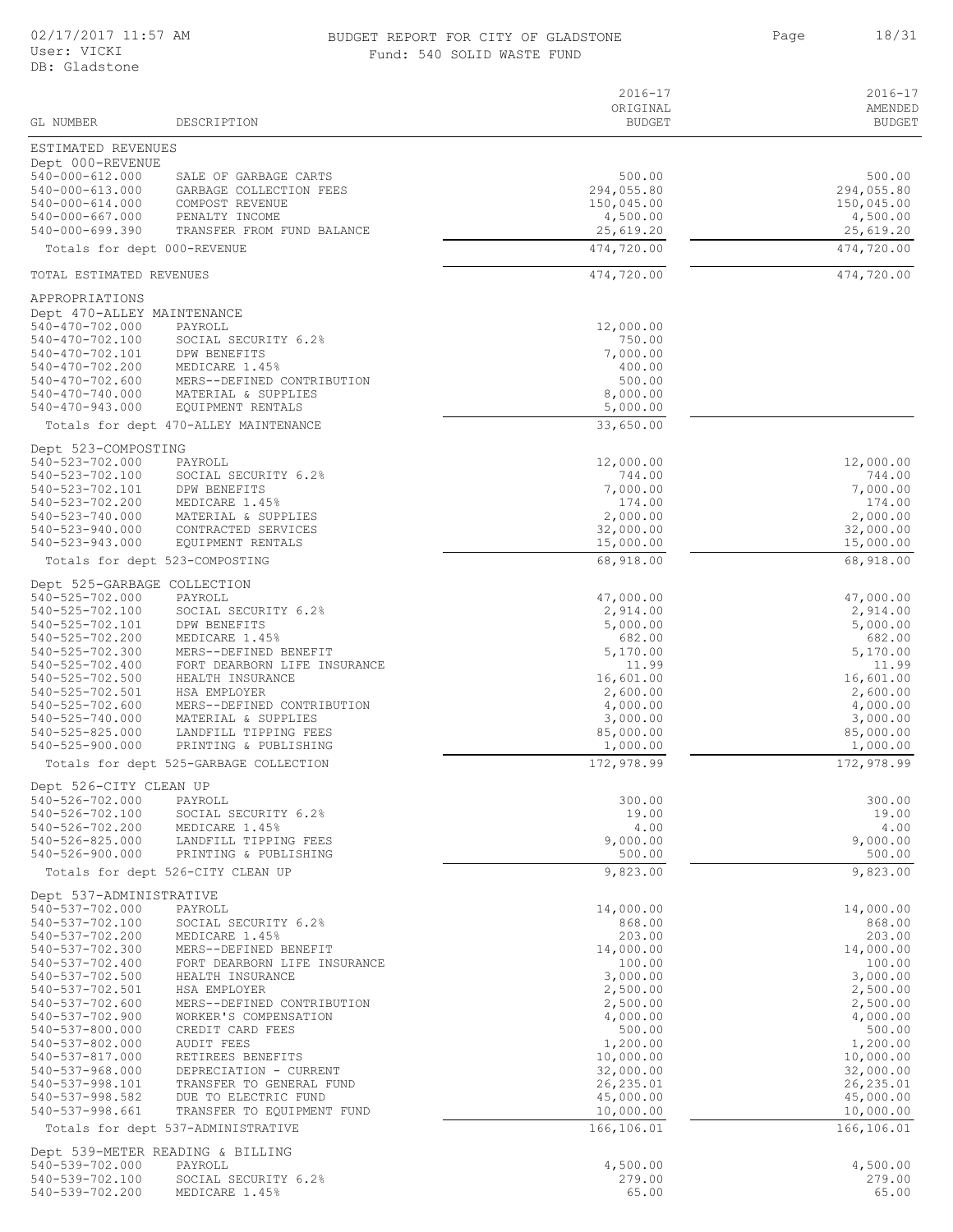#### BUDGET REPORT FOR CITY OF GLADSTONE 19/31 Fund: 540 SOLID WASTE FUND

Page

| GL NUMBER<br>DESCRIPTION                      | $2016 - 17$<br>ORIGINAL<br><b>BUDGET</b> | $2016 - 17$<br>AMENDED<br><b>BUDGET</b> |
|-----------------------------------------------|------------------------------------------|-----------------------------------------|
| APPROPRIATIONS                                |                                          |                                         |
| Dept 539-METER READING & BILLING              |                                          |                                         |
| 540-539-730.000<br>POSTAGE                    | 1,500.00                                 | 1,500.00                                |
| 540-539-740.000<br>MATERIAL & SUPPLIES        | 50.00                                    | 50.00                                   |
| 540-539-814.000<br>COMPUTER MAINT & CONTRACTS | 800.00                                   | 800.00                                  |
| 540-539-850.000<br>TELEPHONE                  | 50.00                                    | 50.00                                   |
| Totals for dept 539-METER READING & BILLING   | 7,244.00                                 | 7,244.00                                |
| Dept 560-VEHICLE EXPENSE                      |                                          |                                         |
| 540-560-740.031 2012 GARBAGE TRUCK            |                                          | 32,000.00                               |
| 540-560-865.000<br>GAS & OIL                  | 15,000.00                                | 15,000.00                               |
| 540-560-913.000<br>INSURANCE - VEHICLE        | 1,000.00                                 | 1,000.00                                |
| Totals for dept 560-VEHICLE EXPENSE           | 16,000.00                                | 48,000.00                               |
| TOTAL APPROPRIATIONS                          | 474,720.00                               | 473,070.00                              |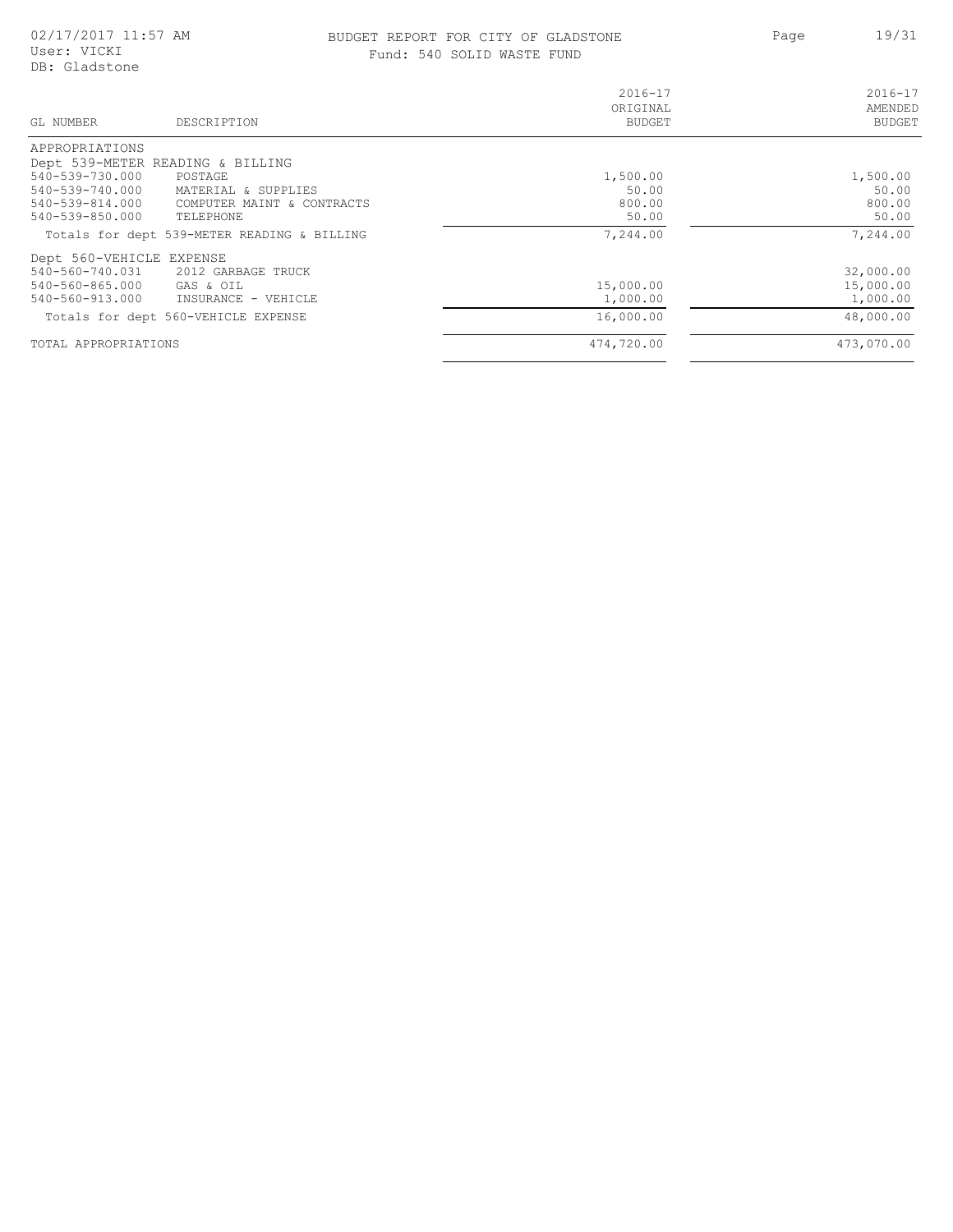#### 02/17/2017 11:57 AM BUDGET REPORT FOR CITY OF GLADSTONE 20/31 Fund: 582 ELECTRIC FUND

Page 20/31

| GL NUMBER                                | DESCRIPTION                                             | $2016 - 17$<br>ORIGINAL<br><b>BUDGET</b> | $2016 - 17$<br>AMENDED<br><b>BUDGET</b> |
|------------------------------------------|---------------------------------------------------------|------------------------------------------|-----------------------------------------|
| ESTIMATED REVENUES                       |                                                         |                                          |                                         |
| Dept 000-REVENUE                         |                                                         |                                          |                                         |
| 582-000-642.000                          | RESIDENTIAL SALES                                       | 2,150,000.00                             | 2,150,000.00                            |
| 582-000-642.001<br>582-000-642.002       | SALES TAX<br>ENERGY OPTIMIZATION                        | 150,000.00<br>39,000.00                  | 150,000.00<br>39,000.00                 |
| 582-000-642.003                          | ENERGY OPTIMIZATION - C & I                             | 47,000.00                                | 47,000.00                               |
| 582-000-642.004                          | LIEAF COLLECTIONS                                       | 33,600.00                                | 33,600.00                               |
| 582-000-643.000<br>$582 - 000 - 644.000$ | WATER HEATER SALES<br>COMMERCIAL SALES                  | 62, 125.00<br>930,250.00                 | 62,125.00<br>930,250.00                 |
| 582-000-645.000                          | SMALL & LARGE POWER SALES                               | 810,000.00                               | 810,000.00                              |
| 582-000-645.001                          | STREET LIGHTS                                           | 95,000.00                                | 95,000.00                               |
| 582-000-646.000                          | HOOKUP & RECONNECT CHARGES                              | 4,500.00                                 | 4,500.00                                |
| 582-000-647.000<br>582-000-649.000       | ATC O&M<br>PCAC                                         | 8,000.00<br>55,000.00                    | 8,000.00<br>55,000.00                   |
| $582 - 000 - 650.000$                    | CONSUMER SERVICE REIMBURSEMENT                          | 2,000.00                                 | 2,000.00                                |
| 582-000-651.000                          | ALGER DELTA PROPERTY RENT                               | 1,200.00                                 | 1,200.00                                |
| $582 - 000 - 652.000$                    | COMMUNICATION TOWER - CELLCOM                           | 5,000.00                                 | 5,000.00                                |
| 582-000-652.001<br>582-000-660.000       | COMMUNICATION TOWER - ALLTEL<br>UTILITY POLE RENTAL     | 8,400.00<br>20,000.00                    | 8,400.00<br>20,000.00                   |
| 582-000-663.000                          | LIABILITY & PROP INS REIMBURSEMENT                      | 3,000.00                                 | 3,000.00                                |
| $582 - 000 - 664.000$                    | ATC INVESTMENT REVENUE                                  | 30,000.00                                | 30,000.00                               |
| 582-000-665.000<br>582-000-667.000       | INTEREST ON INVESTMENTS                                 | 9,000.00                                 | 9,000.00                                |
| 582-000-667.001                          | PENALTY INCOME<br>DOOR HANGER CHARGES                   | 38,000.00<br>21,000.00                   | 38,000.00<br>21,000.00                  |
| $582 - 000 - 668.000$                    | WPPI-COMMUNITY RELATIONS REIMBURSH                      | 8,000.00                                 | 8,000.00                                |
| 582-000-669.000                          | MISCELLANEOUS INCOME                                    | 2,000.00                                 | 2,000.00                                |
| 582-000-699.390                          | TRANSFER FROM FUND BALANCE                              | 314,425.00                               | 314,425.00                              |
| Totals for dept 000-REVENUE              |                                                         | 4,846,500.00                             | 4,846,500.00                            |
| TOTAL ESTIMATED REVENUES                 |                                                         | 4,846,500.00                             | 4,846,500.00                            |
| APPROPRIATIONS                           |                                                         |                                          |                                         |
| Dept 442-FORESTRY                        |                                                         |                                          |                                         |
| 582-442-702.000<br>582-442-702.100       | PAYROLL<br>SOCIAL SECURITY 6.2%                         | 25,000.00<br>1,562.00                    | 25,000.00<br>1,562.00                   |
| 582-442-702.101                          | DPW BENEFITS                                            | 12,000.00                                | 12,000.00                               |
| 582-442-702.200                          | MEDICARE 1.45%                                          | 363.00                                   | 363.00                                  |
| $582 - 442 - 702.600$                    | MERS--DEFINED CONTRIBUTION                              | 500.00                                   | 500.00                                  |
| 582-442-740.000<br>$582 - 442 - 940.000$ | MATERIAL & SUPPLIES<br>CONTRACTED SERVICES              | 5,000.00<br>25,000.00                    | 5,000.00<br>25,000.00                   |
| $582 - 442 - 943.000$                    | EQUIPMENT RENTALS                                       | 5,000.00                                 | 5,000.00                                |
| Totals for dept 442-FORESTRY             |                                                         | 74,425.00                                | 74,425.00                               |
| Dept 537-ADMINISTRATIVE                  |                                                         |                                          |                                         |
| 582-537-702.000                          | PAYROLL                                                 | 110,000.00                               | 110,000.00                              |
| 582-537-702.006<br>582-537-702.100       | PMT IN LIEU OF HEALTH INSURANCE<br>SOCIAL SECURITY 6.2% | 9,166.00<br>6,820.00                     | 9,166.00<br>6,820.00                    |
| 582-537-702.200                          | MEDICARE 1.45%                                          | 1,595.00                                 | 1,595.00                                |
| 582-537-702.300                          | MERS--DEFINED BENEFIT                                   | 139,835.00                               | 139,835.00                              |
| 582-537-702.400<br>582-537-702.500       | FORT DEARBORN LIFE INSURANCE<br>HEALTH INSURANCE        | 1,000.00<br>107,190.00                   | 1,000.00<br>107,190.00                  |
| 582-537-702.501                          | HSA EMPLOYER                                            | 6,500.00                                 | 6,500.00                                |
| 582-537-702.600                          | MERS--DEFINED CONTRIBUTION                              | 9,400.00                                 | 9,400.00                                |
| 582-537-702.800                          | UNEMPLOYMENT                                            | 5,000.00                                 | 5,000.00                                |
| 582-537-702.900<br>582-537-703.000       | WORKER'S COMPENSATION<br>CLOTHING ALLOWANCE             | 9,000.00<br>2,300.00                     | 9,000.00<br>2,300.00                    |
| 582-537-728.000                          | OFFICE SUPPLIES                                         | 1,000.00                                 | 1,000.00                                |
| 582-537-730.000                          | POSTAGE                                                 | 500.00                                   | 500.00                                  |
| 582-537-740.000                          | MATERIAL & SUPPLIES                                     | 1,000.00                                 | 1,000.00                                |
| 582-537-800.000<br>582-537-800.001       | CREDIT CARD CHARGES<br>BANK FEES                        | 7,200.00<br>200.00                       | 7,200.00<br>200.00                      |
| 582-537-801.000                          | LEGAL FEES                                              | 2,000.00                                 | 2,000.00                                |
| 582-537-802.000                          | <b>AUDIT FEES</b>                                       | 3,900.00                                 | 3,900.00                                |
| 582-537-817.000                          | RETIREES BENEFITS                                       | 38,000.00                                | 38,000.00                               |
| 582-537-820.000<br>582-537-831.000       | INTEREST ON LIGHT DEPOSITS<br>MEMBERSHIPS & DUES        | 500.00<br>8,000.00                       | 500.00<br>8,000.00                      |
| $582 - 537 - 850.000$                    | TELEPHONE                                               | 5,000.00                                 | 5,000.00                                |
| 582-537-850.001                          | TELEPHONE--CELLPHONE                                    | 3,000.00                                 | 3,000.00                                |
| 582-537-860.000                          | TRANSPORTATION & LODGING                                | 3,000.00                                 | 3,000.00                                |
| 582-537-910.000<br>582-537-940.000       | INSURANCE - LIABILTIY<br>CONTRACTED SERVICES            | 4,200.00<br>2,000.00                     | 4,200.00<br>2,000.00                    |
| 582-537-942.000                          | COPIER RENTAL                                           | 1,000.00                                 | 1,000.00                                |
| 582-537-947.000                          | POLE RENTAL - U.P POWER                                 | 100.00                                   | 100.00                                  |
| 582-537-947.001                          | RR UTILITY CROSSING                                     | 800.00                                   | 800.00                                  |
| $582 - 537 - 960.000$<br>582-537-960.001 | EDUCATION & TRAINING (CDL)<br>DRUG ALCOHOL CDL TESTING  | 2,000.00<br>900.00                       | 2,000.00<br>900.00                      |
| 582-537-963.000                          | MISCELLANEOUS                                           | 800.00                                   | 800.00                                  |
| 582-537-968.000                          | DEPRECIATION - CURRENT                                  | 185,000.00                               | 185,000.00                              |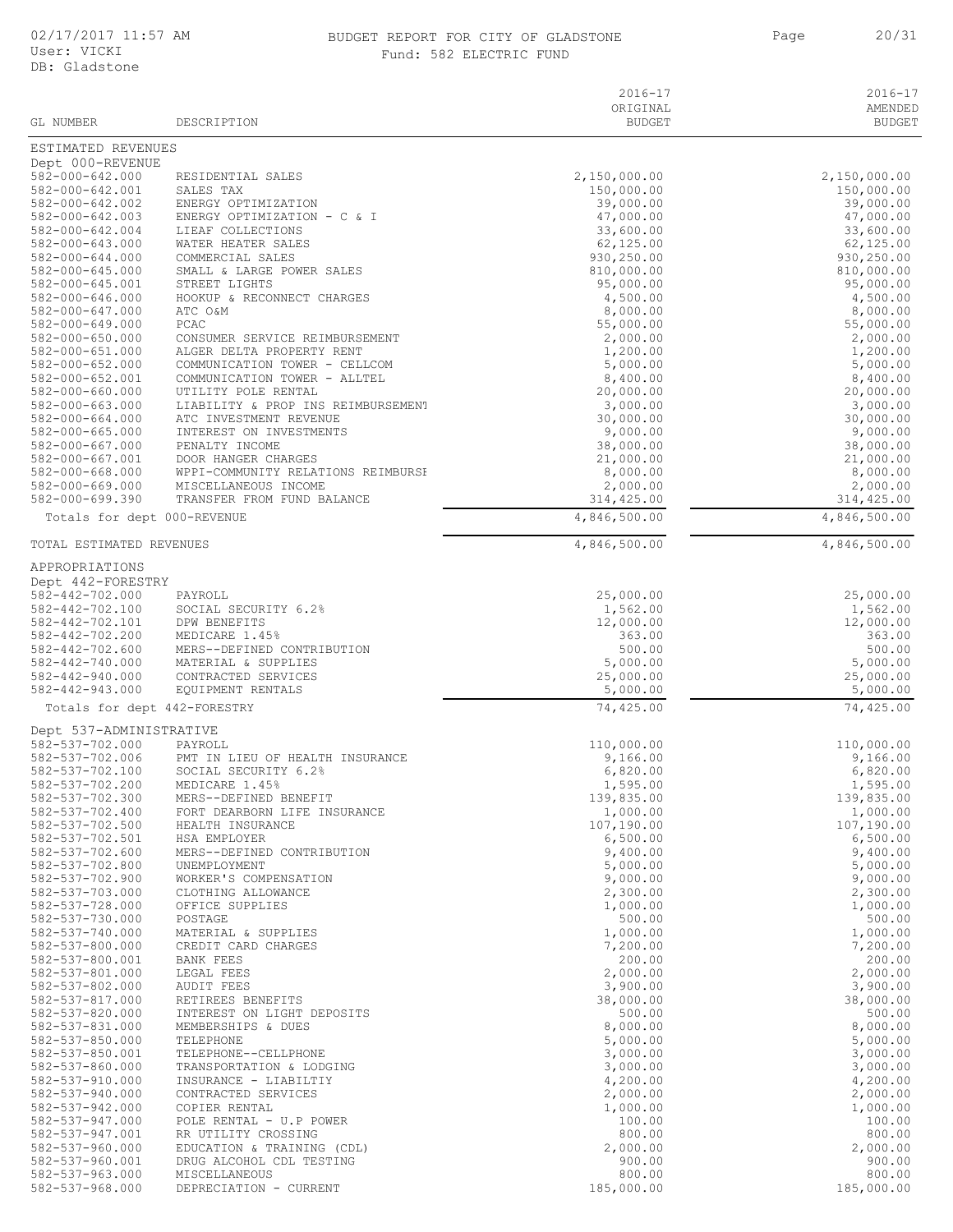## BUDGET REPORT FOR CITY OF GLADSTONE Fund: 582 ELECTRIC FUND

Page 21/31

| GL NUMBER                                          | DESCRIPTION                                                        | $2016 - 17$<br>ORIGINAL<br><b>BUDGET</b> | $2016 - 17$<br>AMENDED<br><b>BUDGET</b> |
|----------------------------------------------------|--------------------------------------------------------------------|------------------------------------------|-----------------------------------------|
| APPROPRIATIONS                                     |                                                                    |                                          |                                         |
| Dept 537-ADMINISTRATIVE                            |                                                                    |                                          |                                         |
| 582-537-998.101                                    | TRANSFER TO GENERAL FUND                                           | 153,010.00                               | 153,010.00                              |
| 582-537-998.390<br>582-537-998.540                 | TRANSFER TO FUND BALANCE<br>TRANSFER TO SOLID WASTE                | 190,595.00<br>30,000.00                  | 190,595.00<br>30,000.00                 |
| 582-537-998.661                                    | TRANSFER TO EQUIPMENT FUND                                         | 256,164.00                               | 256,164.00                              |
|                                                    | Totals for dept 537-ADMINISTRATIVE                                 | 1,307,675.00                             | 1,307,675.00                            |
|                                                    | Dept 538-SAFETY TRAINING PROGRAM                                   |                                          |                                         |
| 582-538-702.000<br>582-538-702.100                 | PAYROLL<br>SOCIAL SECURITY 6.2%                                    | 5,000.00<br>310.00                       | 5,000.00<br>310.00                      |
| 582-538-702.200                                    | MEDICARE 1.45%                                                     | 75.00                                    | 75.00                                   |
| 582-538-702.600                                    | MERS--DEFINED CONTRIBUTION                                         | 500.00                                   | 500.00                                  |
| 582-538-703.000<br>582-538-730.000                 | SAFETY CLOTHING<br>POSTAGE                                         | 3,000.00<br>500.00                       | 3,000.00<br>500.00                      |
| 582-538-740.000                                    | MATERIAL & SUPPLIES                                                | 1,000.00                                 | 1,000.00                                |
| 582-538-940.000                                    | CONTRACTED SERVICES                                                | 1,500.00                                 | 1,500.00                                |
| 582-538-940.001                                    | MEUW SAFETY                                                        | 6,000.00                                 | 6,000.00                                |
|                                                    | Totals for dept 538-SAFETY TRAINING PROGRAM                        | 17,885.00                                | 17,885.00                               |
| 582-539-702.000                                    | Dept 539-METER READING & BILLING<br>PAYROLL                        | 47,500.00                                | 47,500.00                               |
| 582-539-702.100                                    | SOCIAL SECURITY 6.2%                                               | 2,945.00                                 | 2,945.00                                |
| 582-539-702.200                                    | MEDICARE 1.45%                                                     | 689.00                                   | 689.00                                  |
| 582-539-702.500<br>582-539-702.501                 | HEALTH INSURANCE<br>HSA EMPLOYER                                   | 8,000.00<br>2,000.00                     | 8,000.00<br>2,000.00                    |
| 582-539-702.600                                    | MERS--DEFINED CONTRIBUTION                                         | 500.00                                   | 500.00                                  |
| 582-539-702.800                                    | UNEMPLOYMENT                                                       | 20.00                                    | 20.00                                   |
| 582-539-702.900<br>582-539-703.000                 | WORKER'S COMPENSATION<br>CLOTHING ALLOWANCE                        | 400.00<br>600.00                         | 400.00<br>600.00                        |
| 582-539-730.000                                    | POSTAGE                                                            | 10,500.00                                | 10,500.00                               |
| 582-539-740.000                                    | MATERIAL & SUPPLIES                                                | 1,000.00                                 | 1,000.00                                |
| 582-539-801.000<br>582-539-814.000                 | LEGAL FEES<br>COMPUTER MAINT & CONTRACTS                           | 1,000.00<br>8,000.00                     | 1,000.00<br>8,000.00                    |
| 582-539-850.000                                    | TELEPHONE                                                          | 400.00                                   | 400.00                                  |
| 582-539-860.000                                    | TRANSPORTATION & LODGING                                           | 500.00                                   | 500.00                                  |
| 582-539-940.000<br>582-539-942.000                 | CONTRACTED SERVICES<br>COPIER RENTAL                               | 2,000.00<br>500.00                       | 2,000.00<br>500.00                      |
| 582-539-943.000                                    | EQUIPMENT RENTALS                                                  | 1,000.00                                 | 1,000.00                                |
| 582-539-963.400                                    | LIEF DISBURSEMENT                                                  | 33,600.00                                | 33,600.00                               |
|                                                    | Totals for dept 539-METER READING & BILLING                        | 121,154.00                               | 121,154.00                              |
| Dept 540-CONSUMER SERVICES<br>582-540-702.000      | PAYROLL                                                            | 30,000.00                                | 30,000.00                               |
| 582-540-702.001                                    | PAYROLL & FRINGES MIS DIG                                          | 6,000.00                                 | 6,000.00                                |
| 582-540-702.100                                    | SOCIAL SECURITY 6.2%                                               | 1,550.00                                 | 1,550.00                                |
| 582-540-702.200<br>582-540-702.600                 | MEDICARE 1.45%<br>MERS--DEFINED CONTRIBUTION                       | 363.00<br>1,200.00                       | 363.00<br>1,200.00                      |
| 582-540-740.000                                    | MATERIAL & SUPPLIES                                                | 3,000.00                                 | 3,000.00                                |
| 582-540-740.001<br>582-540-940.000                 | MATERIAL & SUPPLIES-MISS DIG<br>CONTRACTED SERVICES                | 500.00                                   | 500.00<br>250.00                        |
| 582-540-970.000                                    | CAPITAL OUTLAY                                                     | 250.00<br>500.00                         | 500.00                                  |
|                                                    | Totals for dept 540-CONSUMER SERVICES                              | 43,363.00                                | 43,363.00                               |
|                                                    | Dept 541-WPPI COMMUNITY SERVICES                                   |                                          |                                         |
| 582-541-740.001                                    | SCHOLARSHIPS                                                       | 1,000.00                                 | 1,000.00                                |
| 582-541-740.002                                    | COMMUNITY RELTAIONS<br>Totals for dept 541-WPPI COMMUNITY SERVICES | 7,000.00<br>8,000.00                     | 7,000.00<br>8,000.00                    |
|                                                    |                                                                    |                                          |                                         |
| Dept 542-NEW CONSTRUCTION<br>$582 - 542 - 702.000$ | PAYROLL                                                            | 6,000.00                                 | 6,000.00                                |
| 582-542-702.100                                    | SOCIAL SECURITY 6.2%                                               | 372.00                                   | 372.00                                  |
| 582-542-702.200                                    | MEDICARE 1.45%                                                     | 87.00                                    | 87.00<br>500.00                         |
| 582-542-702.600<br>582-542-740.000                 | MERS--DEFINED CONTRIBUTION<br>MATERIAL & SUPPLIES                  | 500.00<br>8,000.00                       | 8,000.00                                |
|                                                    | Totals for dept 542-NEW CONSTRUCTION                               | 14,959.00                                | 14,959.00                               |
| Dept 543-STREET LIGHTING                           |                                                                    |                                          |                                         |
| 582-543-702.000                                    | PAYROLL                                                            | 17,000.00                                | 17,000.00                               |
| 582-543-702.100                                    | SOCIAL SECURITY 6.2%                                               | 1,054.00                                 | 1,054.00                                |
| 582-543-702.200<br>582-543-702.600                 | MEDICARE 1.45%<br>MERS--DEFINED CONTRIBUTION                       | 247.00<br>1,800.00                       | 247.00<br>1,800.00                      |
| 582-543-740.000                                    | MATERIAL & SUPPLIES                                                | 3,000.00                                 | 3,000.00                                |
| 582-543-921.000<br>582-543-940.000                 | ELECTRICITY<br>CONTRACTED SERVICES                                 | 75,000.00<br>2,000.00                    | 75,000.00<br>2,000.00                   |
| 582-543-970.000                                    | CAPITAL OUTLAY                                                     | 30,000.00                                | 30,000.00                               |
|                                                    | Totals for dept 543-STREET LIGHTING                                | 130,101.00                               | 130,101.00                              |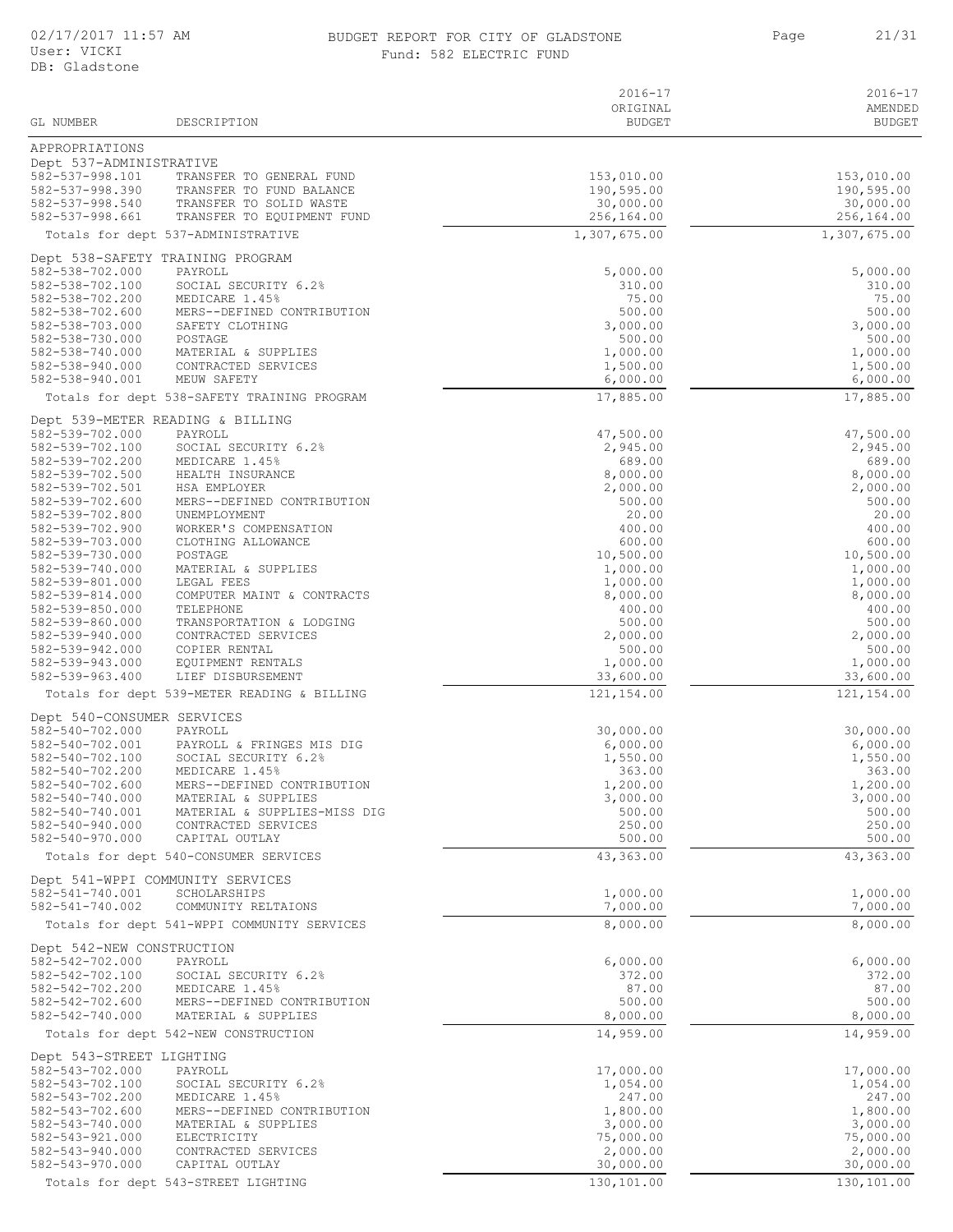# 02/17/2017 11:57 AM BUDGET REPORT FOR CITY OF GLADSTONE 22/31

|  |  | Fund: 582 ELECTRIC FUND |  |
|--|--|-------------------------|--|
|--|--|-------------------------|--|

|                                          |                                                           | 2016-17               | 2016-17               |
|------------------------------------------|-----------------------------------------------------------|-----------------------|-----------------------|
|                                          |                                                           | ORIGINAL              | AMENDED               |
| GL NUMBER                                | DESCRIPTION                                               | <b>BUDGET</b>         | <b>BUDGET</b>         |
| APPROPRIATIONS                           |                                                           |                       |                       |
| Dept 544-LINE MAINTENANCE                |                                                           |                       |                       |
| $582 - 544 - 702.000$                    | PAYROLL                                                   | 120,000.00            | 120,000.00            |
| 582-544-702.100                          | SOCIAL SECURITY 6.2%                                      | 7,440.00              | 7,440.00              |
| 582-544-702.200                          | MEDICARE 1.45%                                            | 1,740.00              | 1,740.00              |
| 582-544-702.600                          | MERS--DEFINED CONTRIBUTION                                | 13,200.00             | 13,200.00             |
| 582-544-733.000                          | TOOLS                                                     | 4,000.00              | 4,000.00              |
| 582-544-740.000                          | MATERIAL & SUPPLIES                                       | 10,000.00             | 10,000.00             |
| $582 - 544 - 940.000$<br>582-544-940.100 | CONTRACTED SERVICES<br>GIS                                | 25,000.00<br>5,000.00 | 25,000.00<br>5,000.00 |
| $582 - 544 - 970.000$                    | CAPITAL OUTLAY                                            | 30,000.00             | 30,000.00             |
|                                          |                                                           | 216,380.00            | 216,380.00            |
|                                          | Totals for dept 544-LINE MAINTENANCE                      |                       |                       |
| Dept 546-INVENTORY CONTROL               |                                                           |                       |                       |
| 582-546-702.000                          | PAYROLL                                                   | 4,000.00              | 4,000.00              |
| 582-546-702.100                          | SOCIAL SECURITY 6.2%                                      | 248.00                | 248.00                |
| 582-546-702.200                          | MEDICARE 1.45%                                            | 58.00                 | 58.00                 |
| 582-546-702.600<br>582-546-740.000       | MERS--DEFINED CONTRIBUTION<br>MATERIAL & SUPPLIES         | 300.00<br>500.00      | 300.00<br>500.00      |
|                                          |                                                           |                       |                       |
|                                          | Totals for dept 546-INVENTORY CONTROL                     | 5,106.00              | 5,106.00              |
| Dept 547-METER MAINTENANCE               |                                                           |                       |                       |
| $582 - 547 - 702.000$                    | PAYROLL                                                   | 2,000.00              | 2,000.00              |
| 582-547-702.100                          | SOCIAL SECURITY 6.2%                                      | 186.00                | 186.00                |
| 582-547-702.200                          | MEDICARE 1.45%                                            | 2.00                  | 2.00                  |
| 582-547-702.600                          | MERS--DEFINED CONTRIBUTION                                | 20.00                 | 20.00                 |
| 582-547-740.000                          | MATERIAL & SUPPLIES<br>CONTRACTED SERVICES                | 500.00                | 500.00<br>500.00      |
| 582-547-940.000<br>582-547-970.000       | CAPITAL OUTLAY                                            | 500.00<br>3,000.00    | 3,000.00              |
|                                          |                                                           |                       | 6,208.00              |
|                                          | Totals for dept 547-METER MAINTENANCE                     | 6, 208.00             |                       |
| Dept 550-ENERGY & SUBSTATION             |                                                           |                       |                       |
| 582-550-702.000                          | PAYROLL                                                   | 1,500.00              | 1,500.00              |
| 582-550-702.001                          | PAYROLL & FRINGES - COMMON FACILIT                        | 250.00                | 250.00                |
| 582-550-702.100                          | SOCIAL SECURITY 6.2%                                      | 93.00                 | 93.00                 |
| 582-550-702.200                          | MEDICARE 1.45%                                            | 22.00                 | 22.00                 |
| 582-550-702.501<br>582-550-702.600       | HSA EMPLOYER<br>MERS--DEFINED CONTRIBUTION                | 100.00<br>150.00      | 100.00<br>150.00      |
| 582-550-740.000                          | MATERIAL & SUPPLIES                                       | 500.00                | 500.00                |
| 582-550-804.000                          | ENGINEERING & ARCHITECT FEES                              | 4,000.00              | 4,000.00              |
| 582-550-850.000                          | TELEPHONE                                                 | 300.00                | 300.00                |
| 582-550-911.001                          | INSURANCE - NBS                                           | 2,500.00              | 2,500.00              |
| 582-550-924.000                          | ENERGY---WPPI                                             | 2,587,117.00          | 2,587,117.00          |
| 582-550-940.000                          | CONTRACTED SERVICES                                       | 15,000.00             | 15,000.00             |
| 582-550-964.000                          | ELECTRIC SALES TAX                                        | 150,000.00            | 150,000.00            |
|                                          | Totals for dept 550-ENERGY & SUBSTATION                   | 2,761,532.00          | 2,761,532.00          |
| Dept 552-ENERGY OPTIMIZATION             |                                                           |                       |                       |
| 582-552-963.000                          | EO - RESIDENTIAL                                          | 51,504.00             | 51,504.00             |
| 582-552-963.001                          | VACCINES                                                  | 34,336.00             | 34,336.00             |
|                                          | Totals for dept 552-ENERGY OPTIMIZATION                   | 85,840.00             | 85,840.00             |
|                                          |                                                           |                       |                       |
| Dept 555-BUILDING & GROUNDS              |                                                           |                       |                       |
| 582-555-702.000<br>582-555-702.001       | PAYROLL<br>PAYROLL & FRINGES - NEW BUILDING               | 500.00<br>30.00       | 500.00<br>30.00       |
| 582-555-702.100                          | SOCIAL SECURITY 6.2%                                      | 10.00                 | 10.00                 |
| 582-555-702.501                          | HSA EMPLOYER                                              | 10.00                 | 10.00                 |
| 582-555-702.600                          | MERS--DEFINED CONTRIBUTION                                | 50.00                 | 50.00                 |
| 582-555-740.000                          | MATERIAL & SUPPLIES                                       | 2,000.00              | 2,000.00              |
| $582 - 555 - 911.000$                    | INSURANCE - SHOP BUILDING                                 | 1,200.00              | 1,200.00              |
| 582-555-921.000                          | ELECTRICITY                                               | 5,000.00              | 5,000.00              |
| 582-555-921.001                          | STORAGE BLDG - UTILITIES                                  | 400.00                | 400.00                |
| 582-555-921.002<br>582-555-922.000       | UTILITIES-TRUCK GARAGE<br>NATURAL GAS                     | 650.00<br>3,000.00    | 650.00<br>3,000.00    |
| 582-555-922.001                          | NATURAL GAS-TRUCK GARAGE                                  | 1,000.00              | 1,000.00              |
| 582-555-940.000                          | CONTRACTED SERVICES                                       | 15,000.00             | 15,000.00             |
|                                          | Totals for dept 555-BUILDING & GROUNDS                    | 28,850.00             | 28,850.00             |
|                                          |                                                           |                       |                       |
| Dept 560-VEHICLE EXPENSE                 |                                                           |                       |                       |
| 582-560-702.001                          | E1--2011 INT BUCKET                                       | 100.00                | 100.00                |
| 582-560-702.007                          | PAYROLL & FRINGES-1999 BUCKET TRUC                        | 100.00                | 100.00                |
| 582-560-702.010<br>582-560-702.100       | PAYROLL & FRINGES - 03 GMC PICKUP<br>SOCIAL SECURITY 6.2% | 50.00<br>20.00        | 50.00<br>20.00        |
| 582-560-702.200                          | MEDICARE 1.45%                                            | 2.00                  | 2.00                  |
| 582-560-740.000                          | MATERIAL & SUPPLIES                                       | 3,000.00              | 3,000.00              |
| 582-560-865.000                          | GAS & OIL                                                 | 13,000.00             | 13,000.00             |
| 582-560-913.000                          | INSURANCE - VEHICLE                                       | 1,750.00              | 1,750.00              |
| 582-560-940.000                          | CONTRACTED SERVICES                                       | 7,000.00              | 7,000.00              |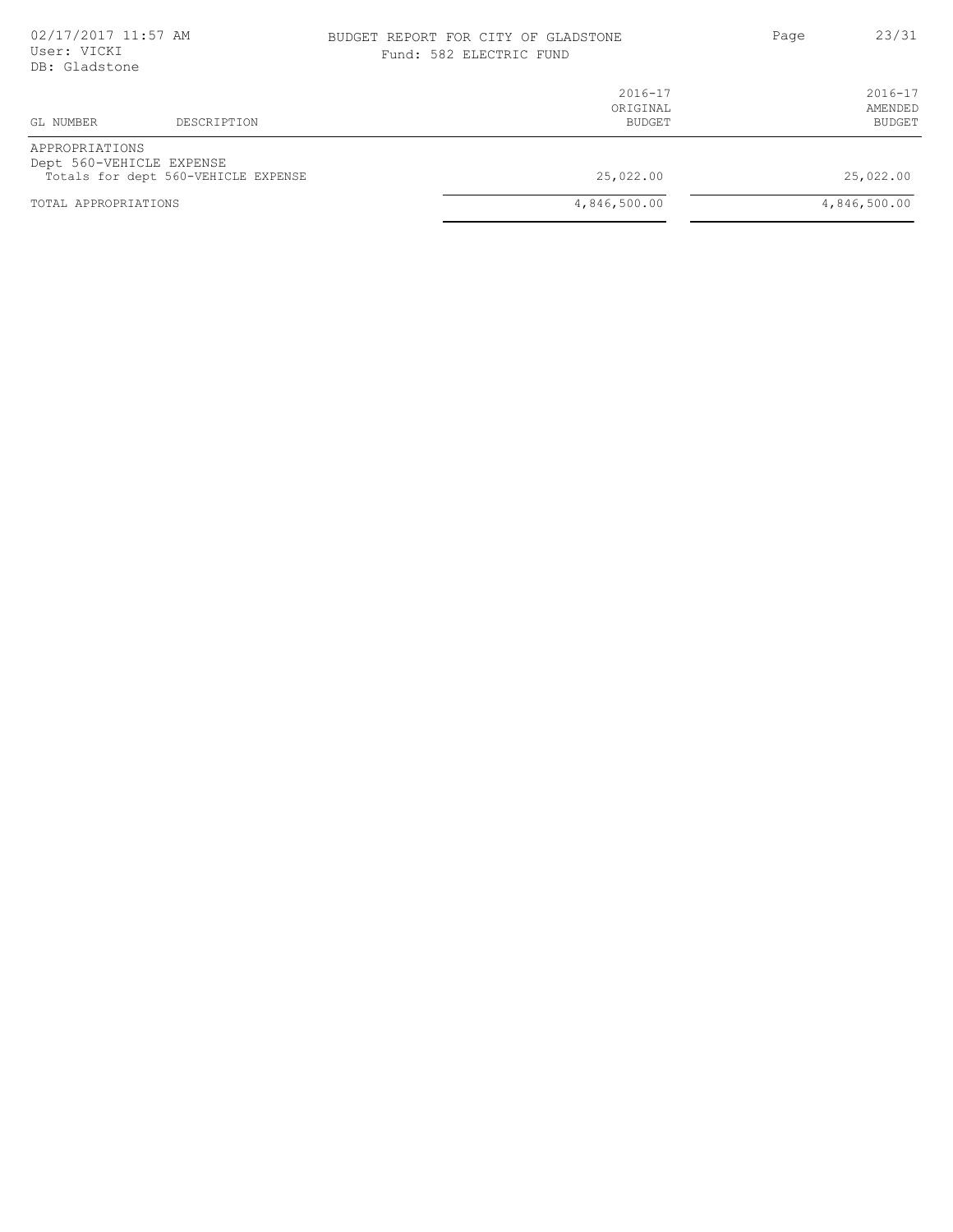#### 02/17/2017 11:57 AM BUDGET REPORT FOR CITY OF GLADSTONE 24/31 Fund: 590 WASTE WATER FUND

| GL NUMBER                                | DESCRIPTION                                                            | $2016 - 17$<br>ORIGINAL<br><b>BUDGET</b> | 2016-17<br>AMENDED<br><b>BUDGET</b> |
|------------------------------------------|------------------------------------------------------------------------|------------------------------------------|-------------------------------------|
| ESTIMATED REVENUES                       |                                                                        |                                          |                                     |
| Dept 000-REVENUE                         |                                                                        |                                          |                                     |
| $590 - 000 - 642.000$                    | SEWER CHARGE REVENUE                                                   | 693,000.00                               | 693,000.00                          |
| 590-000-642.001                          | SEWER CHARGE-RAPID RIVER                                               | 150,100.00                               | 150,100.00                          |
| 590-000-643.000<br>590-000-643.001       | SEWER CONNECTIONS & CLEANING<br>TAP FEES-SOUTH BLUFF (\$2000)          | 500.00<br>2,000.00                       | 500.00<br>2,000.00                  |
| 590-000-643.002                          | NLSD TAP FEE                                                           | 1,100.00                                 | 1,100.00                            |
| $590 - 000 - 650.000$                    | CONSUMER SERVICE REIMBURSEMENT                                         | 5,000.00                                 | 5,000.00                            |
| 590-000-650.001<br>590-000-650.002       | MASONVILLE TWP REVENUE<br>EPA REVENUE                                  | 5,000.00<br>27,000.00                    | 5,000.00<br>27,000.00               |
| 590-000-663.000                          | LIABILITY & PROP INS REIMBURSEMENT                                     | 6,000.00                                 | 6,000.00                            |
| 590-000-665.000                          | INTEREST ON INVESTMENTS                                                | 2,200.00                                 | 2,200.00                            |
| 590-000-667.000                          | PENALTY INCOME                                                         | 11,500.00                                | 11,500.00                           |
| 590-000-669.000<br>$590 - 000 - 699.390$ | MISCELLANEOUS INCOME<br>TRANSFER FROM FUND BALANCE                     | 500.00<br>67,880.00                      | 500.00<br>67,880.00                 |
| $590 - 000 - 699.494$                    | TRANSFER FROM DDA                                                      |                                          | 16,500.00                           |
| Totals for dept 000-REVENUE              |                                                                        | 971,780.00                               | 988,280.00                          |
| TOTAL ESTIMATED REVENUES                 |                                                                        | 971,780.00                               | 988,280.00                          |
| APPROPRIATIONS                           |                                                                        |                                          |                                     |
| Dept 534-NEW LINES                       |                                                                        |                                          |                                     |
| 590-534-702.000                          | PAYROLL                                                                | 500.00                                   | 500.00                              |
| 590-534-702.100                          | SOCIAL SECURITY 6.2%                                                   | 30.00                                    | 30.00                               |
| 590-534-702.200<br>590-534-740.000       | MEDICARE 1.45%<br>MATERIAL & SUPPLIES                                  | 20.00<br>500.00                          | 20.00<br>500.00                     |
| $590 - 534 - 970.000$                    | CAPITAL OUTLAY                                                         | 30,000.00                                | 30,000.00                           |
|                                          | Totals for dept 534-NEW LINES                                          | 31,050.00                                | 31,050.00                           |
|                                          | Dept 536-RAPID RIVER SEWER PROJECT                                     |                                          |                                     |
| 590-536-702.000                          | PAYROLL                                                                | 6, 200.00                                | 6,200.00                            |
| 590-536-702.100<br>590-536-702.200       | SOCIAL SECURITY 6.2%<br>MEDICARE 1.45%                                 | 380.00<br>90.00                          | 380.00<br>90.00                     |
| 590-536-740.000                          | MATERIAL & SUPPLIES                                                    | 1,000.00                                 | 1,000.00                            |
| 590-536-940.000                          | CONTRACTED SERVICES                                                    | 1,000.00                                 | 1,000.00                            |
| 590-536-970.000                          | CAPITAL OUTLAY                                                         | 5,000.00                                 | 5,000.00                            |
| 590-536-999.000                          | PMT TO MASONVILLE TWP<br>Totals for dept 536-RAPID RIVER SEWER PROJECT | 75,000.00<br>88,670.00                   | 75,000.00<br>88,670.00              |
| Dept 537-ADMINISTRATIVE                  |                                                                        |                                          |                                     |
| 590-537-702.000                          | PAYROLL                                                                | 60,000.00                                | 60,000.00                           |
| 590-537-702.100                          | SOCIAL SECURITY 6.2%                                                   | 3,720.00                                 | 3,720.00                            |
| 590-537-702.200                          | MEDICARE 1.45%                                                         | 870.00                                   | 870.00                              |
| 590-537-702.300<br>590-537-702.400       | MERS--DEFINED BENEFIT<br>FORT DEARBORN LIFE INSURANCE                  | 28,000.00<br>470.00                      | 28,000.00<br>470.00                 |
| 590-537-702.500                          | HEALTH INSURANCE                                                       | 75,730.00                                | 75,730.00                           |
| 590-537-702.501                          | HSA EMPLOYER                                                           | 7,800.00                                 | 7,800.00                            |
| 590-537-702.600                          | MERS--DEFINED CONTRIBUTION                                             | 19,600.00                                | 19,600.00                           |
| 590-537-702.900<br>590-537-703.000       | WORKER'S COMPENSATION<br>CLOTHING ALLOWANCE                            | 4,400.00<br>1,050.00                     | 4,400.00<br>1,050.00                |
| 590-537-728.000                          | OFFICE SUPPLIES                                                        | 300.00                                   | 300.00                              |
| 590-537-730.000                          | POSTAGE                                                                | 20.00                                    | 20.00                               |
| 590-537-740.000                          | MATERIAL & SUPPLIES<br>CREDIT CARD FEES                                | 200.00<br>3,500.00                       | 200.00                              |
| 590-537-800.000<br>590-537-800.001       | <b>BANK FEES</b>                                                       | 50.00                                    | 3,500.00<br>50.00                   |
| 590-537-801.000                          | LEGAL FEES                                                             | 500.00                                   | 500.00                              |
| 590-537-802.000                          | <b>AUDIT FEES</b>                                                      | 3,500.00                                 | 3,500.00                            |
| 590-537-810.000                          | STATE LICENSING FEE                                                    | 4,000.00                                 | 4,000.00                            |
| 590-537-831.000<br>$590 - 537 - 850.000$ | MEMBERSHIPS & DUES<br>TELEPHONE                                        | 800.00<br>2,250.00                       | 800.00<br>2,250.00                  |
| $590 - 537 - 860.000$                    | TRANSPORTATION & LODGING                                               | 250.00                                   | 250.00                              |
| 590-537-910.000                          | INSURANCE - LIABILTIY                                                  | 4,300.00                                 | 4,300.00                            |
| 590-537-911.000                          | INSURANCE - BUILDING                                                   | 4,300.00                                 | 4,300.00                            |
| 590-537-940.000<br>590-537-940.100       | CONTRACTED SERVICES<br>GIS                                             | 1,000.00<br>5,000.00                     | 1,000.00<br>5,000.00                |
| 590-537-941.000                          | COMPUTER                                                               | 500.00                                   | 500.00                              |
| $590 - 537 - 942.000$                    | COPIER RENTAL                                                          | 100.00                                   | 100.00                              |
| $590 - 537 - 960.000$                    | EDUCATION & TRAINING                                                   | 2,400.00                                 | 2,400.00                            |
| 590-537-960.001                          | CDL DRUG/ALCOHOL TESTING                                               | 500.00                                   | 500.00                              |
| 590-537-963.000<br>$590 - 537 - 968.000$ | MISCELLANEOUS<br>DEPRECIATION - CURRENT                                | 100.00<br>104,000.00                     | 100.00<br>104,000.00                |
| 590-537-991.001                          | SRF PRINCIPLE                                                          | 55,000.00                                | 55,000.00                           |
| 590-537-992.001                          | SRF INTEREST                                                           | 11,230.00                                | 11,230.00                           |
| 590-537-998.101<br>590-537-998.661       | TRANSFER TO GENERAL FUND<br>TRANSFER TO EQUIPMENT FUND                 | 68,480.00<br>5,240.00                    | 68,480.00<br>5,240.00               |
|                                          | Totals for dept 537-ADMINISTRATIVE                                     | 479,160.00                               | 479,160.00                          |

Dept 538-SAFETY TRAINING PROGRAM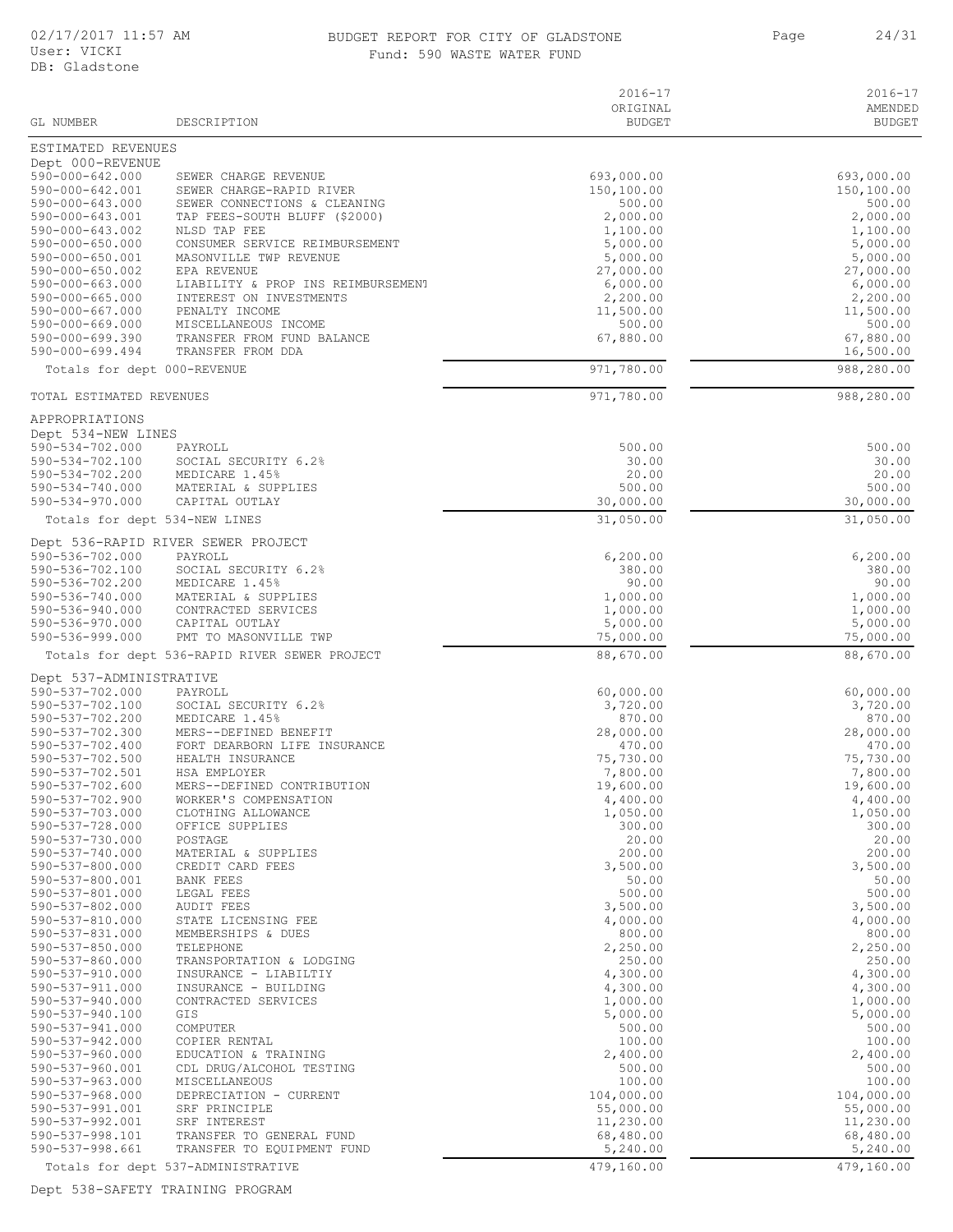## BUDGET REPORT FOR CITY OF GLADSTONE 25/31 Fund: 590 WASTE WATER FUND

|                                               |                                                         | $2016 - 17$               | 2016-17                  |
|-----------------------------------------------|---------------------------------------------------------|---------------------------|--------------------------|
| GL NUMBER                                     | DESCRIPTION                                             | ORIGINAL<br><b>BUDGET</b> | AMENDED<br><b>BUDGET</b> |
| APPROPRIATIONS                                |                                                         |                           |                          |
|                                               | Dept 538-SAFETY TRAINING PROGRAM                        |                           |                          |
| 590-538-702.000<br>590-538-702.100            | PAYROLL                                                 | 600.00<br>40.00           | 600.00<br>40.00          |
| 590-538-702.200                               | SOCIAL SECURITY 6.2%<br>MEDICARE 1.45%                  | 10.00                     | 10.00                    |
| 590-538-740.000                               | MATERIAL & SUPPLIES                                     | 800.00                    | 800.00                   |
| 590-538-940.000                               | CONTRACTED SERVICES                                     | 4,000.00                  | 4,000.00                 |
|                                               | Totals for dept 538-SAFETY TRAINING PROGRAM             | 5,450.00                  | 5,450.00                 |
| 590-539-702.000                               | Dept 539-METER READING & BILLING<br>PAYROLL             | 20,000.00                 | 20,000.00                |
| 590-539-702.100                               | SOCIAL SECURITY 6.2%                                    | 1,240.00                  | 1,240.00                 |
| 590-539-702.200                               | MEDICARE 1.45%                                          | 290.00                    | 290.00                   |
| 590-539-702.500<br>590-539-702.600            | HEALTH INSURANCE<br>MERS--DEFINED CONTRIBUTION          | 2,800.00<br>120.00        | 2,800.00<br>120.00       |
| 590-539-730.000                               | POSTAGE                                                 | 4,000.00                  | 4,000.00                 |
| 590-539-740.000                               | MATERIAL & SUPPLIES                                     | 500.00                    | 500.00                   |
| 590-539-801.000<br>590-539-814.000            | LEGAL FEES<br>COMPUTER MAINT & CONTRACTS                | 200.00<br>3,500.00        | 200.00<br>3,500.00       |
| 590-539-850.000                               | TELEPHONE                                               | 100.00                    | 100.00                   |
| 590-539-940.000<br>590-539-942.000            | CONTRACTED SERVICES<br>COPIER RENTAL                    | 200.00<br>400.00          | 200.00<br>400.00         |
| 590-539-960.000                               | EDUCATION & TRAINING                                    | 500.00                    | 500.00                   |
| 590-539-963.000                               | MISCELLANEOUS                                           | 50.00                     | 50.00                    |
|                                               | Totals for dept 539-METER READING & BILLING             | 33,900.00                 | 33,900.00                |
| Dept 540-CONSUMER SERVICES<br>590-540-702.000 |                                                         |                           |                          |
| 590-540-702.100                               | PAYROLL<br>SOCIAL SECURITY 6.2%                         | 4,000.00<br>250.00        | 4,000.00<br>250.00       |
| 590-540-702.101                               | DPW BENEFITS                                            | 500.00                    | 500.00                   |
| 590-540-702.200<br>590-540-740.000            | MEDICARE 1.45%<br>MATERIAL & SUPPLIES                   | 60.00<br>500.00           | 60.00<br>500.00          |
| 590-540-940.000                               | CONTRACTED SERVICES                                     | 2,000.00                  | 2,000.00                 |
| 590-540-943.000                               | EQUIPMENT RENTALS                                       | 1,000.00                  | 1,000.00                 |
| 590-540-970.000                               | CAPITAL OUTLAY<br>Totals for dept 540-CONSUMER SERVICES | 5,000.00<br>13,310.00     | 5,000.00<br>13,310.00    |
|                                               |                                                         |                           |                          |
| Dept 544-LINE MAINTENANCE<br>590-544-702.000  | PAYROLL                                                 | 10,000.00                 | 10,000.00                |
| 590-544-702.100                               | SOCIAL SECURITY 6.2%                                    | 620.00                    | 620.00                   |
| 590-544-702.101                               | DPW BENEFITS                                            | 1,500.00                  | 1,500.00                 |
| 590-544-702.200<br>$590 - 544 - 702.600$      | MEDICARE 1.45%<br>MERS--DEFINED CONTRIBUTION            | 140.00<br>470.00          | 140.00<br>470.00         |
| 590-544-740.000                               | MATERIAL & SUPPLIES                                     | 1,000.00                  | 1,000.00                 |
| $590 - 544 - 940.000$                         | CONTRACTED SERVICES                                     | 1,000.00                  | 1,000.00                 |
|                                               | Totals for dept 544-LINE MAINTENANCE                    | 14,730.00                 | 14,730.00                |
| Dept 547-METER MAINTENANCE<br>590-547-702.000 | PAYROLL                                                 | 13,000.00                 | 13,000.00                |
| 590-547-702.100                               | SOCIAL SECURITY 6.2%                                    | 810.00                    | 810.00                   |
| 590-547-702.200                               | MEDICARE 1.45%                                          | 190.00                    | 190.00                   |
| 590-547-740.000<br>$590 - 547 - 940.000$      | MATERIAL & SUPPLIES<br>CONTRACTED SERVICES              | 500.00<br>2,000.00        | 500.00<br>2,000.00       |
|                                               | Totals for dept 547-METER MAINTENANCE                   | 16,500.00                 | 16,500.00                |
|                                               | Dept 549-PLANT OPERATION & MAINTENANCE                  |                           |                          |
| 590-549-702.000                               | PAYROLL                                                 | 50,000.00                 | 50,000.00                |
| 590-549-702.100<br>590-549-702.200            | SOCIAL SECURITY 6.2%<br>MEDICARE 1.45%                  | 3,100.00<br>730.00        | 3,100.00<br>730.00       |
| 590-549-733.000                               | TOOLS                                                   | 750.00                    | 750.00                   |
| 590-549-740.000                               | MATERIAL & SUPPLIES                                     | 6,000.00                  | 6,000.00                 |
| 590-549-796.000<br>590-549-921.000            | TREATMENT CHEMICALS<br>ELECTRICITY                      | 17,000.00<br>30,000.00    | 17,000.00<br>30,000.00   |
| 590-549-922.000                               | NATURAL GAS                                             | 7,000.00                  | 7,000.00                 |
| 590-549-923.000<br>590-549-940.000            | WATER & SEWER<br>CONTRACTED SERVICES                    | 750.00<br>3,000.00        | 750.00<br>3,000.00       |
|                                               | Totals for dept 549-PLANT OPERATION & MAINTENANCE       | 118,330.00                | 118,330.00               |
| Dept 551-LAB                                  |                                                         |                           |                          |
| 590-551-702.000                               | PAYROLL                                                 | 36,000.00                 | 36,000.00                |
| 590-551-702.100                               | SOCIAL SECURITY 6.2%                                    | 2,240.00                  | 2,240.00                 |
| 590-551-702.200<br>$590 - 551 - 740.000$      | MEDICARE 1.45%<br>MATERIAL & SUPPLIES                   | 520.00<br>4,000.00        | 520.00<br>4,000.00       |
| $590 - 551 - 940.000$                         | CONTRACTED SERVICES                                     | 6,000.00                  | 6,000.00                 |
| Totals for dept 551-LAB                       |                                                         | 48,760.00                 | 48,760.00                |
| Dept 553-LIFT STATIONS                        |                                                         |                           |                          |

590-553-702.000 PAYROLL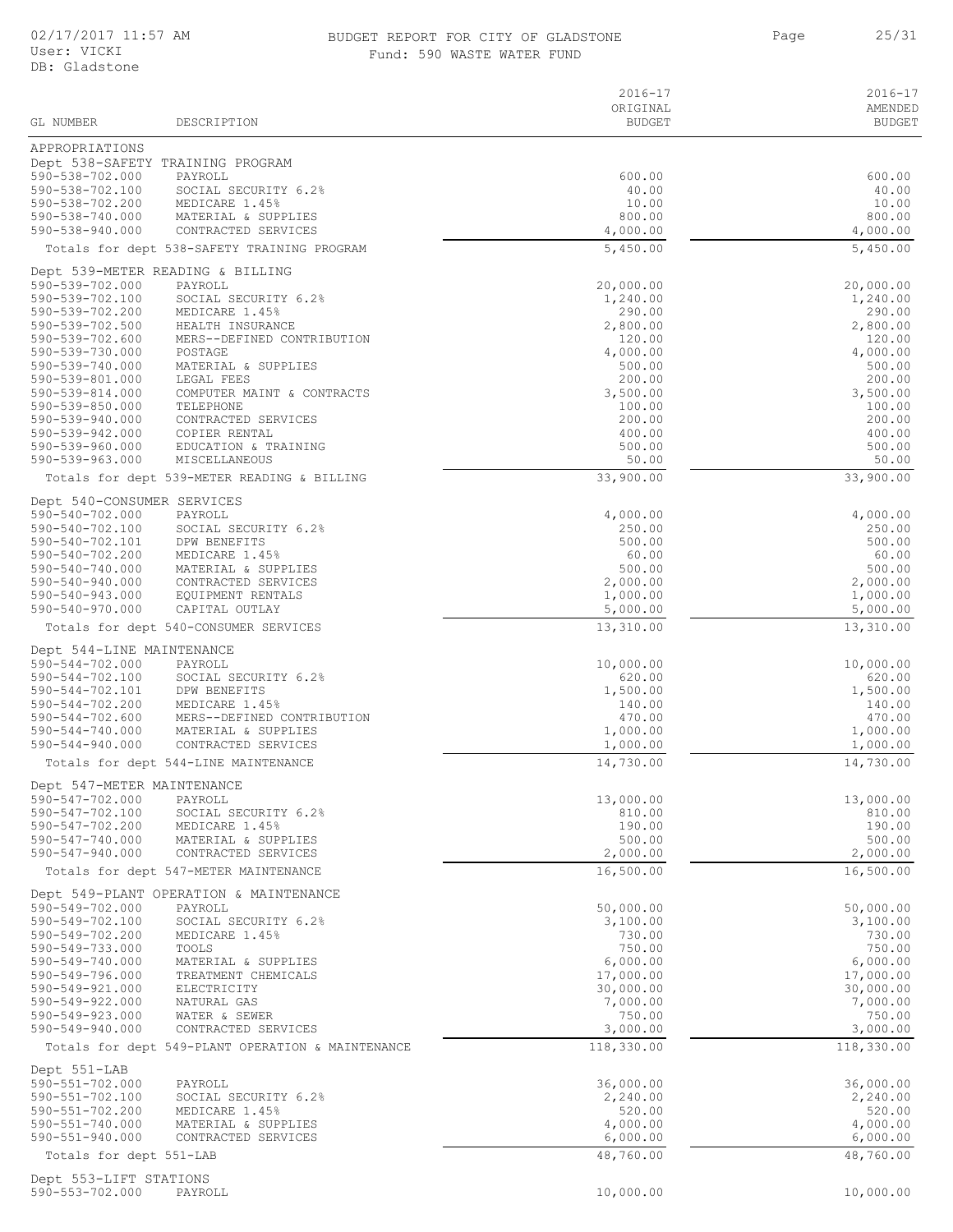# BUDGET REPORT FOR CITY OF GLADSTONE Fund: 590 WASTE WATER FUND

| GL NUMBER                                   | DESCRIPTION                                 | $2016 - 17$<br>ORIGINAL<br><b>BUDGET</b> | $2016 - 17$<br>AMENDED<br><b>BUDGET</b> |
|---------------------------------------------|---------------------------------------------|------------------------------------------|-----------------------------------------|
|                                             |                                             |                                          |                                         |
| APPROPRIATIONS<br>Dept 553-LIFT STATIONS    |                                             |                                          |                                         |
| 590-553-702.100                             | SOCIAL SECURITY 6.2%                        | 620.00                                   | 620.00                                  |
| 590-553-702.200                             | MEDICARE 1.45%                              | 150.00                                   | 150.00                                  |
| 590-553-740.000                             | MATERIAL & SUPPLIES                         | 1,000.00                                 | 1,000.00                                |
| 590-553-850.000                             | TELEPHONE                                   | 450.00                                   | 450.00                                  |
| 590-553-921.000                             | ELECTRICITY                                 | 9,000.00                                 | 9,000.00                                |
| 590-553-940.000                             | CONTRACTED SERVICES                         | 500.00                                   | 500.00                                  |
| $590 - 553 - 970.000$                       | CAPITAL OUTLAY                              | 20,000.00                                | 20,000.00                               |
|                                             | Totals for dept 553-LIFT STATIONS           | 41,720.00                                | 41,720.00                               |
| Dept 555-BUILDING & GROUNDS                 |                                             |                                          |                                         |
| 590-555-702.000                             | PAYROLL                                     | 17,000.00                                | 17,000.00                               |
| 590-555-702.100                             | SOCIAL SECURITY 6.2%                        | 1,060.00                                 | 1,060.00                                |
| 590-555-702.200                             | MEDICARE 1.45%                              | 250.00                                   | 250.00                                  |
| 590-555-740.000<br>590-555-940.000          | MATERIAL & SUPPLIES<br>CONTRACTED SERVICES  | 1,000.00<br>2,000.00                     | 1,000.00<br>2,000.00                    |
| 590-555-970.000                             | CAPITAL OUTLAY                              | 10,000.00                                | 10,000.00                               |
|                                             | Totals for dept 555-BUILDING & GROUNDS      | 31,310.00                                | 31,310.00                               |
|                                             |                                             |                                          |                                         |
| Dept 557-SOLIDS HANDLING<br>590-557-702.000 | PAYROLL                                     | 7,200.00                                 | 7,200.00                                |
| 590-557-702.100                             | SOCIAL SECURITY 6.2%                        | 450.00                                   | 450.00                                  |
| 590-557-702.200                             | MEDICARE 1.45%                              | 110.00                                   | 110.00                                  |
| $590 - 557 - 740.000$                       | MATERIAL & SUPPLIES                         | 300.00                                   | 300.00                                  |
| 590-557-825.000                             | LANDFILL TIPPING FEES                       | 750.00                                   | 750.00                                  |
| 590-557-940.000                             | CONTRACTED SERVICES                         | 2,000.00                                 | 2,000.00                                |
|                                             | Totals for dept 557-SOLIDS HANDLING         | 10,810.00                                | 10,810.00                               |
| Dept 560-VEHICLE EXPENSE                    |                                             |                                          |                                         |
| 590-560-702.000                             | PAYROLL                                     | 200.00                                   | 200.00                                  |
| 590-560-702.002                             | TRUCK #2 TANKER                             | 1,200.00                                 | 1,200.00                                |
| 590-560-740.001                             | MATERIAL & SUPPLIES                         | 400.00                                   | 400.00                                  |
| 590-560-740.002                             | MATERIAL & SUPPLIES                         | 500.00                                   | 500.00                                  |
| 590-560-740.003<br>590-560-865.000          | MATERIAL & SUPPLIES-LAWN MOWER<br>GAS & OIL | 300.00<br>5,000.00                       | 300.00<br>5,000.00                      |
| 590-560-865.001                             | TRUCK 1 LOAN PAYMENT                        | 4,480.00                                 | 4,480.00                                |
| 590-560-913.000                             | INSURANCE - VEHICLE                         | 700.00                                   | 700.00                                  |
| 590-560-940.001                             | CONTRACTED SERVICES                         | 300.00                                   | 300.00                                  |
| 590-560-970.000                             | CAPITAL OUTLAY                              | 25,000.00                                | 25,000.00                               |
|                                             | Totals for dept 560-VEHICLE EXPENSE         | 38,080.00                                | 38,080.00                               |
| TOTAL APPROPRIATIONS                        |                                             | 971,780.00                               | 971,780.00                              |
|                                             |                                             |                                          |                                         |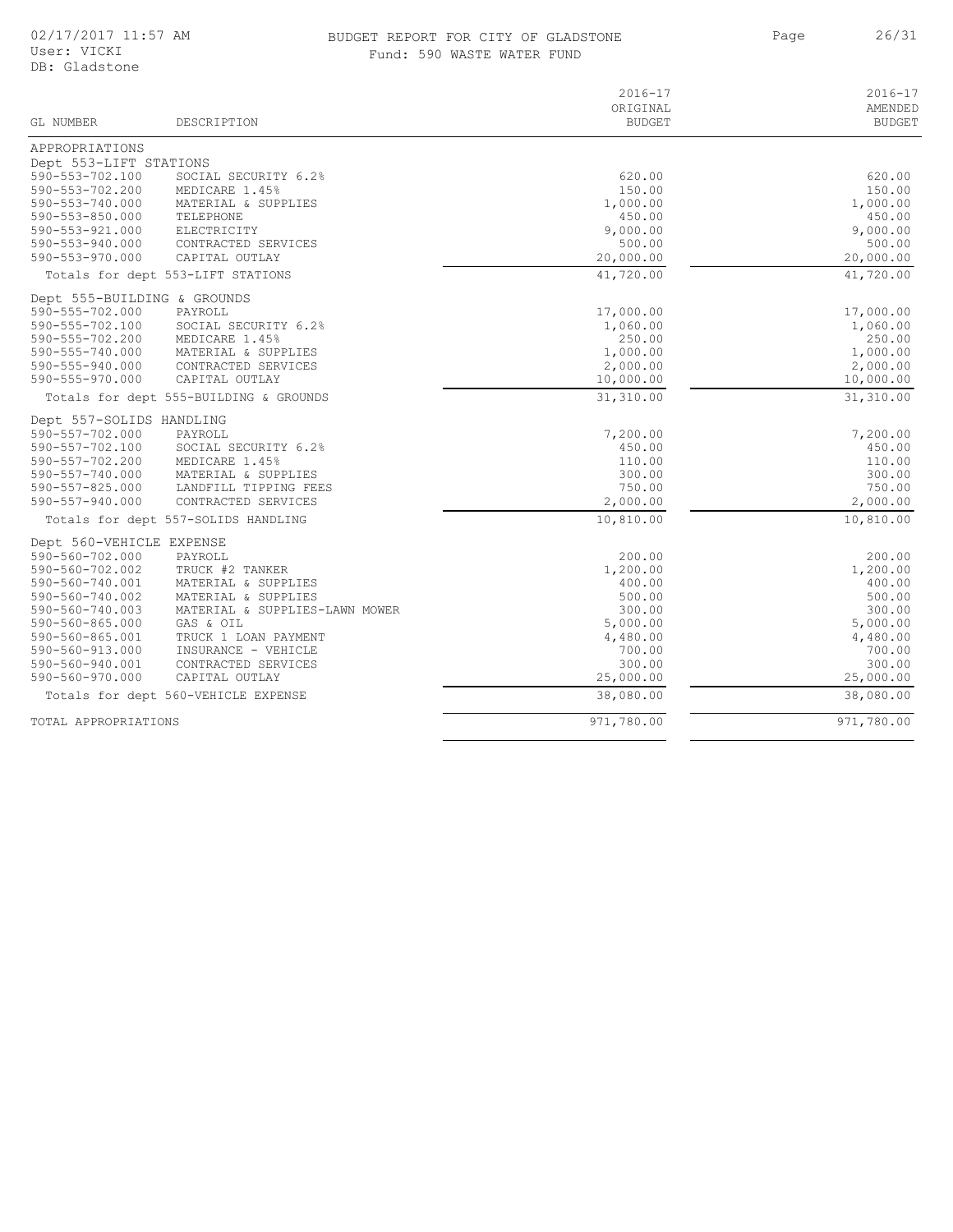#### 02/17/2017 11:57 AM BUDGET REPORT FOR CITY OF GLADSTONE 27/31 Fund: 591 WATER FUND

|                                                |                                                                | $2016 - 17$               | $2016 - 17$              |
|------------------------------------------------|----------------------------------------------------------------|---------------------------|--------------------------|
| GL NUMBER                                      | DESCRIPTION                                                    | ORIGINAL<br><b>BUDGET</b> | AMENDED<br><b>BUDGET</b> |
|                                                |                                                                |                           |                          |
| ESTIMATED REVENUES                             |                                                                |                           |                          |
| Dept 000-REVENUE                               |                                                                |                           |                          |
| $591 - 000 - 642.000$<br>$591 - 000 - 642.002$ | SALES TO CUSTOMERS<br>WATER CHARGE--MAPLERIDGE TWP             | 731,000.00<br>44,900.00   | 731,000.00<br>44,900.00  |
| 591-000-643.000                                | SERVICE CHARGES/WATER TAPS                                     | 1,000.00                  | 1,000.00                 |
| 591-000-643.001                                | TAP FEES-SOUTH BLUFF (\$2000)                                  | 1,500.00                  | 1,500.00                 |
| 591-000-644.000                                | WELL POINTS & WATER TESTING                                    | 2,500.00                  | 2,500.00                 |
| 591-000-645.000                                | RECONNECT CHARGES                                              | 3,100.00                  | 3,100.00                 |
| 591-000-646.000                                | PUBLIC FIRE PROTECTION CHARGE                                  | 42,320.00                 | 42,320.00                |
| $591 - 000 - 650.000$<br>$591 - 000 - 650.003$ | CONSUMER SERVICE REIMBURSEMENT<br>MAPLERIDGE TWP REVENUE--CITY | 2,000.00<br>4,200.00      | 2,000.00<br>4,200.00     |
| 591-000-663.000                                | LIABILITY & PROP INS REIMBURSEMENT                             | 7,000.00                  | 7,000.00                 |
| 591-000-665.000                                | INTEREST INCOME                                                | 2,300.00                  | 2,300.00                 |
| 591-000-667.000                                | PENALTIES INCOME                                               | 9,800.00                  | 9,800.00                 |
| 591-000-669.000                                | MISCELLANEOUS INCOME                                           | 500.00                    | 500.00                   |
| 591-000-699.390                                | TRANSFER FROM FUND BALANCE                                     | 93,895.00                 | 93,895.00                |
| Totals for dept 000-REVENUE                    |                                                                | 946,015.00                | 946,015.00               |
| TOTAL ESTIMATED REVENUES                       |                                                                | 946,015.00                | 946,015.00               |
|                                                |                                                                |                           |                          |
| APPROPRIATIONS                                 |                                                                |                           |                          |
| Dept 534-NEW LINES                             |                                                                |                           |                          |
| 591-534-702.000<br>591-534-702.100             | PAYROLL<br>SOCIAL SECURITY 6.2%                                | 500.00<br>30.00           | 500.00<br>30.00          |
| 591-534-702.200                                | MEDICARE 1.45%                                                 | 10.00                     | 10.00                    |
| 591-534-970.000                                | CAPITAL OUTLAY                                                 | 90,000.00                 | 90,000.00                |
| 591-534-970.027                                | NEW LINES CDBG                                                 | 37,000.00                 | 37,000.00                |
| Totals for dept 534-NEW LINES                  |                                                                | 127,540.00                | 127,540.00               |
| Dept 537-ADMINISTRATIVE                        |                                                                |                           |                          |
| 591-537-702.000                                | PAYROLL                                                        | 78,300.00                 | 78,300.00                |
| 591-537-702.100                                | SOCIAL SECURITY 6.2%                                           | 4,900.00                  | 4,900.00                 |
| 591-537-702.200                                | MEDICARE 1.45%                                                 | 1,140.00                  | 1,140.00                 |
| 591-537-702.300                                | MERS--DEFINED BENEFIT                                          | 42,000.00                 | 42,000.00                |
| 591-537-702.400<br>591-537-702.500             | FORT DEARBORN LIFE INSURANCE<br>HEALTH INSURANCE               | 769.00<br>60,200.00       | 769.00<br>60, 200.00     |
| 591-537-702.501                                | HSA EMPLOYER                                                   | 7,800.00                  | 7,800.00                 |
| 591-537-702.550                                | OPEB EXPENSE                                                   | 14,000.00                 | 14,000.00                |
| 591-537-702.900                                | WORKER'S COMPENSATION                                          | 7,000.00                  | 7,000.00                 |
| 591-537-703.000                                | CLOTHING ALLOWANCE-\$100 MAX                                   | 1,050.00                  | 1,050.00                 |
| 591-537-728.000                                | OFFICE SUPPLIES<br>POSTAGE                                     | 400.00                    | 400.00                   |
| 591-537-730.000<br>591-537-800.000             | CREDIT CARD FEES                                               | 20.00<br>3,700.00         | 20.00<br>3,700.00        |
| 591-537-800.001                                | <b>BANK FEES</b>                                               | 20.00                     | 20.00                    |
| 591-537-801.000                                | LEGAL FEES                                                     | 500.00                    | 500.00                   |
| 591-537-802.000                                | AUDIT FEES                                                     | 3,200.00                  | 3,200.00                 |
| 591-537-810.000                                | STATE LICENSING FEE                                            | 1,300.00                  | 1,300.00                 |
| 591-537-831.000<br>$591 - 537 - 850.000$       | MEMBERSHIPS & DUES<br>TELEPHONE                                | 1,120.00<br>3,600.00      | 1,120.00<br>3,600.00     |
| 591-537-860.000                                | TRANSPORTATION & LODGING                                       | 400.00                    | 400.00                   |
| 591-537-900.000                                | PRINTING & PUBLISHING                                          | 500.00                    | 500.00                   |
| 591-537-910.000                                | INSURANCE - LIABILTIY                                          | 7,800.00                  | 7,800.00                 |
| 591-537-911.000                                | INSURANCE - BUILDING                                           | 7,000.00                  | 7,000.00                 |
| 591-537-940.000                                | CONTRACTED SERVICES                                            | 1,000.00                  | 1,000.00                 |
| 591-537-940.100<br>591-537-942.000             | GIS<br>COPIER RENTAL                                           | 5,000.00<br>150.00        | 5,000.00<br>150.00       |
| 591-537-960.000                                | EDUCATION & TRAINING                                           | 3,000.00                  | 3,000.00                 |
| 591-537-960.001                                | CDL DRUG/ALCOHOL TESTING                                       | 300.00                    | 300.00                   |
| 591-537-963.000                                | MISCELLANEOUS                                                  | 500.00                    | 500.00                   |
| 591-537-968.000                                | DEPRECIATION - CURRENT                                         | 81,300.00                 | 81,300.00                |
| 591-537-998.101<br>591-537-998.661             | TRANSFER TO GENERAL FUND                                       | 66,900.00                 | 66,900.00                |
|                                                | TRANSFER TO EQUIPMENT FUND                                     | 5,240.00<br>410,109.00    | 5,240.00<br>410,109.00   |
|                                                | Totals for dept 537-ADMINISTRATIVE                             |                           |                          |
|                                                | Dept 538-SAFETY TRAINING PROGRAM                               |                           |                          |
| 591-538-702.000<br>591-538-702.100             | PAYROLL                                                        | 600.00                    | 600.00                   |
| 591-538-702.200                                | SOCIAL SECURITY 6.2%<br>MEDICARE 1.45%                         | 40.00<br>10.00            | 40.00<br>10.00           |
| 591-538-740.000                                | MATERIAL & SUPPLIES                                            | 800.00                    | 800.00                   |
| 591-538-940.000                                | CONTRACTED SERVICES                                            | 3,400.00                  | 3,400.00                 |
|                                                | Totals for dept 538-SAFETY TRAINING PROGRAM                    | 4,850.00                  | 4,850.00                 |
|                                                | Dept 539-METER READING & BILLING                               |                           |                          |
| 591-539-702.000                                | PAYROLL                                                        | 20,000.00                 | 20,000.00                |
| 591-539-702.100                                | SOCIAL SECURITY 6.2%                                           | 1,240.00                  | 1,240.00                 |
| 591-539-702.200                                | MEDICARE 1.45%                                                 | 290.00                    | 290.00                   |
| 591-539-702.500                                | HEALTH INSURANCE                                               | 2,800.00                  | 2,800.00                 |
| 591-539-702.600                                | MERS--DEFINED CONTRIBUTION                                     | 120.00                    | 120.00                   |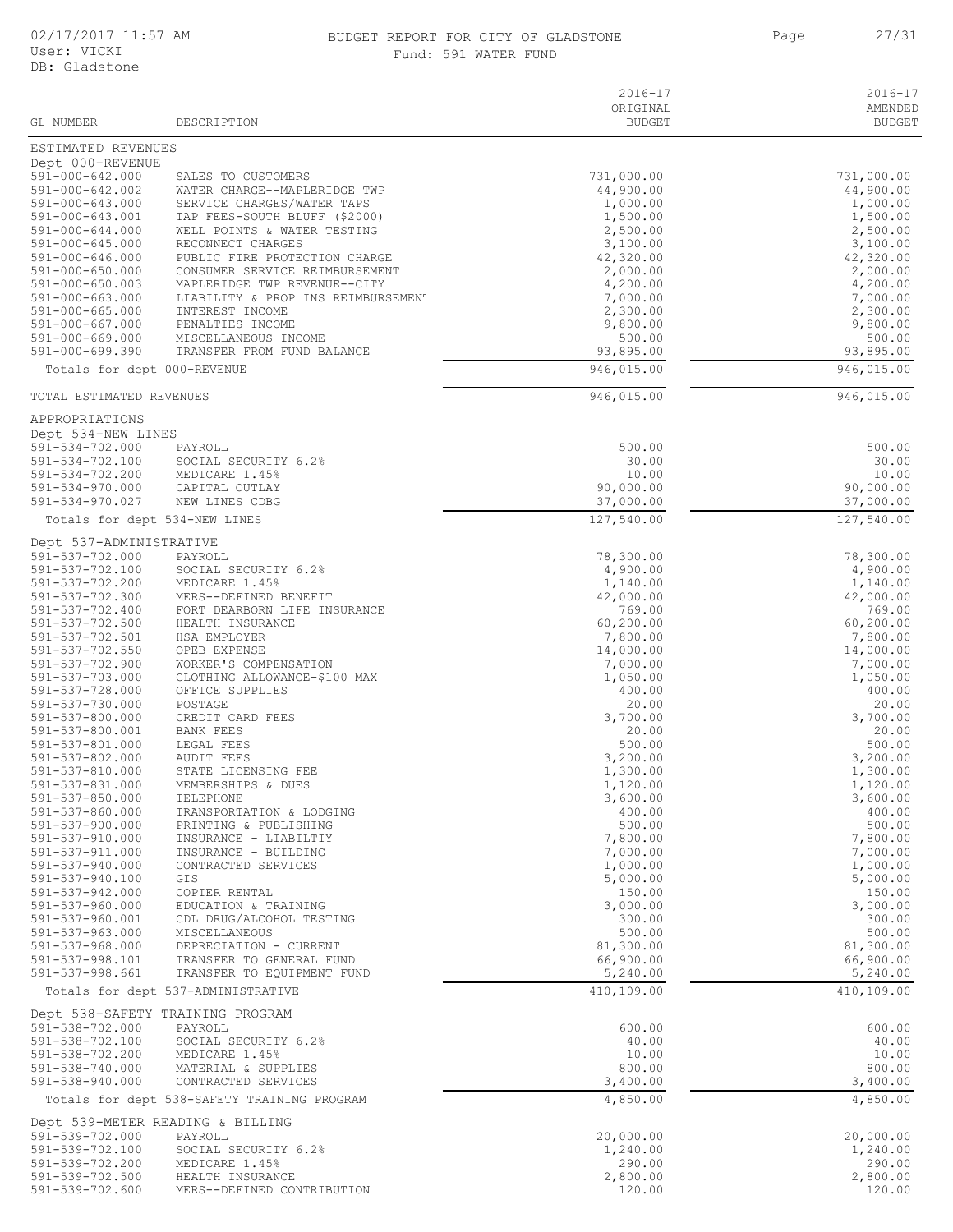#### 02/17/2017 11:57 AM BUDGET REPORT FOR CITY OF GLADSTONE Page BUDGET REPORT FOR CITY OF GLADSTONE 28/31 Fund: 591 WATER FUND

|                                          |                                                   | $2016 - 17$           | 2016-17               |
|------------------------------------------|---------------------------------------------------|-----------------------|-----------------------|
|                                          |                                                   | ORIGINAL              | AMENDED               |
| GL NUMBER                                | DESCRIPTION                                       | <b>BUDGET</b>         | <b>BUDGET</b>         |
| APPROPRIATIONS                           |                                                   |                       |                       |
|                                          | Dept 539-METER READING & BILLING                  |                       |                       |
| 591-539-730.000<br>591-539-740.000       | POSTAGE<br>MATERIAL & SUPPLIES                    | 4,000.00<br>500.00    | 4,000.00<br>500.00    |
| 591-539-801.000                          | LEGAL FEES                                        | 200.00                | 200.00                |
| 591-539-814.000                          | COMPUTER MAINT & CONTRACTS                        | 3,500.00              | 3,500.00              |
| 591-539-850.000                          | TELEPHONE                                         | 100.00                | 100.00                |
| 591-539-940.000                          | CONTRACTED SERVICES                               | 200.00                | 200.00                |
| 591-539-942.000                          | COPIER RENTAL                                     | 400.00                | 400.00                |
| 591-539-960.000                          | EDUCATION & TRAINING                              | 500.00                | 500.00                |
| 591-539-963.000                          | MISCELLANEOUS                                     | 50.00                 | 50.00                 |
|                                          | Totals for dept 539-METER READING & BILLING       | 33,900.00             | 33,900.00             |
| Dept 540-CONSUMER SERVICES               |                                                   |                       |                       |
| 591-540-702.000                          | PAYROLL                                           | 12,000.00             | 12,000.00             |
| 591-540-702.100                          | SOCIAL SECURITY 6.2%                              | 750.00                | 750.00                |
| 591-540-702.101<br>591-540-702.200       | DPW BENEFITS<br>MEDICARE 1.45%                    | 2,200.00<br>170.00    | 2,200.00<br>170.00    |
| 591-540-702.600                          | MERS--DEFINED CONTRIBUTION                        | 120.00                | 120.00                |
| 591-540-740.000                          | MATERIAL & SUPPLIES                               | 500.00                | 500.00                |
| 591-540-940.000                          | CONTRACTED SERVICES                               | 8,000.00              | 8,000.00              |
| 591-540-943.000                          | EQUIPMENT RENTALS                                 | 1,000.00              | 1,000.00              |
| 591-540-970.000                          | NEW LATERALS                                      | 5,000.00              | 5,000.00              |
|                                          | Totals for dept 540-CONSUMER SERVICES             | 29,740.00             | 29,740.00             |
| Dept 544-LINE MAINTENANCE                |                                                   |                       |                       |
| 591-544-702.000                          | PAYROLL                                           | 1,500.00              | 1,500.00              |
| 591-544-702.100                          | SOCIAL SECURITY 6.2%                              | 100.00                | 100.00                |
| 591-544-702.200                          | MEDICARE 1.45%                                    | 20.00                 | 20.00                 |
| 591-544-740.000                          | MATERIAL & SUPPLIES                               | 1,000.00              | 1,000.00              |
| 591-544-940.000<br>591-544-943.000       | CONTRACTED SERVICES<br>EQUIPMENT RENTALS          | 13,000.00<br>400.00   | 13,000.00<br>400.00   |
|                                          | Totals for dept 544-LINE MAINTENANCE              | 16,020.00             | 16,020.00             |
|                                          |                                                   |                       |                       |
|                                          | Dept 545-RESERVOIR & ELEV TANK                    |                       |                       |
| 591-545-702.000<br>591-545-702.100       | PAYROLL<br>SOCIAL SECURITY 6.2%                   | 4,000.00<br>250.00    | 4,000.00<br>250.00    |
| 591-545-702.200                          | MEDICARE 1.45%                                    | 60.00                 | 60.00                 |
| 591-545-740.000                          | MATERIAL & SUPPLIES                               | 1,000.00              | 1,000.00              |
| 591-545-850.000                          | TELEPHONE                                         | 260.00                | 260.00                |
| 591-545-911.000                          | INSURANCE - BUILDING                              | 1,600.00              | 1,600.00              |
| 591-545-921.000                          | UTILITIES                                         | 5,000.00              | 5,000.00              |
| 591-545-940.000                          | CONTRACTED SERVICES                               | 5,000.00              | 5,000.00              |
| 591-545-970.000                          | CAPITAL OUTLAY                                    | 20,000.00             | 20,000.00             |
|                                          | Totals for dept 545-RESERVOIR & ELEV TANK         | 37,170.00             | 37,170.00             |
| Dept 547-METER MAINTENANCE               |                                                   |                       |                       |
| 591-547-702.000                          | PAYROLL                                           | 13,000.00             | 13,000.00             |
| 591-547-702.100                          | SOCIAL SECURITY 6.2%                              | 810.00                | 810.00                |
| 591-547-702.200<br>591-547-740.000       | MEDICARE 1.45%<br>MATERIAL & SUPPLIES             | 191.00<br>500.00      | 191.00<br>500.00      |
| 591-547-970.000                          | CAPITAL OUTLAY                                    | 2,000.00              | 2,000.00              |
|                                          | Totals for dept 547-METER MAINTENANCE             | 16,501.00             | 16,501.00             |
|                                          |                                                   |                       |                       |
|                                          | Dept 549-PLANT OPERATION & MAINTENANCE            |                       |                       |
| 591-549-702.000<br>591-549-702.100       | PAYROLL<br>SOCIAL SECURITY 6.2%                   | 30,000.00<br>1,860.00 | 30,000.00<br>1,860.00 |
| 591-549-702.200                          | MEDICARE 1.45%                                    | 440.00                | 440.00                |
| 591-549-733.000                          | TOOLS                                             | 1,500.00              | 1,500.00              |
| 591-549-740.000                          | MATERIAL & SUPPLIES                               | 2,500.00              | 2,500.00              |
| 591-549-796.000                          | TREATMENT CHEMICALS                               | 58,000.00             | 58,000.00             |
| 591-549-921.000                          | ELECTRICITY                                       | 35,000.00             | 35,000.00             |
| 591-549-922.000                          | NATURAL GAS                                       | 8,000.00              | 8,000.00              |
| 591-549-940.000                          | CONTRACTED SERVICES                               | 16,000.00             | 16,000.00             |
|                                          | Totals for dept 549-PLANT OPERATION & MAINTENANCE | 153,300.00            | 153,300.00            |
| Dept 551-LAB                             |                                                   |                       |                       |
| $591 - 551 - 702.000$                    | PAYROLL                                           | 52,000.00             | 52,000.00             |
| 591-551-702.100                          | SOCIAL SECURITY 6.2%                              | 3,220.00              | 3,220.00              |
| $591 - 551 - 702.200$<br>591-551-730.000 | MEDICARE 1.45%<br>POSTAGE                         | 760.00<br>550.00      | 760.00<br>550.00      |
| $591 - 551 - 740.000$                    | MATERIAL & SUPPLIES                               | 6,000.00              | 6,000.00              |
| 591-551-940.000                          | CONTRACTED SERVICES                               | 6,000.00              | 6,000.00              |
| Totals for dept 551-LAB                  |                                                   | 68,530.00             | 68,530.00             |
| Dept 554-HYDRANT MAINTENANCE             |                                                   |                       |                       |
| $591 - 554 - 702.000$                    | PAYROLL                                           | 2,100.00              | 2,100.00              |
| 591-554-702.100                          | SOCIAL SECURITY 6.2%                              | 130.00                | 130.00                |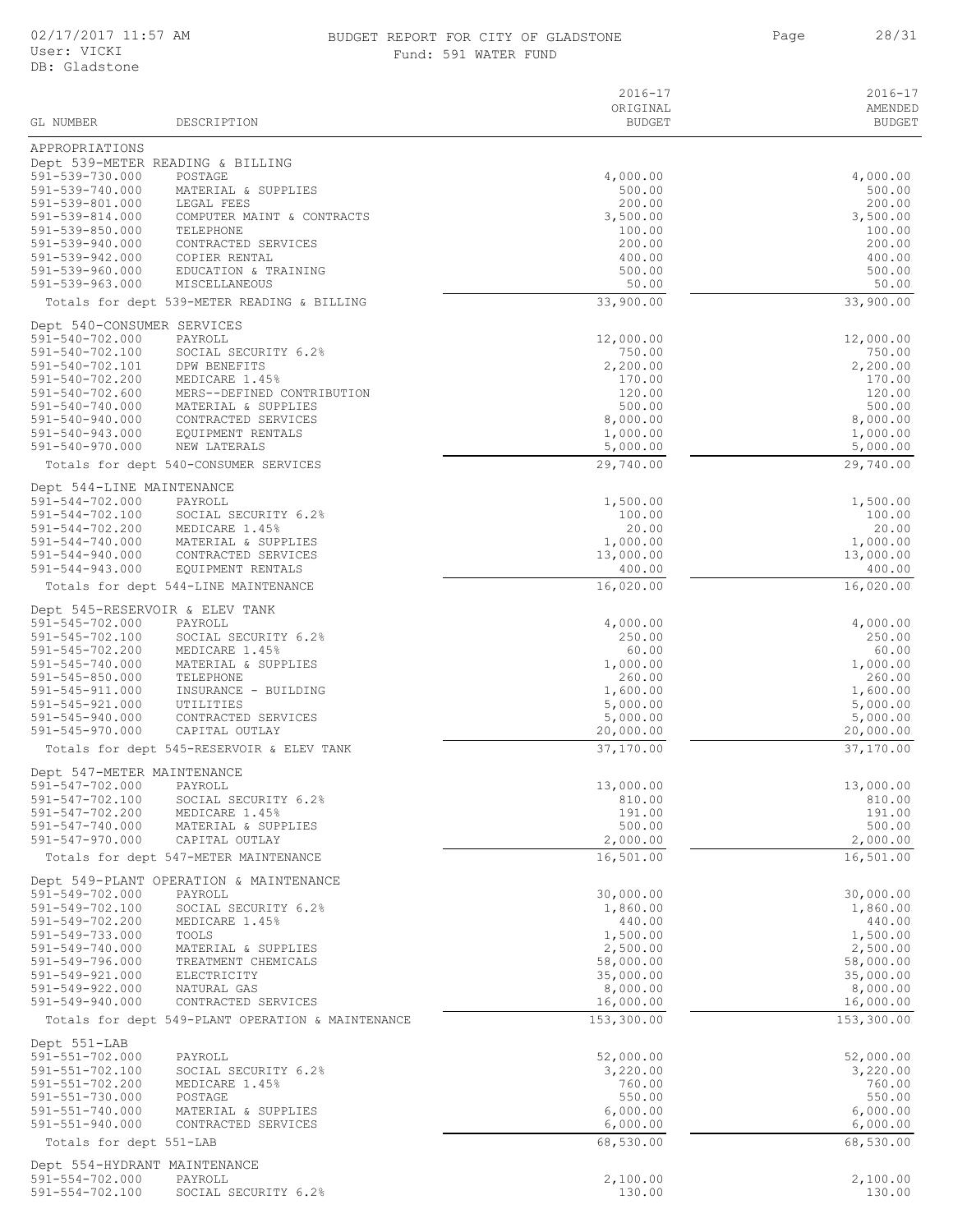#### BUDGET REPORT FOR CITY OF GLADSTONE 29/31 Fund: 591 WATER FUND

Page

| GL NUMBER<br>DESCRIPTION                     | $2016 - 17$<br>ORIGINAL<br><b>BUDGET</b> | $2016 - 17$<br>AMENDED<br><b>BUDGET</b> |
|----------------------------------------------|------------------------------------------|-----------------------------------------|
| APPROPRIATIONS                               |                                          |                                         |
| Dept 554-HYDRANT MAINTENANCE                 |                                          |                                         |
| 591-554-702.200<br>MEDICARE 1.45%            | 30.00                                    | 30.00                                   |
| 591-554-740.000<br>MATERIAL & SUPPLIES       | 200.00                                   | 200.00                                  |
| Totals for dept 554-HYDRANT MAINTENANCE      | 2,460.00                                 | 2,460.00                                |
| Dept 555-BUILDING & GROUNDS                  |                                          |                                         |
| 591-555-702.000<br>PAYROLL                   | 7,400.00                                 | 7,400.00                                |
| 591-555-702.100<br>SOCIAL SECURITY 6.2%      | 460.00                                   | 460.00                                  |
| 591-555-702.200<br>MEDICARE 1.45%            | 110.00                                   | 110.00                                  |
| 591-555-740.000<br>MATERIAL & SUPPLIES       | 1,000.00                                 | 1,000.00                                |
| 591-555-940.000<br>CONTRACTED SERVICES       | 500.00                                   | 500.00                                  |
| Totals for dept 555-BUILDING & GROUNDS       | 9,470.00                                 | 9,470.00                                |
| Dept 560-VEHICLE EXPENSE                     |                                          |                                         |
| 591-560-702.000<br>PAYROLL                   | 100.00                                   | 100.00                                  |
| 591-560-702.002<br>PAYROLL & FRINGES-94 CHEV | 100.00                                   | 100.00                                  |
| 591-560-702.100<br>SOCIAL SECURITY 6.2%      | 15.00                                    | 15.00                                   |
| 591-560-702.200<br>MEDICARE 1.45%            | 10.00                                    | 10.00                                   |
| GAS & OIL<br>591-560-865.000                 | 2,400.00                                 | 2,400.00                                |
| $591 - 560 - 913.000$<br>INSURANCE - VEHICLE | 700.00                                   | 700.00                                  |
| Totals for dept 560-VEHICLE EXPENSE          | 3,325.00                                 | 3,325.00                                |
| Dept 576-ROCK WATER                          |                                          |                                         |
| 591-576-702.000<br>PAYROLL                   | 2,400.00                                 | 2,400.00                                |
| 591-576-730.000<br>POSTAGE                   | 700.00                                   | 700.00                                  |
| 591-576-999.000<br>PMT TO ROCK               | 30,000.00                                | 30,000.00                               |
| Totals for dept 576-ROCK WATER               | 33,100.00                                | 33,100.00                               |
| TOTAL APPROPRIATIONS                         | 946,015.00                               | 946,015.00                              |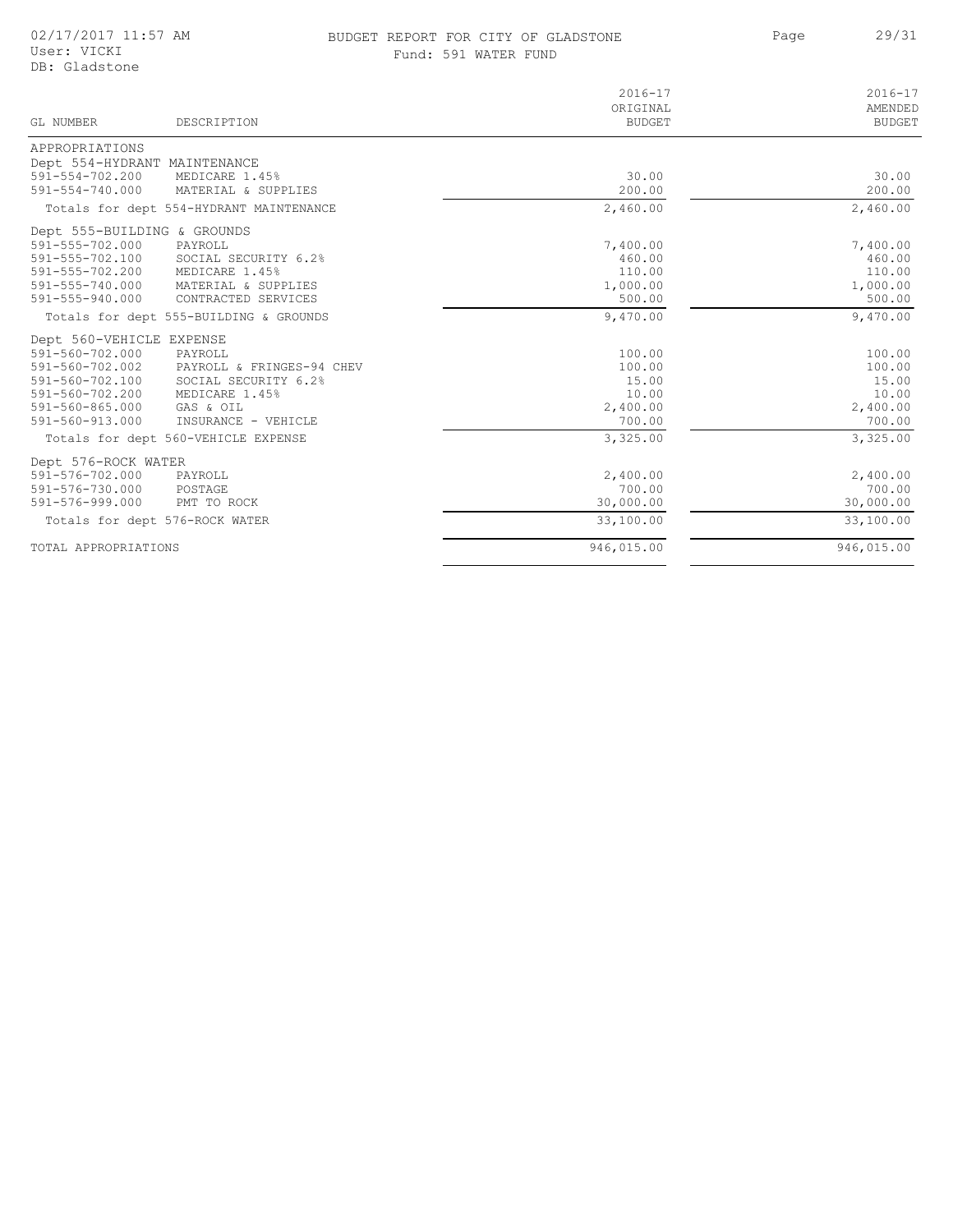#### 02/17/2017 11:57 AM BUDGET REPORT FOR CITY OF GLADSTONE Page 30/31 Fund: 661 EQUIPMENT FUND

| GL NUMBER                                  | DESCRIPTION                                                    | $2016 - 17$<br>ORIGINAL<br><b>BUDGET</b> | $2016 - 17$<br>AMENDED<br><b>BUDGET</b> |
|--------------------------------------------|----------------------------------------------------------------|------------------------------------------|-----------------------------------------|
| ESTIMATED REVENUES                         |                                                                |                                          |                                         |
| Dept 000-REVENUE                           |                                                                |                                          |                                         |
| 661-000-663.000                            | LIABILITY & PROP INS REIMBURSEMENT                             | 4,000.00                                 | 4,000.00                                |
| 661-000-673.000<br>661-000-685.000         | GAIN ON SALE OF EQUIP<br>EQUIPMENT RENTAL                      | 5,000.00<br>180,000.00                   | 5,000.00<br>180,000.00                  |
| 661-000-685.001                            | EQUIPMENT RENTAL - PUBLIC SAFETY                               | 4,000.00                                 | 4,000.00                                |
| 661-000-685.002                            | EQUIPMENT RENTAL - REC DEPT                                    | 2,000.00                                 | 2,000.00                                |
| 661-000-685.003                            | EQUIPMENT RENTAL - WATER PLANT                                 | 1,000.00                                 | 1,000.00                                |
| 661-000-685.004                            | EQUIPMENT RENTAL - WASTEWATER                                  | 2,500.00                                 | 2,500.00                                |
| 661-000-685.005<br>661-000-685.006         | EQUIPMENT RENTALS--ELEC DEPT<br>EQUIPMENT RENTALS--SOLID WASTE | 2,500.00<br>30,000.00                    | 2,500.00<br>30,000.00                   |
| 661-000-687.000                            | <b>MISCELLANEOUS</b>                                           | 5,000.00                                 | 5,000.00                                |
| 661-000-699.101                            | TRANSFER FROM GENERAL FUND                                     | 3,082.00                                 | 3,082.00                                |
| 661-000-699.202                            | TRANSFER FROM MAJOR STREET                                     | 2,160.00                                 | 2,160.00                                |
| 661-000-699.203<br>661-000-699.390         | TRANSFER FROM LOCAL STREET<br>TRANSFER FROM FUND BALANCE       | 2,160.00<br>92,600.00                    | 2,160.00<br>92,600.00                   |
| 661-000-699.540                            | TRANSFER FROM SOLID WASTE FUND                                 | 6,780.00                                 | 6,780.00                                |
| 661-000-699.582                            | TRANSTER FROM ELEC FUND                                        | 256,164.00                               | 256,164.00                              |
| 661-000-699.590                            | TRANSFER FROM WASTE WATER FUND                                 | 5,239.00                                 | 5,239.00                                |
| 661-000-699.591                            | TRANSFER FROM WATER FUND                                       | 5,239.00<br>609, 424.00                  | 5,239.00<br>609, 424.00                 |
| Totals for dept 000-REVENUE                |                                                                |                                          |                                         |
| TOTAL ESTIMATED REVENUES                   |                                                                | 609, 424.00                              | 609,424.00                              |
| APPROPRIATIONS                             |                                                                |                                          |                                         |
| Dept 537-ADMINISTRATIVE<br>661-537-702.000 | PAYROLL                                                        | 3,400.00                                 | 3,400.00                                |
| 661-537-702.100                            | SOCIAL SECURITY 6.2%                                           | 211.00                                   | 211.00                                  |
| 661-537-702.101                            | DPW BENEFITS                                                   | 8,440.00                                 | 8,440.00                                |
| 661-537-702.200                            | MEDICARE 1.45%                                                 | 50.00                                    | 50.00                                   |
| 661-537-703.000<br>661-537-728.000         | CLOTHING ALLOWANCE<br>OFFICE SUPPLIES                          | 3,000.00<br>200.00                       | 3,000.00<br>200.00                      |
| 661-537-740.000                            | MATERIAL & SUPPLIES                                            | 500.00                                   | 500.00                                  |
| 661-537-802.000                            | <b>AUDIT FEES</b>                                              | 2,600.00                                 | 2,600.00                                |
| 661-537-817.000                            | RETIREES BENEFITS                                              | 8,150.00                                 | 8,150.00                                |
| 661-537-850.000                            | TELEPHONE                                                      | 1,500.00                                 | 1,500.00                                |
| 661-537-850.001<br>661-537-911.000         | CELLPHONES<br>INSURANCE - BUILDING                             | 3,600.00<br>600.00                       | 3,600.00<br>600.00                      |
| 661-537-913.000                            | INSURANCE - VEHICLE                                            | 8,000.00                                 | 8,000.00                                |
| 661-537-921.000                            | ELECTRICITY                                                    | 3,200.00                                 | 3,200.00                                |
| 661-537-922.000<br>661-537-923.000         | NATURAL GAS<br>WATER & SEWER                                   | 6,000.00                                 | 6,000.00<br>900.00                      |
| 661-537-960.000                            | EDUCATION & TRAINING                                           | 900.00<br>100.00                         | 100.00                                  |
| 661-537-960.001                            | CDL DRUG ALCOHOL TESTING                                       | 1,000.00                                 | 1,000.00                                |
| 661-537-968.000                            | DEPRECIATION - CURRENT                                         | 33,000.00                                | 33,000.00                               |
|                                            | Totals for dept 537-ADMINISTRATIVE                             | 84, 451.00                               | 84,451.00                               |
|                                            | Dept 538-SAFETY TRAINING PROGRAM                               |                                          |                                         |
| 661-538-702.000<br>661-538-702.100         | PAYROLL<br>SOCIAL SECURITY 6.2%                                | 2,000.00<br>124.00                       | 2,000.00<br>124.00                      |
| 661-538-702.101                            | DPW BENEFITS                                                   | 2,110.00                                 | 2,110.00                                |
| 661-538-702.200                            | MEDICARE 1.45%                                                 | 30.00                                    | 30.00                                   |
| 661-538-703.000                            | CLOTHING ALLOWANCE                                             | 2,000.00                                 | 2,000.00                                |
| 661-538-740.000<br>661-538-940.000         | MATERIAL & SUPPLIES<br>CONTRACTED SERVICES                     | 1,000.00                                 | 1,000.00                                |
|                                            | Totals for dept 538-SAFETY TRAINING PROGRAM                    | 3,000.00<br>10,264.00                    | 3,000.00<br>10,264.00                   |
| Dept 548-MOTOR EQUIPMENT POOL              |                                                                |                                          |                                         |
| 661-548-702.000                            | PAYROLL                                                        | 52,000.00                                | 52,000.00                               |
| 661-548-702.100                            | SOCIAL SECURITY 6.2%                                           | 3,224.00                                 | 3,224.00                                |
| 661-548-702.101                            | DPW BENEFITS                                                   | 8,440.00                                 | 8,440.00                                |
| 661-548-702.200                            | MEDICARE 1.45%                                                 | 754.00                                   | 754.00                                  |
| 661-548-702.300<br>661-548-702.400         | MERS--DEFINED BENEFIT<br>FORT DEARBORN LIFE INSURANCE          | 13,983.00<br>150.00                      | 13,983.00<br>150.00                     |
| 661-548-702.500                            | HEALTH INSURANCE                                               | 16,601.00                                | 16,601.00                               |
| 661-548-702.501                            | HSA EMPLOYER                                                   | 2,600.00                                 | 2,600.00                                |
| 661-548-702.600<br>661-548-702.800         | MERS--DEFINED CONTRIBUTION<br>UNEMPLOYMENT                     | 5,000.00<br>10.00                        | 5,000.00<br>10.00                       |
| 661-548-702.900                            | WORKER'S COMPENSATION                                          | 282.00                                   | 282.00                                  |
| 661-548-703.000                            | CLOTHING ALLOWANCE                                             | 1,000.00                                 | 1,000.00                                |
| 661-548-733.000                            | TOOLS                                                          | 1,000.00                                 | 1,000.00                                |
| 661-548-740.000<br>661-548-865.000         | MATERIAL & SUPPLIES<br>GAS & OIL                               | 80,000.00<br>35,000.00                   | 80,000.00<br>35,000.00                  |
| 661-548-940.000                            | CONTRACTED SERVICES                                            | 10,000.00                                | 10,000.00                               |
| 661-548-970.000                            | CAPITAL OUTLAY                                                 | 250,000.00                               | 250,000.00                              |
|                                            | Totals for dept 548-MOTOR EQUIPMENT POOL                       | 480,044.00                               | 480,044.00                              |

Dept 555-BUILDING & GROUNDS